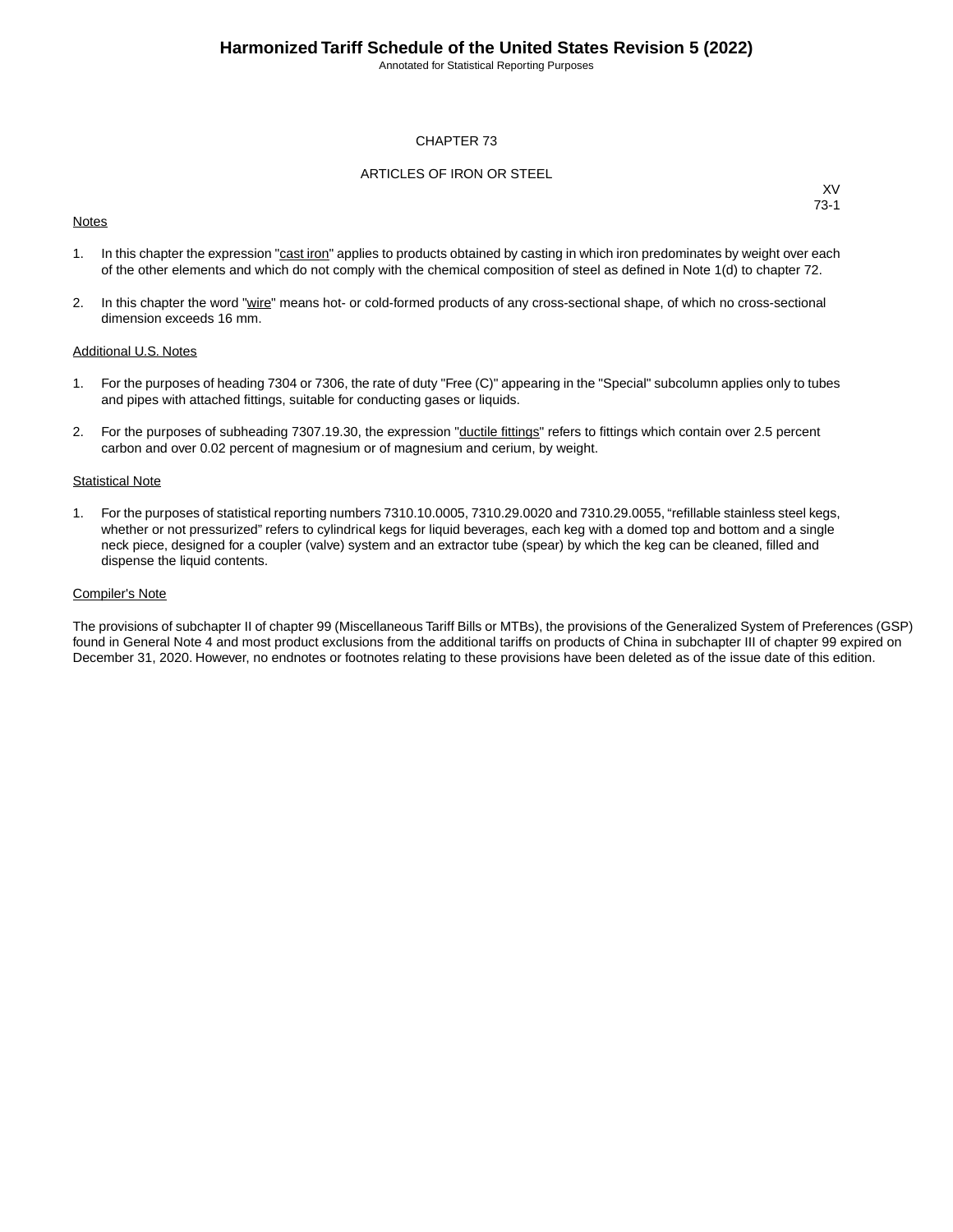Annotated for Statistical Reporting Purposes

| Heading/                      | Stat.       |                                                                                                                                                                                                                                                                                                                                                                                                | Unit           |                    | Rates of Duty |                |
|-------------------------------|-------------|------------------------------------------------------------------------------------------------------------------------------------------------------------------------------------------------------------------------------------------------------------------------------------------------------------------------------------------------------------------------------------------------|----------------|--------------------|---------------|----------------|
| Subheading                    | Suf-<br>fix | <b>Article Description</b>                                                                                                                                                                                                                                                                                                                                                                     | of<br>Quantity | General            | -1<br>Special | $\overline{2}$ |
| 7301                          |             | Sheet piling of iron or steel, whether or not drilled, punched or<br>made from assembled elements; welded angles, shapes and<br>sections, of iron or steel:                                                                                                                                                                                                                                    |                |                    |               |                |
| 7301.10.00 00                 |             |                                                                                                                                                                                                                                                                                                                                                                                                |                |                    |               | 2%             |
| 7301.20<br>7301.20.10 00      |             | Angles, shapes and sections:                                                                                                                                                                                                                                                                                                                                                                   |                |                    |               | 20%            |
| 7301.20.50 00                 |             |                                                                                                                                                                                                                                                                                                                                                                                                |                |                    |               | 28%            |
| 7302<br>7302.10<br>7302.10.10 |             | Railway or tramway track construction material of iron or steel,<br>the following: rails, check-rails and rack rails, switch blades,<br>crossing frogs, point rods and other crossing pieces, sleepers<br>(cross-ties), fish-plates, chairs, chair wedges, sole plates (base<br>plates), rail clips, bedplates, ties and other material specialized<br>for jointing or fixing rails:<br>Rails: |                |                    |               | 1%             |
|                               |             | New:<br>Not heat treated:                                                                                                                                                                                                                                                                                                                                                                      |                |                    |               |                |
|                               | 10          | Standard tee rails over 30 kg per meter kg                                                                                                                                                                                                                                                                                                                                                     |                |                    |               |                |
|                               | 15          | Other:                                                                                                                                                                                                                                                                                                                                                                                         |                |                    |               |                |
|                               | 25          | Heat treated:                                                                                                                                                                                                                                                                                                                                                                                  | kg             |                    |               |                |
|                               | 35          | Standard tee rails over 30 kg per meter kg<br>Other:                                                                                                                                                                                                                                                                                                                                           |                |                    |               |                |
|                               | 45          |                                                                                                                                                                                                                                                                                                                                                                                                |                |                    |               |                |
|                               | 55          | Used:                                                                                                                                                                                                                                                                                                                                                                                          |                |                    |               |                |
|                               | 65          |                                                                                                                                                                                                                                                                                                                                                                                                |                |                    |               |                |
| 7302.10.50                    | 75          |                                                                                                                                                                                                                                                                                                                                                                                                |                | Free $\frac{1}{2}$ |               | 9%             |
|                               | 20          | Used:                                                                                                                                                                                                                                                                                                                                                                                          |                |                    |               |                |
|                               | 40          |                                                                                                                                                                                                                                                                                                                                                                                                |                |                    |               |                |
| 7302.30.00                    | 60<br>00    | Switch blades, crossing frogs, point rods and other                                                                                                                                                                                                                                                                                                                                            |                |                    |               | 45%            |
| 7302.40.00 00                 |             |                                                                                                                                                                                                                                                                                                                                                                                                |                |                    |               | 2%             |
| 7302.90<br>7302.90.10 00      |             | Other:                                                                                                                                                                                                                                                                                                                                                                                         |                |                    |               | 2%             |
| 7302.90.90 00                 |             |                                                                                                                                                                                                                                                                                                                                                                                                |                |                    |               | 45%            |
| 7303.00.00                    | 30          |                                                                                                                                                                                                                                                                                                                                                                                                | kg             |                    |               | 33%            |
|                               | 60          | Pressure pipe with an inside diameter of less than                                                                                                                                                                                                                                                                                                                                             | kg             |                    |               |                |
|                               | 90          |                                                                                                                                                                                                                                                                                                                                                                                                | kg             |                    |               |                |
|                               |             |                                                                                                                                                                                                                                                                                                                                                                                                |                |                    |               |                |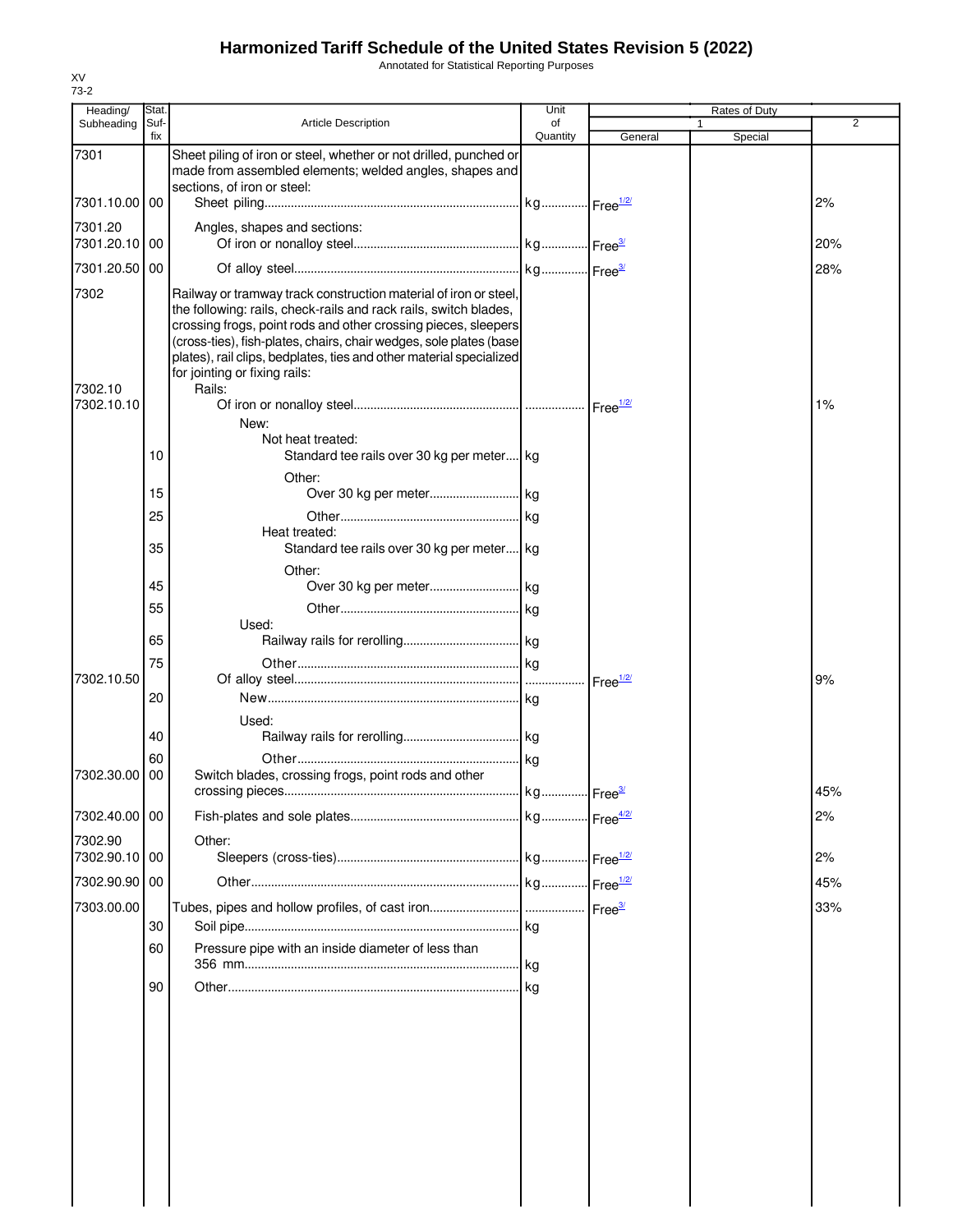Annotated for Statistical Reporting Purposes

| Heading/           | Stat.       |                                                                                                                                               | Unit           |         | Rates of Duty           |     |
|--------------------|-------------|-----------------------------------------------------------------------------------------------------------------------------------------------|----------------|---------|-------------------------|-----|
| Subheading         | Suf-<br>fix | Article Description                                                                                                                           | of<br>Quantity | General | $\mathbf{1}$<br>Special | 2   |
| 7304<br>7304.11.00 |             | Tubes, pipes and hollow profiles, seamless, of iron (other than<br>cast iron) or steel:<br>Line pipe of a kind used for oil or gas pipelines: |                |         |                         | 35% |
|                    | 20          | Having an outside diameter not exceeding                                                                                                      |                |         |                         |     |
|                    | 50          | Having an outside diameter exceeding 114.3 mm                                                                                                 |                |         |                         |     |
| 7304.19            | 80          | Having an outside diameter exceeding<br>Other:                                                                                                |                |         |                         |     |
| 7304.19.10         |             |                                                                                                                                               |                |         |                         | 25% |
|                    | 20          | Having an outside diameter not exceeding                                                                                                      |                |         |                         |     |
|                    | 30          | Having an outside diameter exceeding                                                                                                          |                |         |                         |     |
|                    | 45          | Having an outside diameter of 215.9 mm or<br>more but not exceeding 406.4 mm:<br>Having a wall thickness less than                            |                |         |                         |     |
|                    | 60          | Having a wall thickness of 12.7 mm or                                                                                                         |                |         |                         |     |
|                    | 80          | Having an outside diameter exceeding                                                                                                          |                |         |                         |     |
| 7304.19.50         |             |                                                                                                                                               |                |         |                         | 35% |
|                    | 20          | Having an outside diameter not exceeding                                                                                                      |                |         |                         |     |
|                    | 50          | Having an outside diameter exceeding<br>114.3 mm but not exceeding 406.4 mm kg                                                                |                |         |                         |     |
|                    | 80          | Having an outside diameter exceeding                                                                                                          |                |         |                         |     |
|                    |             |                                                                                                                                               |                |         |                         |     |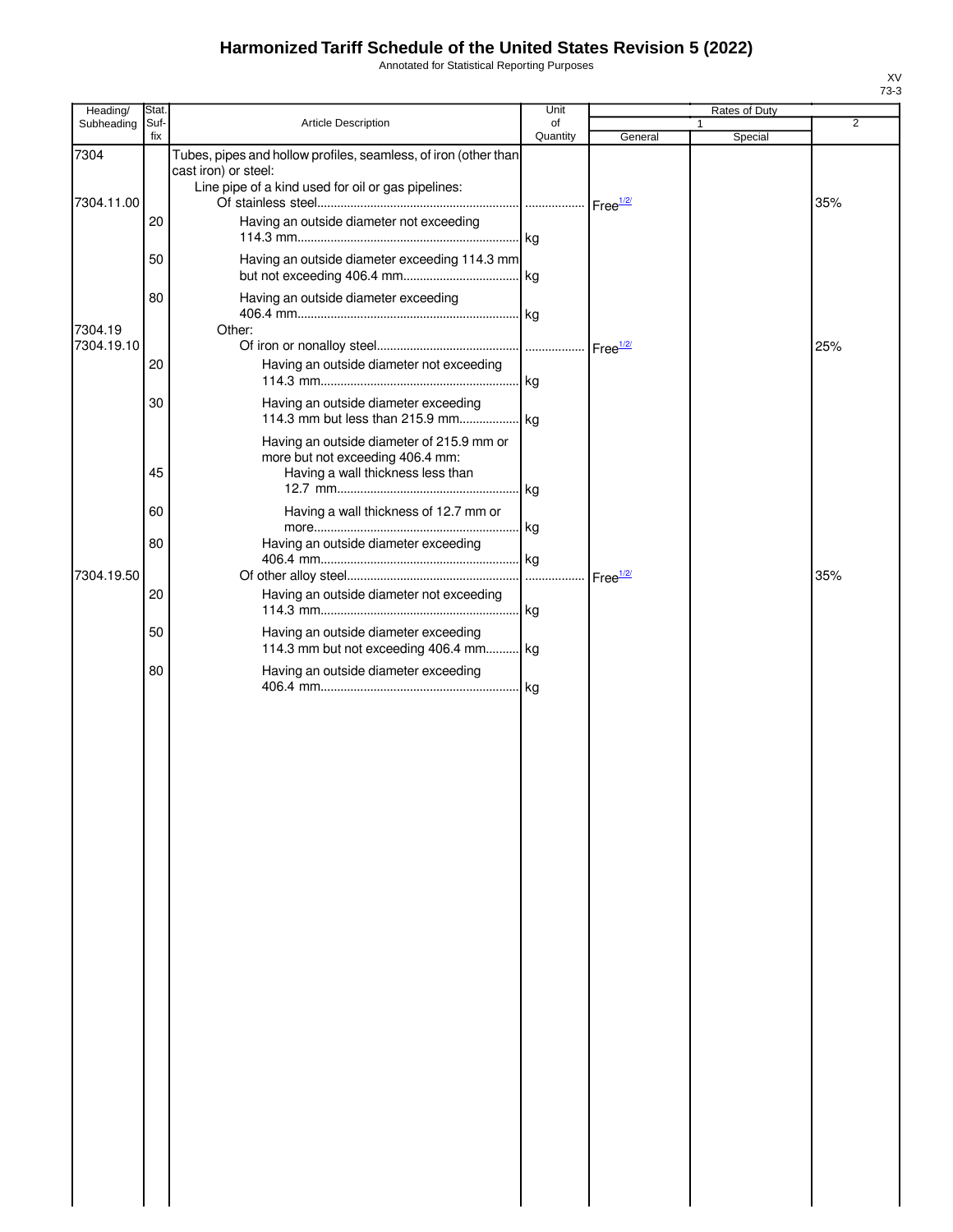Annotated for Statistical Reporting Purposes

| Heading/      | Stat.       |                                                                                                                                                                                | Unit           |         | Rates of Duty |                |
|---------------|-------------|--------------------------------------------------------------------------------------------------------------------------------------------------------------------------------|----------------|---------|---------------|----------------|
| Subheading    | Suf-<br>fix | <b>Article Description</b>                                                                                                                                                     | of<br>Quantity | General | 1<br>Special  | $\overline{2}$ |
| 7304 (con.)   |             | Tubes, pipes and hollow profiles, seamless, of iron (other than<br>cast iron) or steel: (con.)<br>Casing, tubing and drill pipe, of a kind used in drilling for<br>oil or gas: |                |         |               |                |
| 7304.22.00    | 30          | Having an outside diameter not exceeding<br>168.3 mm:<br>Having a wall thickness not exceeding                                                                                 |                |         |               | 35%            |
|               | 45          | Having a wall thickness exceeding 9.5 mm kg                                                                                                                                    |                |         |               |                |
| 7304.23       | 60          | Having an outside diameter exceeding<br>Other drill pipe:                                                                                                                      |                |         |               |                |
| 7304.23.30 00 |             |                                                                                                                                                                                |                |         |               | 25%            |
| 7304.23.60    |             | Having an outside diameter not exceeding<br>168.3 mm:                                                                                                                          |                |         |               | 35%            |
|               | 30          | Having a wall thickness not exceeding                                                                                                                                          |                |         |               |                |
|               | 45          | Having a wall thickness exceeding                                                                                                                                              |                |         |               |                |
| 7304.24       | 60          | Having an outside diameter exceeding<br>Other, of stainless steel:                                                                                                             |                |         |               |                |
| 7304.24.30    |             | Casing:                                                                                                                                                                        |                |         |               | 28%            |
|               | 10          | Having an outside diameter less than<br>215.9 mm:<br>Having a wall thickness less than                                                                                         |                |         |               |                |
|               | 20          | Having a wall thickness of 12.7 mm or                                                                                                                                          |                |         |               |                |
|               | 30          | Having an outside diameter of 215.9 mm<br>or more but not exceeding 285.8 mm:<br>Having a wall thickness less than                                                             | . kg           |         |               |                |
|               | 40          | Having a wall thickness of 12.7 mm or                                                                                                                                          |                |         |               |                |
|               | 45          | Having an outside diameter exceeding<br>285.8 mm but not exceeding 406.4 mm kg                                                                                                 |                |         |               |                |
|               | 80          | Having an outside diameter exceeding                                                                                                                                           |                |         |               |                |
|               |             |                                                                                                                                                                                |                |         |               |                |
|               |             |                                                                                                                                                                                |                |         |               |                |
|               |             |                                                                                                                                                                                |                |         |               |                |
|               |             |                                                                                                                                                                                |                |         |               |                |
|               |             |                                                                                                                                                                                |                |         |               |                |
|               |             |                                                                                                                                                                                |                |         |               |                |
|               |             |                                                                                                                                                                                |                |         |               |                |
|               |             |                                                                                                                                                                                |                |         |               |                |
|               |             |                                                                                                                                                                                |                |         |               |                |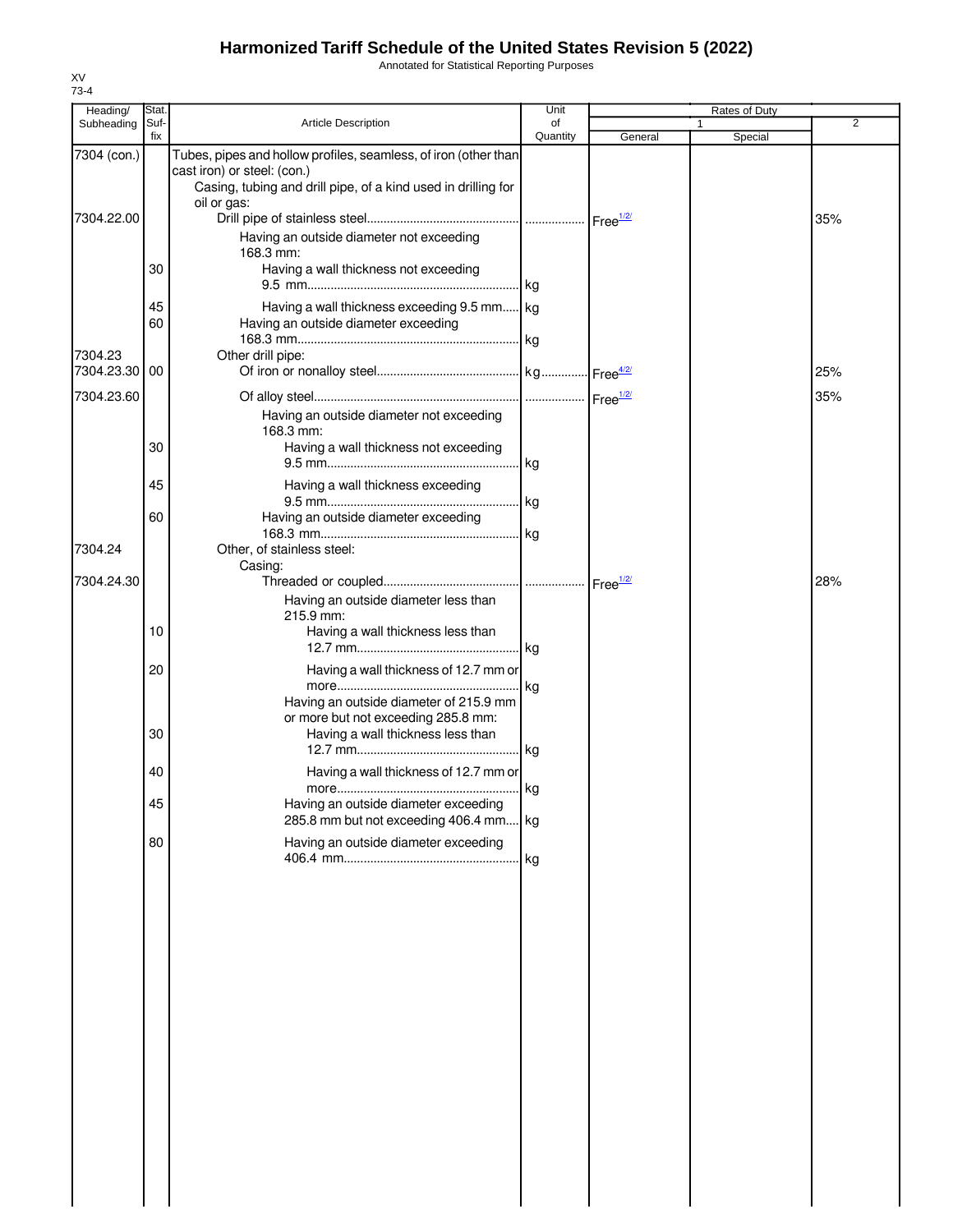Annotated for Statistical Reporting Purposes

| Heading/               | Stat.       |                                                                                                                                                                                                                            | Unit           |                      | Rates of Duty |                |
|------------------------|-------------|----------------------------------------------------------------------------------------------------------------------------------------------------------------------------------------------------------------------------|----------------|----------------------|---------------|----------------|
| Subheading             | Suf-<br>fix | Article Description                                                                                                                                                                                                        | of<br>Quantity | General              | 1<br>Special  | $\overline{2}$ |
| 7304 (con.)<br>7304.24 |             | Tubes, pipes and hollow profiles, seamless, of iron (other than<br>cast iron) or steel: (con.)<br>Casing, tubing and drill pipe, of a kind used in drilling for<br>oil or gas: (con.)<br>Other, of stainless steel: (con.) |                |                      |               |                |
| (con.)                 |             | Casing: (con.)                                                                                                                                                                                                             |                |                      |               |                |
| 7304.24.40             |             |                                                                                                                                                                                                                            |                | Free <sup>1/2/</sup> |               | 8.5%           |
|                        | 10          | Having an outside diameter less than<br>215.9 mm:<br>Having a wall thickness less than                                                                                                                                     |                |                      |               |                |
|                        | 20          | Having a wall thickness of 12.7 mm or                                                                                                                                                                                      |                |                      |               |                |
|                        | 30          | Having an outside diameter of 215.9 mm<br>or more but not exceeding 285.8 mm:<br>Having a wall thickness less than                                                                                                         |                |                      |               |                |
|                        | 40          | Having a wall thickness of 12.7 mm or                                                                                                                                                                                      | kg             |                      |               |                |
|                        | 50          | Having an outside diameter exceeding<br>285.8 mm but not exceeding 406.4 mm:<br>Having a wall thickness less than                                                                                                          |                |                      |               |                |
|                        | 60          | Having a wall thickness of 12.7 mm or                                                                                                                                                                                      |                |                      |               |                |
|                        | 80          | Having an outside diameter exceeding                                                                                                                                                                                       |                |                      |               |                |
| 7304.24.60             |             |                                                                                                                                                                                                                            | .              | Free <sup>1/2/</sup> |               | 35%            |
|                        | 15          | Having an outside diameter not exceeding<br>114.3 mm:<br>Having a wall thickness not exceeding                                                                                                                             |                |                      |               |                |
|                        | 30          | Having a wall thickness exceeding                                                                                                                                                                                          |                |                      |               |                |
|                        | 45          | Having an outside diameter exceeding                                                                                                                                                                                       | . kg           |                      |               |                |
|                        | 60          | Having an outside diameter of 215.9 mm or                                                                                                                                                                                  |                |                      |               |                |
|                        | 75          | Having an outside diameter exceeding                                                                                                                                                                                       |                |                      |               |                |
|                        |             |                                                                                                                                                                                                                            |                |                      |               |                |
|                        |             |                                                                                                                                                                                                                            |                |                      |               |                |
|                        |             |                                                                                                                                                                                                                            |                |                      |               |                |
|                        |             |                                                                                                                                                                                                                            |                |                      |               |                |
|                        |             |                                                                                                                                                                                                                            |                |                      |               |                |
|                        |             |                                                                                                                                                                                                                            |                |                      |               |                |
|                        |             |                                                                                                                                                                                                                            |                |                      |               |                |
|                        |             |                                                                                                                                                                                                                            |                |                      |               |                |
|                        |             |                                                                                                                                                                                                                            |                |                      |               |                |
|                        |             |                                                                                                                                                                                                                            |                |                      |               |                |
|                        |             |                                                                                                                                                                                                                            |                |                      |               |                |
|                        |             |                                                                                                                                                                                                                            |                |                      |               |                |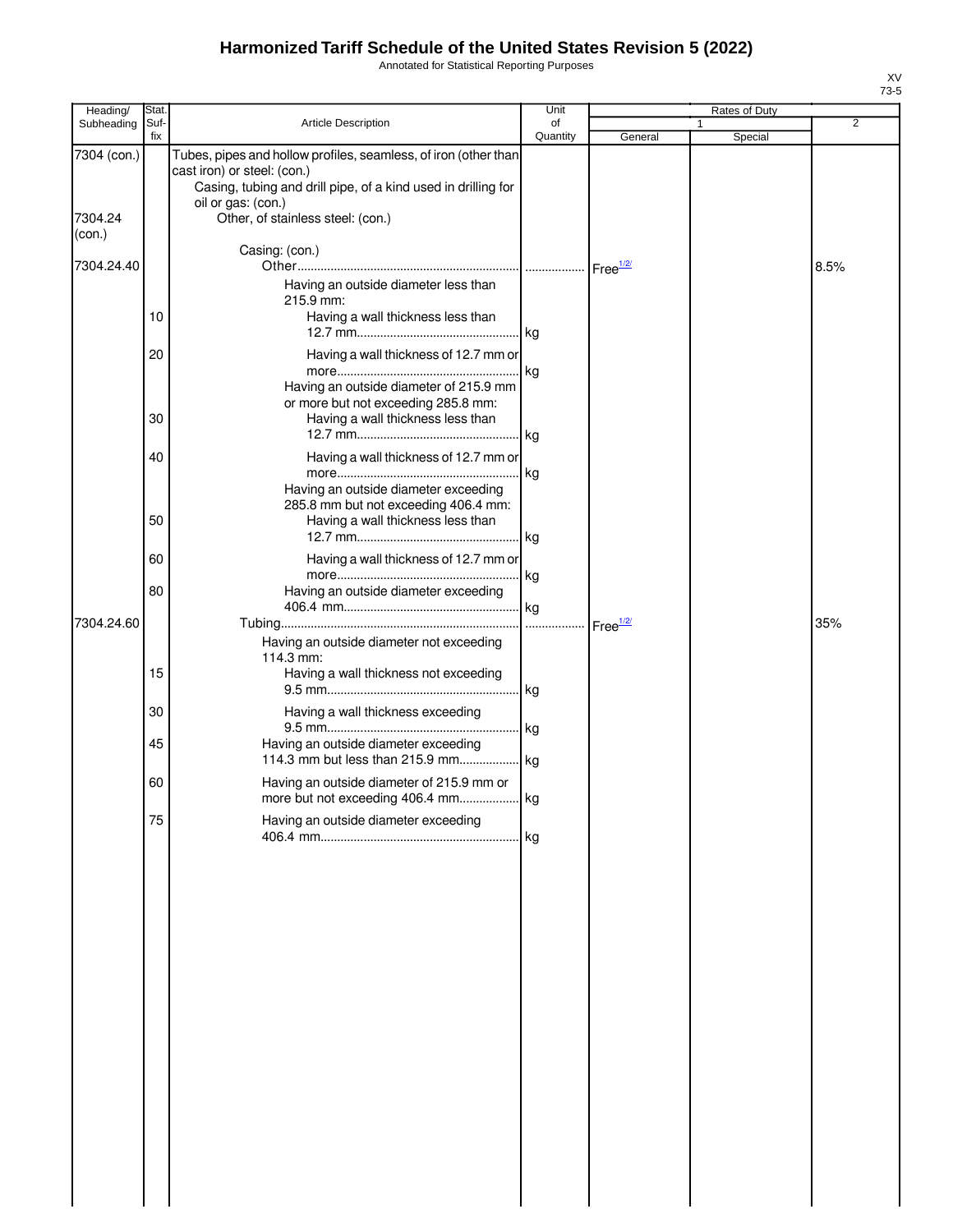Annotated for Statistical Reporting Purposes

| Heading/        | Stat.    |                                                                                                                                                                                       | Unit           |                      | Rates of Duty |                |
|-----------------|----------|---------------------------------------------------------------------------------------------------------------------------------------------------------------------------------------|----------------|----------------------|---------------|----------------|
| Subheading Suf- | fix      | <b>Article Description</b>                                                                                                                                                            | of<br>Quantity | General              | 1<br>Special  | $\overline{2}$ |
| 7304 (con.)     |          | Tubes, pipes and hollow profiles, seamless, of iron (other than<br>cast iron) or steel: (con.)<br>Casing, tubing and drill pipe, of a kind used in drilling for<br>oil or gas: (con.) |                |                      |               |                |
| 7304.29         |          | Other:<br>Casing:<br>Of iron or nonalloy steel:                                                                                                                                       |                |                      |               |                |
| 7304.29.10      |          | Having an outside diameter less than                                                                                                                                                  |                |                      |               | 20%            |
|                 | 10       | 215.9 mm:<br>Having a wall thickness less than                                                                                                                                        |                |                      |               |                |
|                 | 20       | Having a wall thickness of<br>12.7 mm or more kg<br>Having an outside diameter of                                                                                                     |                |                      |               |                |
|                 | 30       | 215.9 mm or more but not exceeding<br>285.8 mm:<br>Having a wall thickness less than                                                                                                  |                |                      |               |                |
|                 | 40       | Having a wall thickness of                                                                                                                                                            |                |                      |               |                |
|                 |          | 12.7 mm or more kg<br>Having an outside diameter exceeding<br>285.8 mm but not exceeding<br>406.4 mm:                                                                                 |                |                      |               |                |
|                 | 50       | Having a wall thickness less than                                                                                                                                                     |                |                      |               |                |
|                 | 60<br>80 | Having a wall thickness of<br>12.7 mm or more kg<br>Having an outside diameter exceeding                                                                                              |                |                      |               |                |
| 7304.29.20      |          |                                                                                                                                                                                       |                | Free <sup>1/2/</sup> |               | 1%             |
|                 | 10       | Having an outside diameter less than<br>215.9 mm:<br>Having a wall thickness less than                                                                                                |                |                      |               |                |
|                 | 20       | Having a wall thickness of<br>12.7 mm or more kg<br>Having an outside diameter of                                                                                                     |                |                      |               |                |
|                 | 30       | 215.9 mm or more but not exceeding<br>285.8 mm:<br>Having a wall thickness less than                                                                                                  | kg             |                      |               |                |
|                 | 40       | Having a wall thickness of<br>12.7 mm or more kg<br>Having an outside diameter exceeding                                                                                              |                |                      |               |                |
|                 | 50       | 285.8 mm but not exceeding<br>406.4 mm:<br>Having a wall thickness less than                                                                                                          |                |                      |               |                |
|                 | 60       | Having a wall thickness of                                                                                                                                                            |                |                      |               |                |
|                 | 80       | 12.7 mm or more kg<br>Having an outside diameter exceeding                                                                                                                            |                |                      |               |                |
|                 |          |                                                                                                                                                                                       |                |                      |               |                |
|                 |          |                                                                                                                                                                                       |                |                      |               |                |
|                 |          |                                                                                                                                                                                       |                |                      |               |                |
|                 |          |                                                                                                                                                                                       |                |                      |               |                |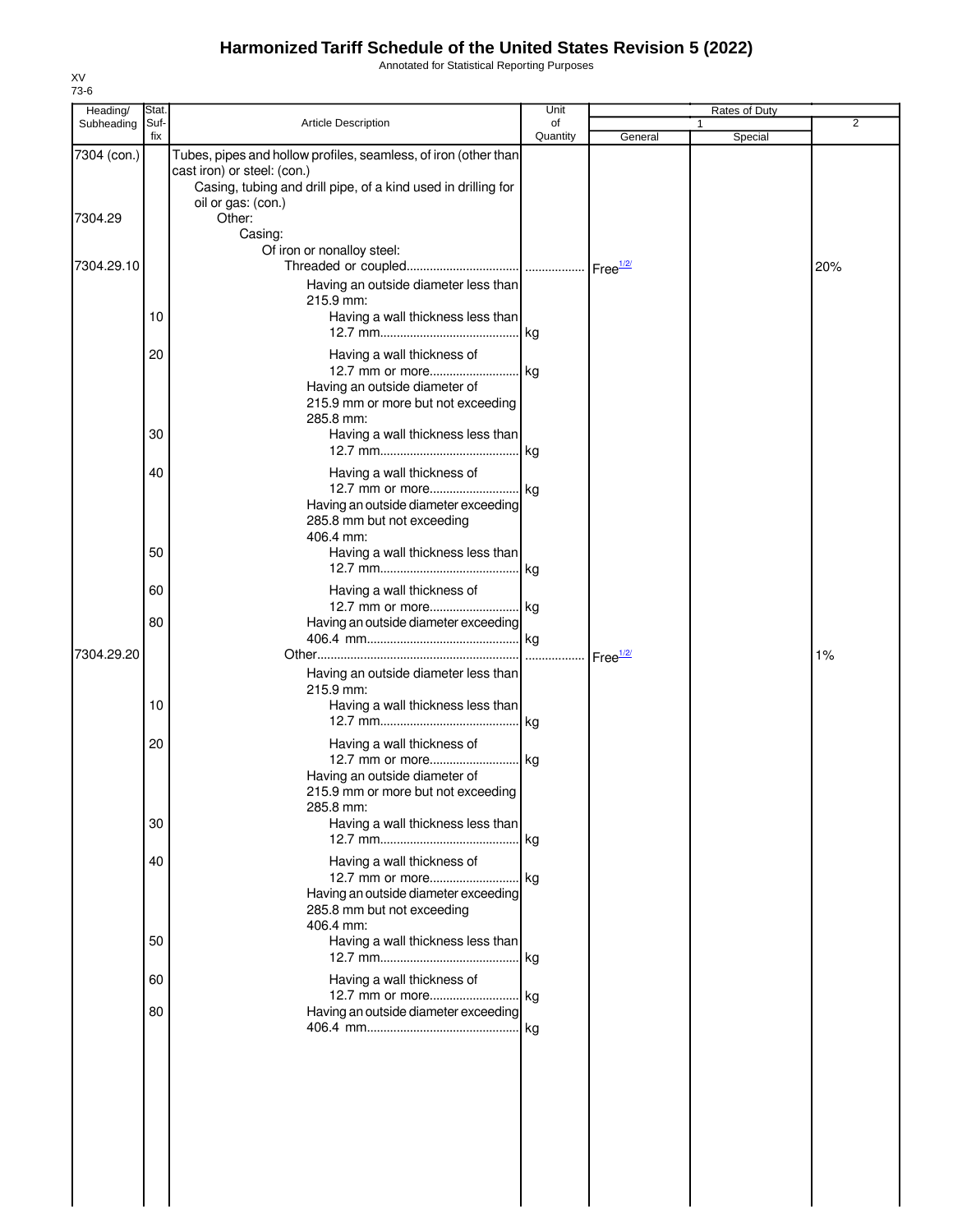Annotated for Statistical Reporting Purposes

| Heading/                         | Stat.       |                                                                                                                                                                                                        | Unit           |                      | Rates of Duty |      |
|----------------------------------|-------------|--------------------------------------------------------------------------------------------------------------------------------------------------------------------------------------------------------|----------------|----------------------|---------------|------|
| Subheading                       | Suf-<br>fix | Article Description                                                                                                                                                                                    | οf<br>Quantity | General              | 1<br>Special  | 2    |
| 7304 (con.)<br>7304.29<br>(con.) |             | Tubes, pipes and hollow profiles, seamless, of iron (other than<br>cast iron) or steel: (con.)<br>Casing, tubing and drill pipe, of a kind used in drilling for<br>oil or gas: (con.)<br>Other: (con.) |                |                      |               |      |
| 7304.29.31                       |             | Casing: (con.)<br>Of other alloy steel:                                                                                                                                                                |                |                      |               | 28%  |
|                                  | 10          | Having an outside diameter less than<br>215.9 mm:<br>Having a wall thickness less than                                                                                                                 |                |                      |               |      |
|                                  | 20          | Having a wall thickness of<br>Having an outside diameter of<br>215.9 mm or more but not exceeding<br>285.8 mm:                                                                                         |                |                      |               |      |
|                                  | 30          | Having a wall thickness less than                                                                                                                                                                      |                |                      |               |      |
|                                  | 40          | Having a wall thickness of<br>12.7 mm or more kg<br>Having an outside diameter exceeding<br>285.8 mm but not exceeding<br>406.4 mm:                                                                    |                |                      |               |      |
|                                  | 50          | Having a wall thickness less than                                                                                                                                                                      |                |                      |               |      |
|                                  | 60          | Having a wall thickness of                                                                                                                                                                             |                |                      |               |      |
| 7304.29.41                       | 80          | Having an outside diameter exceeding                                                                                                                                                                   |                | Free <sup>1/2/</sup> |               | 8.5% |
|                                  | 10          | Having an outside diameter less than<br>215.9 mm:<br>Having a wall thickness less than                                                                                                                 |                |                      |               |      |
|                                  | 20          | Having a wall thickness of<br>12.7 mm or more kg<br>Having an outside diameter of<br>215.9 mm or more but not exceeding<br>285.8 mm:                                                                   |                |                      |               |      |
|                                  | 30          | Having a wall thickness less than                                                                                                                                                                      |                |                      |               |      |
|                                  | 40          | Having a wall thickness of<br>Having an outside diameter exceeding<br>285.8 mm but not exceeding<br>406.4 mm:                                                                                          |                |                      |               |      |
|                                  | 50          | Having a wall thickness less than                                                                                                                                                                      |                |                      |               |      |
|                                  | 60<br>80    | Having a wall thickness of<br>12.7 mm or more kg<br>Having an outside diameter exceeding                                                                                                               |                |                      |               |      |
|                                  |             |                                                                                                                                                                                                        |                |                      |               |      |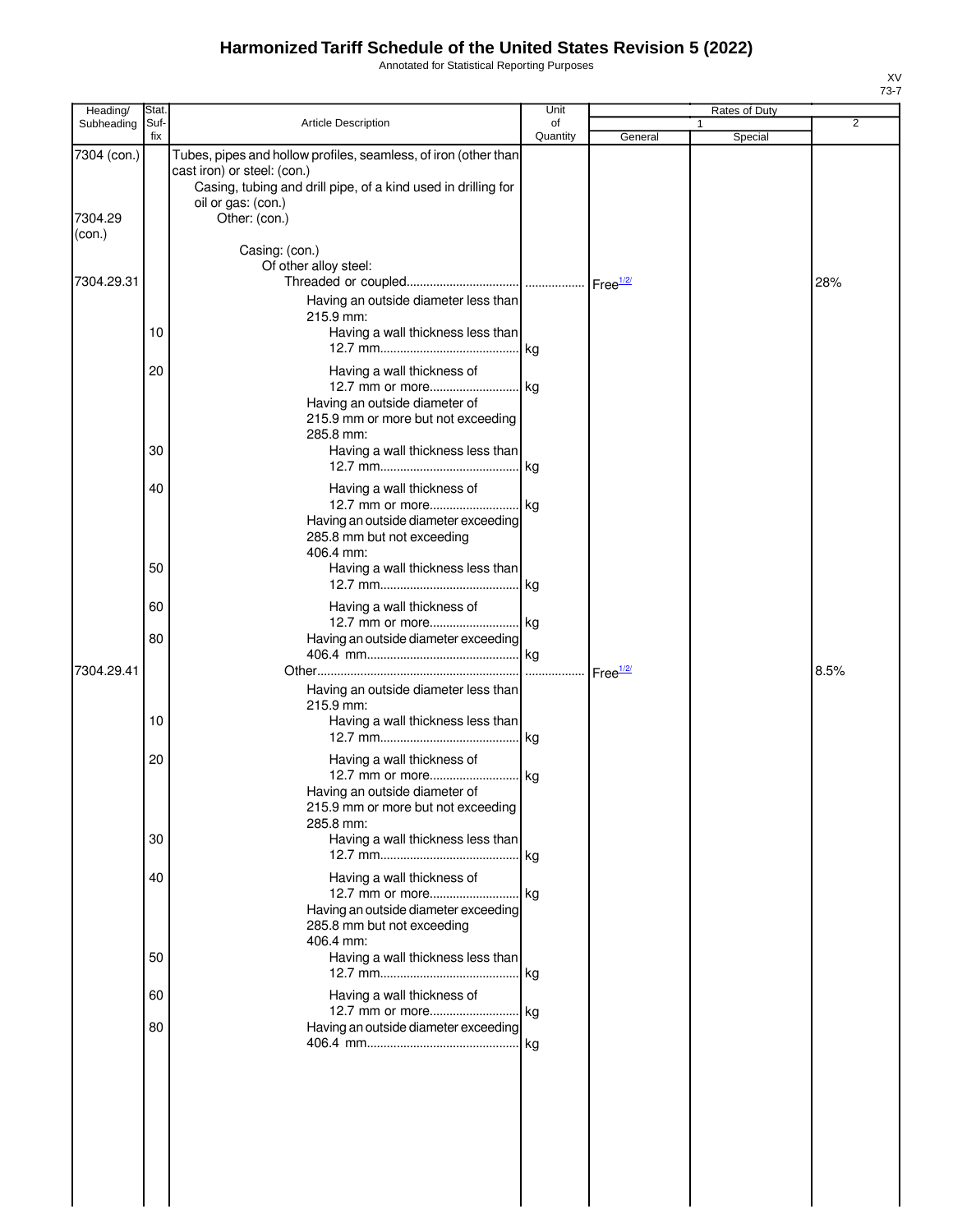Annotated for Statistical Reporting Purposes

| Heading/          | Stat. |                                                                                                                                                                 | Unit     |                      | Rates of Duty |                |
|-------------------|-------|-----------------------------------------------------------------------------------------------------------------------------------------------------------------|----------|----------------------|---------------|----------------|
| Subheading        | Suf-  | Article Description                                                                                                                                             | of       |                      | 1             | $\overline{2}$ |
| 7304 (con.)       | fix   | Tubes, pipes and hollow profiles, seamless, of iron (other than<br>cast iron) or steel: (con.)<br>Casing, tubing and drill pipe, of a kind used in drilling for | Quantity | General              | Special       |                |
| 7304.29<br>(con.) |       | oil or gas: (con.)<br>Other: (con.)                                                                                                                             |          |                      |               |                |
| 7304.29.50        |       | Tubing:<br>Having an outside diameter not exceeding                                                                                                             |          | Free <sup>1/2/</sup> |               | 25%            |
|                   | 15    | 114.3 mm:<br>Having a wall thickness not exceeding                                                                                                              | kg       |                      |               |                |
|                   | 30    | Having a wall thickness exceeding                                                                                                                               | kg       |                      |               |                |
|                   | 45    | Having an outside diameter exceeding<br>114.3 mm but less than 215.9 mm kg                                                                                      |          |                      |               |                |
|                   | 60    | Having an outside diameter of 215.9 mm<br>or more but not exceeding 406.4 mm kg                                                                                 |          |                      |               |                |
| 7304.29.61        | 75    | Having an outside diameter exceeding                                                                                                                            |          | Free <sup>1/2/</sup> |               | 35%            |
|                   | 15    | Having an outside diameter not exceeding<br>114.3 mm:<br>Having a wall thickness not exceeding                                                                  | kg       |                      |               |                |
|                   | 30    | Having a wall thickness exceeding                                                                                                                               | kg       |                      |               |                |
|                   | 45    | Having an outside diameter exceeding<br>114.3 mm but less than 215.9 mm kg                                                                                      |          |                      |               |                |
|                   | 60    | Having an outside diameter of 215.9 mm<br>or more but not exceeding 406.4 mm kg                                                                                 |          |                      |               |                |
|                   | 75    | Having an outside diameter exceeding                                                                                                                            |          |                      |               |                |
|                   |       |                                                                                                                                                                 |          |                      |               |                |
|                   |       |                                                                                                                                                                 |          |                      |               |                |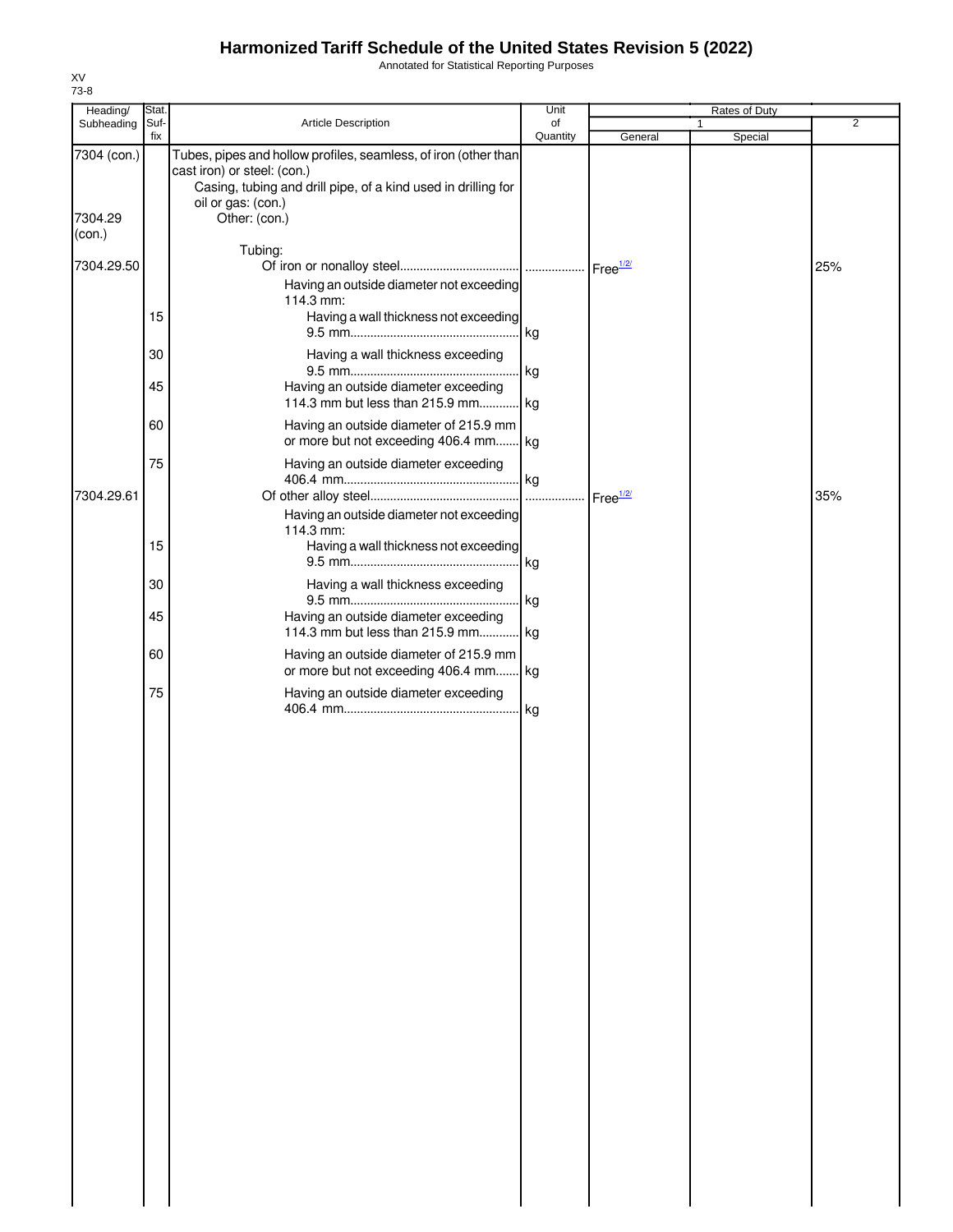Annotated for Statistical Reporting Purposes

| Heading/               | Stat.       |                                                                                                                                                                                                             | Unit           |                    | Rates of Duty |                |
|------------------------|-------------|-------------------------------------------------------------------------------------------------------------------------------------------------------------------------------------------------------------|----------------|--------------------|---------------|----------------|
| Subheading             | Suf-<br>fix | Article Description                                                                                                                                                                                         | of<br>Quantity | General            | 1<br>Special  | $\overline{2}$ |
| 7304 (con.)<br>7304.31 |             | Tubes, pipes and hollow profiles, seamless, of iron (other than<br>cast iron) or steel: (con.)<br>Other, of circular cross section, of iron or nonalloy steel:<br>Cold-drawn or cold-rolled (cold-reduced): |                |                    |               |                |
| 7304.31.30 00          |             |                                                                                                                                                                                                             |                |                    |               | 22%            |
| 7304.31.60             | 10          | Suitable for use in boilers, superheaters, heat<br>exchangers, condensers, refining furnaces                                                                                                                |                |                    |               | 25%            |
| 7304.39.00             | 50          |                                                                                                                                                                                                             |                | Free $\frac{1}{2}$ |               | 25%            |
|                        | 02          | Suitable for use in boilers, superheaters, heat<br>exchangers, condensers, refining furnaces and<br>feedwater heaters:<br>Having an outside diameter less than                                              |                |                    |               |                |
|                        | 04          | Having an outside diameter of 38.1 mm or                                                                                                                                                                    |                |                    |               |                |
|                        | 06          | Having an outside diameter of 190.5 mm or                                                                                                                                                                   |                |                    |               |                |
|                        | 08          | Having an outside diameter exceeding                                                                                                                                                                        |                |                    |               |                |
|                        |             |                                                                                                                                                                                                             |                |                    |               |                |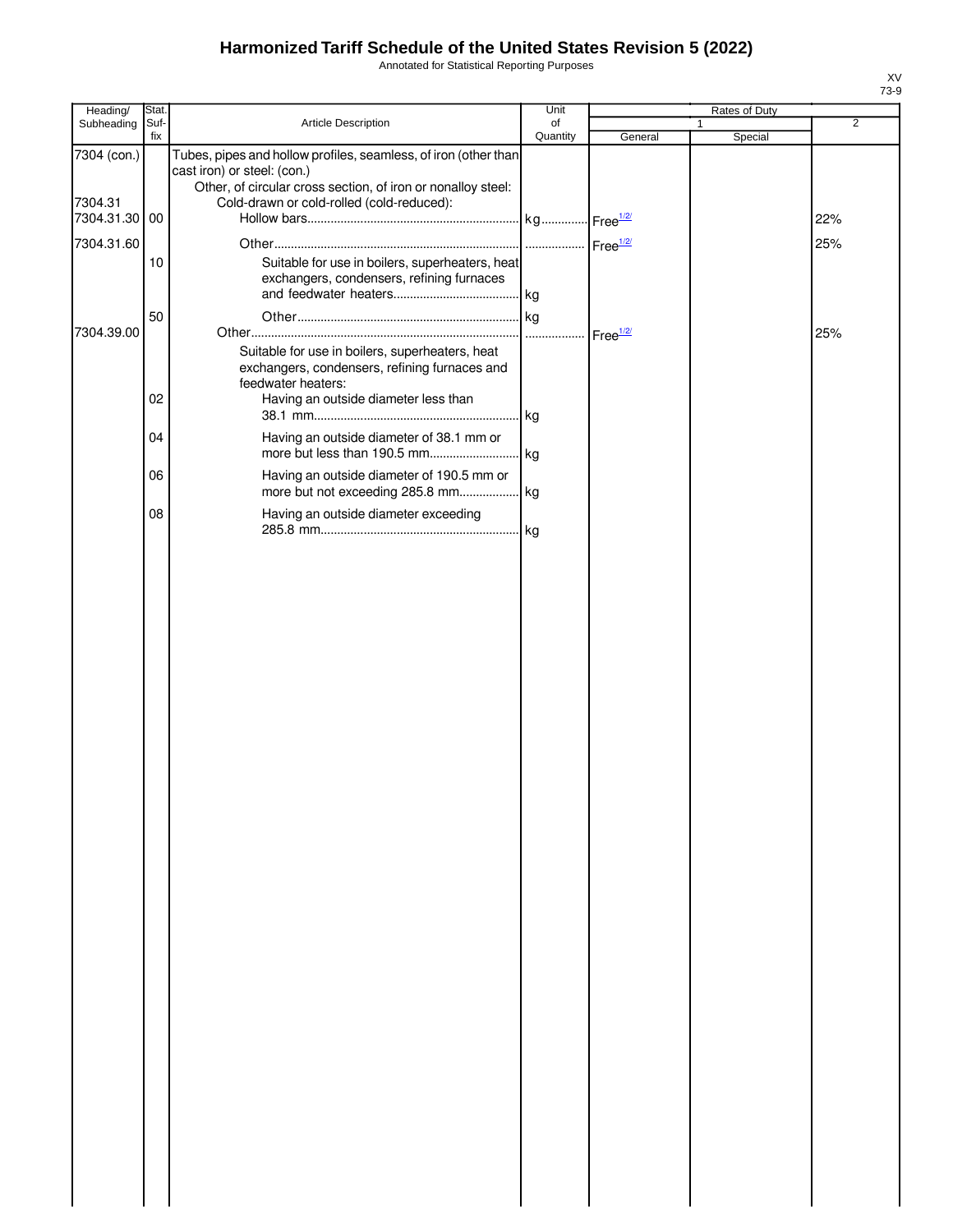Annotated for Statistical Reporting Purposes

| Heading/             | Stat.       |                                                                                                                                                                          | Unit           |         | Rates of Duty |                |
|----------------------|-------------|--------------------------------------------------------------------------------------------------------------------------------------------------------------------------|----------------|---------|---------------|----------------|
| Subheading           | Suf-<br>fix | Article Description                                                                                                                                                      | of<br>Quantity | General | Special       | $\overline{2}$ |
| 7304 (con.)          |             | Tubes, pipes and hollow profiles, seamless, of iron (other than<br>cast iron) or steel: (con.)<br>Other, of circular cross section, of iron or nonalloy steel:<br>(con.) |                |         |               |                |
| 7304.39.00<br>(con.) |             | Other (con.)                                                                                                                                                             |                |         |               |                |
|                      | 16          | Other:<br>Galvanized, having an outside diameter not                                                                                                                     |                |         |               |                |
|                      | 20          | Other:<br>Having an outside diameter less than                                                                                                                           | $\lg$          |         |               |                |
|                      | 24          | Having an outside diameter of 38.1 mm or<br>more but not exceeding 114.3 mm:<br>Having a wall thickness less than                                                        |                |         |               |                |
|                      |             |                                                                                                                                                                          | . kg           |         |               |                |
|                      | 28          | Having a wall thickness of 6.4 mm or<br>more but not exceeding 12.7 mm kg                                                                                                |                |         |               |                |
|                      | 32          | Having a wall thickness exceeding                                                                                                                                        | . kg           |         |               |                |
|                      | 36          | Having an outside diameter exceeding<br>114.3 mm but less than 190.5 mm:<br>Having a wall thickness less than                                                            |                |         |               |                |
|                      |             |                                                                                                                                                                          |                |         |               |                |
|                      | 40          | Having a wall thickness of 12.7 mm or<br>more but less than 19 mm                                                                                                        | kg             |         |               |                |
|                      | 44          | Having a wall thickness of 19 mm or<br>Having an outside diameter of 190.5 mm                                                                                            |                |         |               |                |
|                      | 48          | or more but not exceeding 285.8 mm:<br>Having a wall thickness less than                                                                                                 |                |         |               |                |
|                      | 52          | Having a wall thickness of 12.7 mm or                                                                                                                                    |                |         |               |                |
|                      | 56          | Having a wall thickness of 19 mm or                                                                                                                                      |                |         |               |                |
|                      |             | Having an outside diameter exceeding<br>285.8 mm but not exceeding 406.4 mm:                                                                                             | . Ikg          |         |               |                |
|                      | 62          | Having a wall thickness less than                                                                                                                                        | kg             |         |               |                |
|                      | 68          | Having a wall thickness of 12.7 mm or                                                                                                                                    |                |         |               |                |
|                      | 72          | Having a wall thickness of 19 mm or                                                                                                                                      | . kg           |         |               |                |
|                      |             | Having an outside diameter exceeding<br>406.4 mm:                                                                                                                        |                |         |               |                |
|                      | 76          | Having a wall thickness less than                                                                                                                                        |                |         |               |                |
|                      | 80          | Having a wall thickness of 19 mm or                                                                                                                                      |                |         |               |                |
|                      |             |                                                                                                                                                                          |                |         |               |                |
|                      |             |                                                                                                                                                                          |                |         |               |                |
|                      |             |                                                                                                                                                                          |                |         |               |                |
|                      |             |                                                                                                                                                                          |                |         |               |                |
|                      |             |                                                                                                                                                                          |                |         |               |                |
|                      |             |                                                                                                                                                                          |                |         |               |                |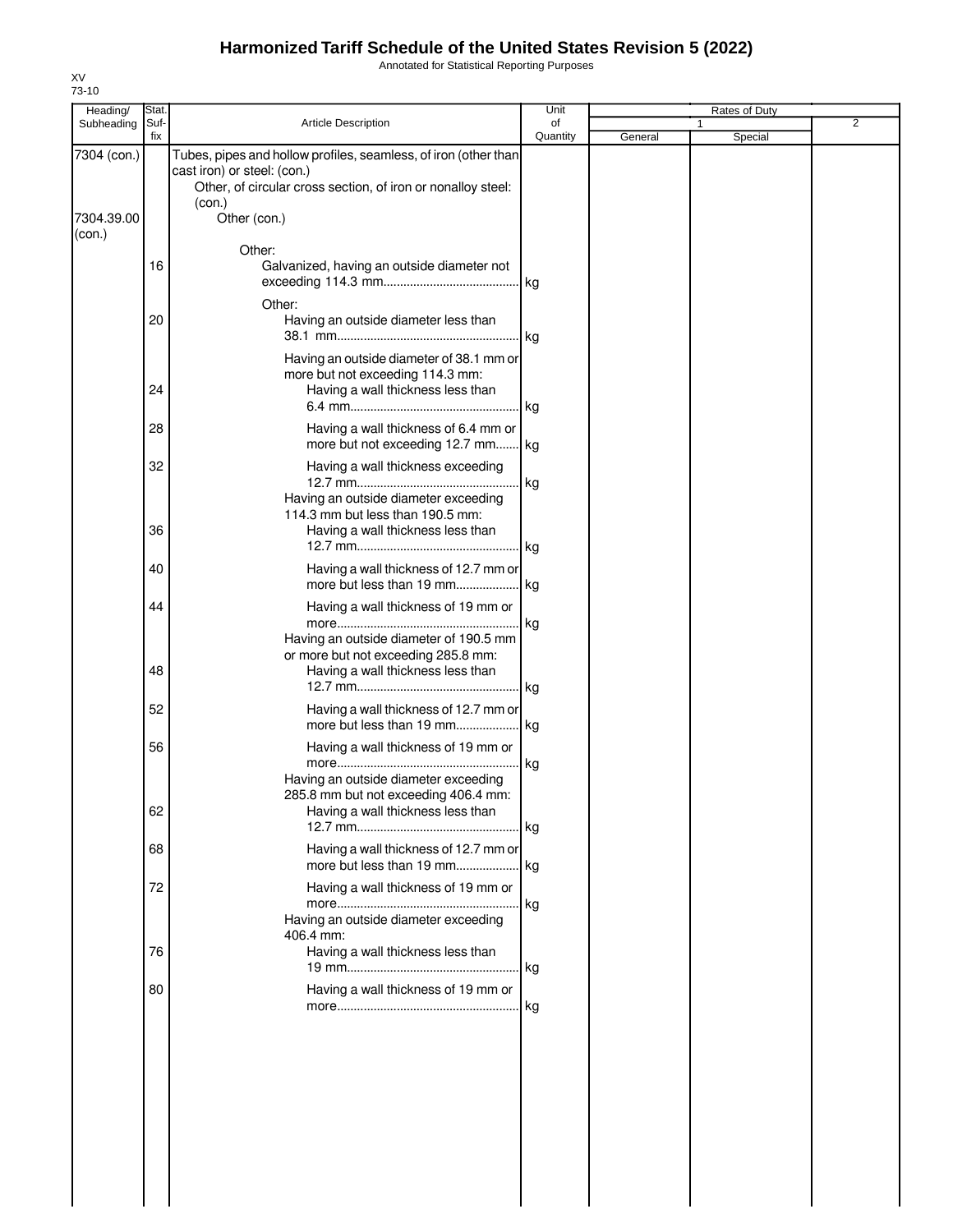Annotated for Statistical Reporting Purposes

| Heading/                             | Stat.       |                                                                                                                                                                                                                                                                           | Unit           |                      | Rates of Duty |     |
|--------------------------------------|-------------|---------------------------------------------------------------------------------------------------------------------------------------------------------------------------------------------------------------------------------------------------------------------------|----------------|----------------------|---------------|-----|
| Subheading                           | Suf-<br>fix | Article Description                                                                                                                                                                                                                                                       | of<br>Quantity | General              | 1<br>Special  | 2   |
| 7304 (con.)<br>7304.41<br>7304.41.30 |             | Tubes, pipes and hollow profiles, seamless, of iron (other than<br>cast iron) or steel: (con.)<br>Other, of circular cross section, of stainless steel:<br>Cold-drawn or cold-rolled (cold-reduced):<br>Of an external diameter of less than 19 mm   Free <sup>1/2/</sup> |                |                      |               | 36% |
|                                      | 05<br>15    | Other:<br>Suitable for use in boilers, superheaters,<br>heat exchangers, condensers, refining<br>furnaces and feedwater heaters kg                                                                                                                                        |                |                      |               |     |
| 7304.41.60                           | 45<br>05    |                                                                                                                                                                                                                                                                           |                |                      |               | 36% |
|                                      | 15          | Other:<br>Suitable for use in boilers, superheaters,<br>heat exchangers, condensers, refining<br>furnaces and feedwater heaters kg                                                                                                                                        |                |                      |               |     |
| 7304.49.00                           | 45          |                                                                                                                                                                                                                                                                           |                | Free <sup>1/2/</sup> |               | 36% |
|                                      | 05<br>15    | Other:                                                                                                                                                                                                                                                                    |                |                      |               |     |
|                                      | 45          | Other:<br>Suitable for use in boilers, superheaters,<br>heat exchangers, condensers, refining<br>furnaces and feedwater heaters kg                                                                                                                                        |                |                      |               |     |
|                                      | 60          |                                                                                                                                                                                                                                                                           |                |                      |               |     |
|                                      |             |                                                                                                                                                                                                                                                                           |                |                      |               |     |
|                                      |             |                                                                                                                                                                                                                                                                           |                |                      |               |     |
|                                      |             |                                                                                                                                                                                                                                                                           |                |                      |               |     |
|                                      |             |                                                                                                                                                                                                                                                                           |                |                      |               |     |
|                                      |             |                                                                                                                                                                                                                                                                           |                |                      |               |     |
|                                      |             |                                                                                                                                                                                                                                                                           |                |                      |               |     |
|                                      |             |                                                                                                                                                                                                                                                                           |                |                      |               |     |
|                                      |             |                                                                                                                                                                                                                                                                           |                |                      |               |     |
|                                      |             |                                                                                                                                                                                                                                                                           |                |                      |               |     |
|                                      |             |                                                                                                                                                                                                                                                                           |                |                      |               |     |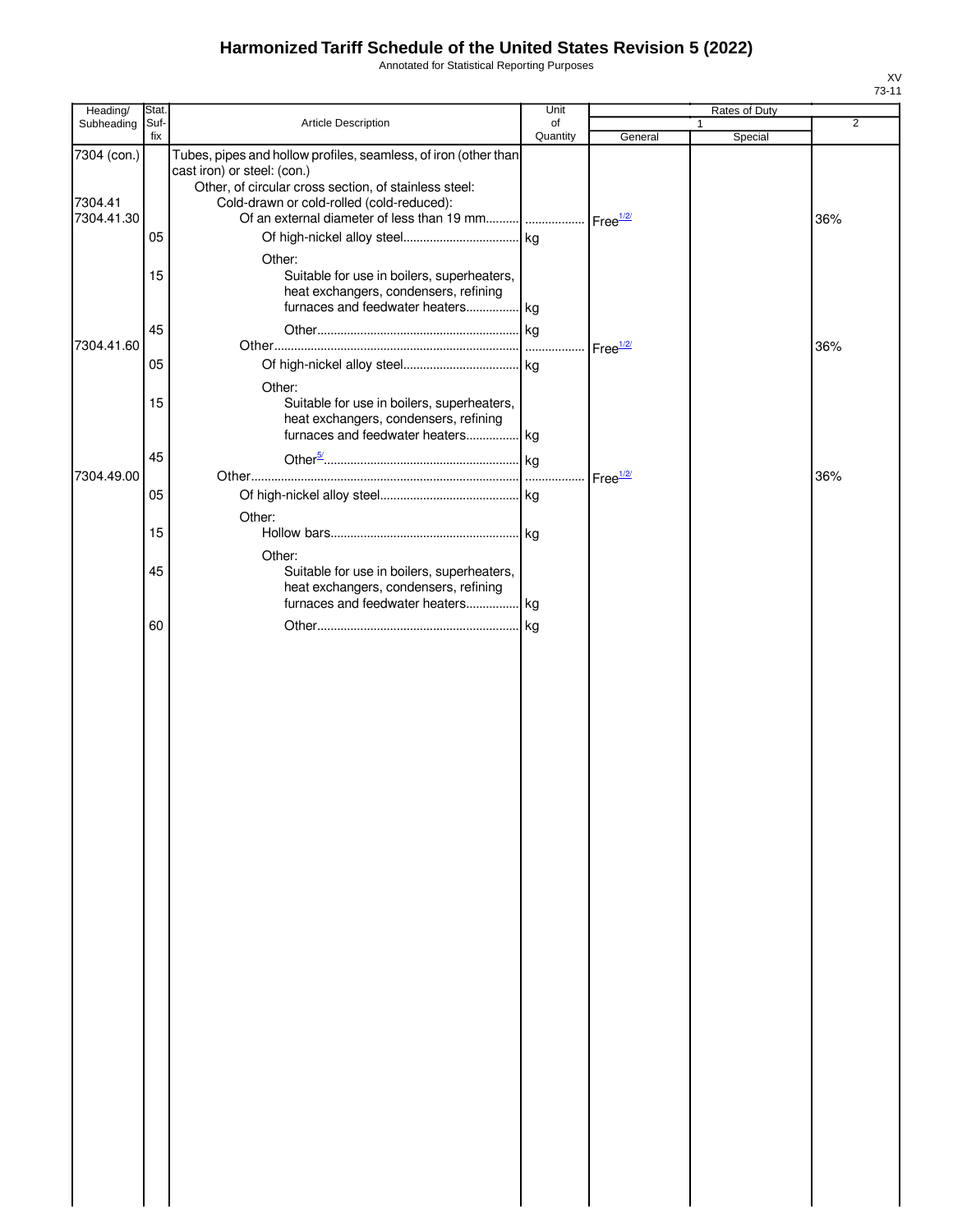Annotated for Statistical Reporting Purposes

| Heading/                 | Stat.       |                                                                                                    | Unit           |         | Rates of Duty           |                |
|--------------------------|-------------|----------------------------------------------------------------------------------------------------|----------------|---------|-------------------------|----------------|
| Subheading               | Suf-<br>fix | <b>Article Description</b>                                                                         | of<br>Quantity | General | $\mathbf{1}$<br>Special | $\overline{2}$ |
| 7304 (con.)              |             | Tubes, pipes and hollow profiles, seamless, of iron (other than                                    |                |         |                         |                |
|                          |             | cast iron) or steel: (con.)                                                                        |                |         |                         |                |
|                          |             | Other, of circular cross section, of other alloy steel:                                            |                |         |                         |                |
| 7304.51<br>7304.51.10 00 |             | Cold-drawn or cold-rolled (cold-reduced):<br>Suitable for use in the manufacture of ball or roller |                |         |                         |                |
|                          |             |                                                                                                    |                |         |                         | 34%            |
| 7304.51.50               |             |                                                                                                    |                |         |                         | 35%            |
|                          | 05          |                                                                                                    |                |         |                         |                |
|                          |             |                                                                                                    |                |         |                         |                |
|                          |             | Other:<br>Suitable for use in boilers, superheaters,                                               |                |         |                         |                |
|                          |             | heat exchangers, condensers, refining                                                              |                |         |                         |                |
|                          |             | furnaces and feedwater heaters:                                                                    |                |         |                         |                |
|                          | 15          |                                                                                                    |                |         |                         |                |
|                          | 45          |                                                                                                    |                |         |                         |                |
| 7304.59                  | 60          | Other:                                                                                             |                |         |                         |                |
| 7304.59.10               | 00          | Suitable for use in the manufacture of ball or roller                                              |                |         |                         |                |
|                          |             |                                                                                                    |                |         |                         | 34%            |
|                          |             | Other:                                                                                             |                |         |                         |                |
| 7304.59.20               |             | Suitable for use in boilers, superheaters, heat                                                    |                |         |                         |                |
|                          |             | exchangers, condensers, refining furnaces                                                          |                |         |                         |                |
|                          |             | exchangers, condensers, remining rurridocolly members.                                             |                |         |                         | 35%            |
|                          | 30          |                                                                                                    |                |         |                         |                |
|                          |             | Other:                                                                                             |                |         |                         |                |
|                          | 40          | Having an outside diameter less than                                                               |                |         |                         |                |
|                          |             |                                                                                                    |                |         |                         |                |
|                          | 45          | Having an outside diameter of<br>38.1 mm or more but not exceeding                                 |                |         |                         |                |
|                          |             |                                                                                                    |                |         |                         |                |
|                          | 55          | Having an outside diameter exceeding                                                               |                |         |                         |                |
|                          |             | 114.3 mm but less than 190.5 mm kg                                                                 |                |         |                         |                |
|                          | 60          | Having an outside diameter of                                                                      |                |         |                         |                |
|                          |             | 190.5 mm or more but not exceeding                                                                 |                |         |                         |                |
|                          |             |                                                                                                    | . kg           |         |                         |                |
|                          | 70          | Having an outside diameter exceeding                                                               |                |         |                         |                |
|                          |             | 285.8 mm but not exceeding<br>406.4 mm                                                             | . kg           |         |                         |                |
|                          |             |                                                                                                    |                |         |                         |                |
|                          | 80          | Having an outside diameter exceeding                                                               | kg             |         |                         |                |
|                          |             |                                                                                                    |                |         |                         |                |
|                          |             |                                                                                                    |                |         |                         |                |
|                          |             |                                                                                                    |                |         |                         |                |
|                          |             |                                                                                                    |                |         |                         |                |
|                          |             |                                                                                                    |                |         |                         |                |
|                          |             |                                                                                                    |                |         |                         |                |
|                          |             |                                                                                                    |                |         |                         |                |
|                          |             |                                                                                                    |                |         |                         |                |
|                          |             |                                                                                                    |                |         |                         |                |
|                          |             |                                                                                                    |                |         |                         |                |
|                          |             |                                                                                                    |                |         |                         |                |
|                          |             |                                                                                                    |                |         |                         |                |
|                          |             |                                                                                                    |                |         |                         |                |
|                          |             |                                                                                                    |                |         |                         |                |
|                          |             |                                                                                                    |                |         |                         |                |
|                          |             |                                                                                                    |                |         |                         |                |
|                          |             |                                                                                                    |                |         |                         |                |
|                          |             |                                                                                                    |                |         |                         |                |
|                          |             |                                                                                                    |                |         |                         |                |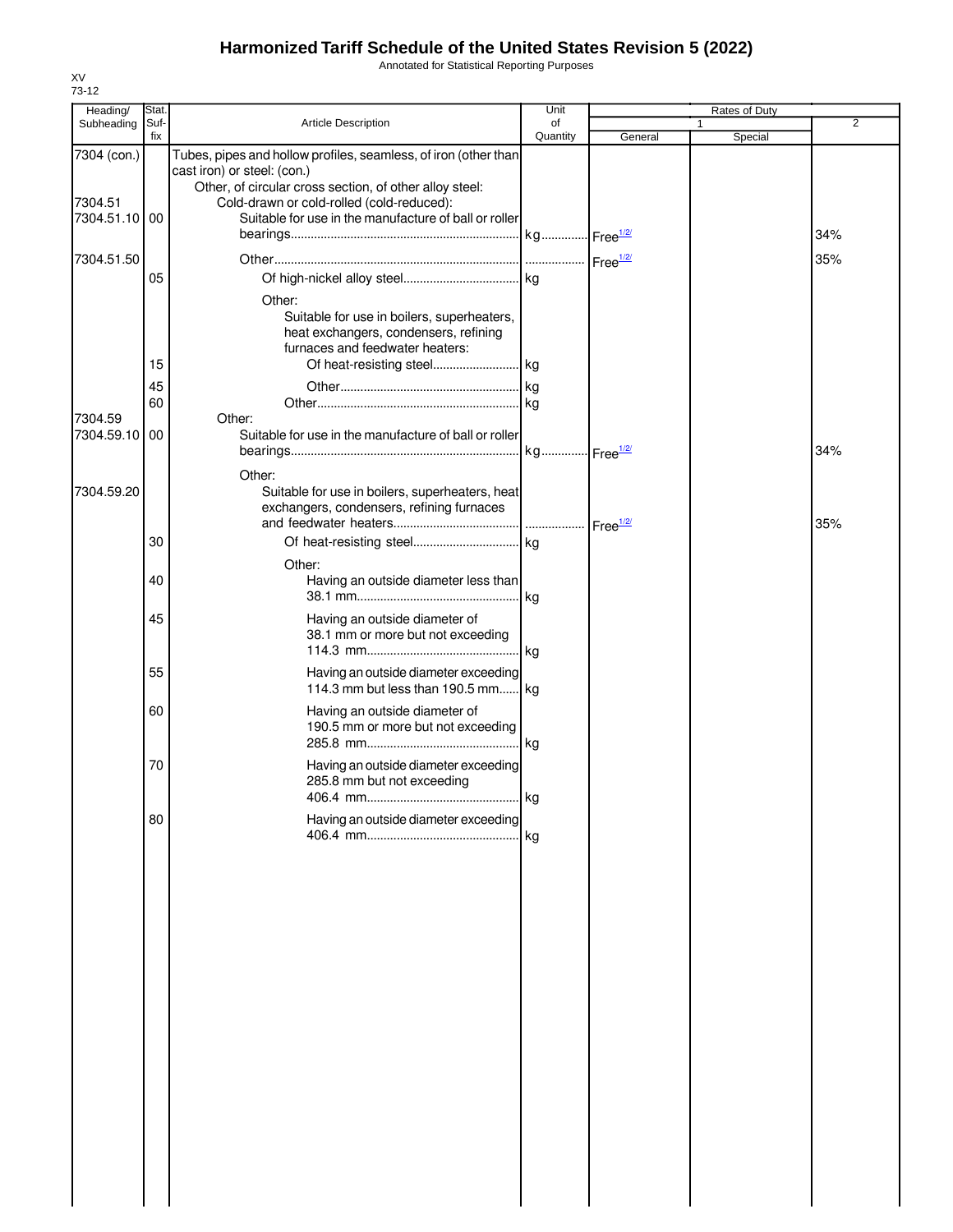Annotated for Statistical Reporting Purposes

| Suf-<br>fix   | <b>Article Description</b>                                                                                                                                                        | of<br>Quantity                                                                                                                                          | General                                                                                                                                                                                                                                                                                                                                                                                                                                              | 1<br>Special | $\overline{2}$ |
|---------------|-----------------------------------------------------------------------------------------------------------------------------------------------------------------------------------|---------------------------------------------------------------------------------------------------------------------------------------------------------|------------------------------------------------------------------------------------------------------------------------------------------------------------------------------------------------------------------------------------------------------------------------------------------------------------------------------------------------------------------------------------------------------------------------------------------------------|--------------|----------------|
|               |                                                                                                                                                                                   |                                                                                                                                                         |                                                                                                                                                                                                                                                                                                                                                                                                                                                      |              |                |
|               | Tubes, pipes and hollow profiles, seamless, of iron (other than<br>cast iron) or steel: (con.)<br>Other, of circular cross section, of other alloy steel: (con.)<br>Other: (con.) |                                                                                                                                                         |                                                                                                                                                                                                                                                                                                                                                                                                                                                      |              |                |
|               | Other: (con.)                                                                                                                                                                     |                                                                                                                                                         |                                                                                                                                                                                                                                                                                                                                                                                                                                                      |              |                |
| 7304.59.60 00 |                                                                                                                                                                                   |                                                                                                                                                         |                                                                                                                                                                                                                                                                                                                                                                                                                                                      |              | 36%            |
|               |                                                                                                                                                                                   |                                                                                                                                                         |                                                                                                                                                                                                                                                                                                                                                                                                                                                      |              | 35%            |
| 10            |                                                                                                                                                                                   |                                                                                                                                                         |                                                                                                                                                                                                                                                                                                                                                                                                                                                      |              |                |
|               | Having an outside diameter of<br>38.1 mm or more but not exceeding<br>114.3 mm:                                                                                                   |                                                                                                                                                         |                                                                                                                                                                                                                                                                                                                                                                                                                                                      |              |                |
|               |                                                                                                                                                                                   |                                                                                                                                                         |                                                                                                                                                                                                                                                                                                                                                                                                                                                      |              |                |
| 20            | or more but not exceeding                                                                                                                                                         |                                                                                                                                                         |                                                                                                                                                                                                                                                                                                                                                                                                                                                      |              |                |
| 25            |                                                                                                                                                                                   |                                                                                                                                                         |                                                                                                                                                                                                                                                                                                                                                                                                                                                      |              |                |
| 30            | 114.3 mm but less than 190.5 mm:                                                                                                                                                  |                                                                                                                                                         |                                                                                                                                                                                                                                                                                                                                                                                                                                                      |              |                |
| 35            | Having a wall thickness of<br>12.7 mm or more but less than                                                                                                                       |                                                                                                                                                         |                                                                                                                                                                                                                                                                                                                                                                                                                                                      |              |                |
| 40            | Having an outside diameter of                                                                                                                                                     |                                                                                                                                                         |                                                                                                                                                                                                                                                                                                                                                                                                                                                      |              |                |
| 45            | 285.8 mm:                                                                                                                                                                         |                                                                                                                                                         |                                                                                                                                                                                                                                                                                                                                                                                                                                                      |              |                |
| 50            | Having a wall thickness of<br>12.7 mm or more but less than                                                                                                                       |                                                                                                                                                         |                                                                                                                                                                                                                                                                                                                                                                                                                                                      |              |                |
| 55            |                                                                                                                                                                                   |                                                                                                                                                         |                                                                                                                                                                                                                                                                                                                                                                                                                                                      |              |                |
|               | 285.8 mm but not exceeding<br>406.4 mm:                                                                                                                                           |                                                                                                                                                         |                                                                                                                                                                                                                                                                                                                                                                                                                                                      |              |                |
|               |                                                                                                                                                                                   |                                                                                                                                                         |                                                                                                                                                                                                                                                                                                                                                                                                                                                      |              |                |
|               | 12.7 mm or more but less than                                                                                                                                                     |                                                                                                                                                         |                                                                                                                                                                                                                                                                                                                                                                                                                                                      |              |                |
| 70            |                                                                                                                                                                                   |                                                                                                                                                         |                                                                                                                                                                                                                                                                                                                                                                                                                                                      |              |                |
| 80            |                                                                                                                                                                                   |                                                                                                                                                         |                                                                                                                                                                                                                                                                                                                                                                                                                                                      |              |                |
|               |                                                                                                                                                                                   |                                                                                                                                                         |                                                                                                                                                                                                                                                                                                                                                                                                                                                      |              |                |
|               | 15<br>60<br>65                                                                                                                                                                    | Other:<br>190.5 mm or more but not exceeding<br>Having an outside diameter exceeding<br>Having a wall thickness less than<br>Having a wall thickness of | Having an outside diameter less than<br>.lkg<br>Having a wall thickness less than<br>Having a wall thickness of 6.4 mm<br>Having a wall thickness exceeding<br>Having an outside diameter exceeding<br>Having a wall thickness less than<br>kg<br>Having a wall thickness of 19 mm<br>Having a wall thickness less than<br>kg<br>Having a wall thickness of 19 mm<br> kg<br>Having a wall thickness of 19 mm<br>Having an outside diameter exceeding |              |                |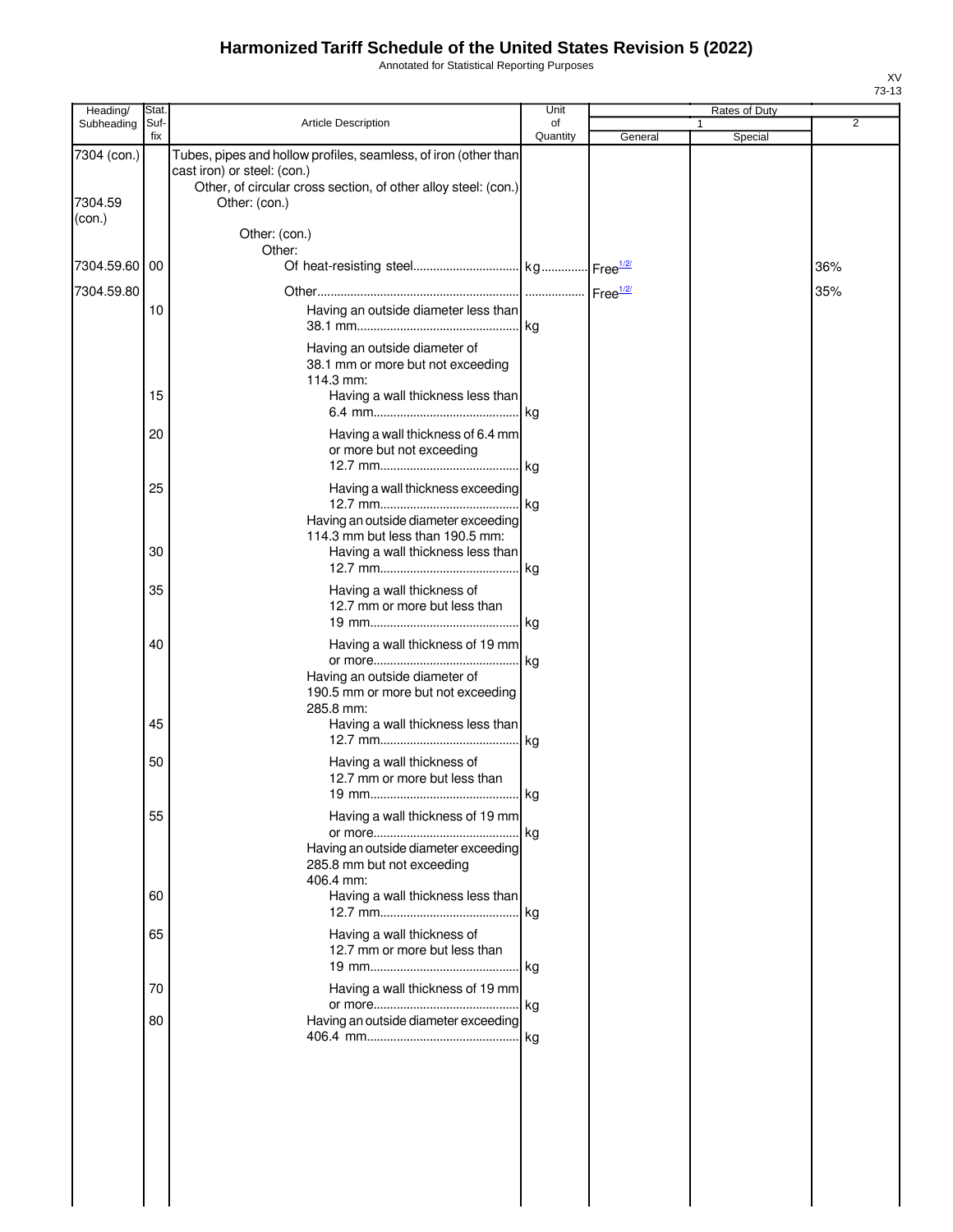Annotated for Statistical Reporting Purposes

| Subheading Suf-<br>Quantity<br>fix<br>General<br>Special<br>7304 (con.)<br>Tubes, pipes and hollow profiles, seamless, of iron (other than<br>cast iron) or steel: (con.)<br>7304.90<br>Other:<br>Having a wall thickness of 4 mm or more:<br>7304.90.10 00<br>1%<br>7304.90.30 00<br>8.5%<br>Having a wall thickness of less than 4 mm:<br>7304.90.50 00<br>25%<br>7304.90.70 00<br>35% | Heading/ | Stat. |                     | Unit      | Rates of Duty |   |                |
|------------------------------------------------------------------------------------------------------------------------------------------------------------------------------------------------------------------------------------------------------------------------------------------------------------------------------------------------------------------------------------------|----------|-------|---------------------|-----------|---------------|---|----------------|
|                                                                                                                                                                                                                                                                                                                                                                                          |          |       | Article Description | $\circ$ f |               | 1 | $\overline{2}$ |
|                                                                                                                                                                                                                                                                                                                                                                                          |          |       |                     |           |               |   |                |
|                                                                                                                                                                                                                                                                                                                                                                                          |          |       |                     |           |               |   |                |
|                                                                                                                                                                                                                                                                                                                                                                                          |          |       |                     |           |               |   |                |
|                                                                                                                                                                                                                                                                                                                                                                                          |          |       |                     |           |               |   |                |
|                                                                                                                                                                                                                                                                                                                                                                                          |          |       |                     |           |               |   |                |
|                                                                                                                                                                                                                                                                                                                                                                                          |          |       |                     |           |               |   |                |
|                                                                                                                                                                                                                                                                                                                                                                                          |          |       |                     |           |               |   |                |
|                                                                                                                                                                                                                                                                                                                                                                                          |          |       |                     |           |               |   |                |
|                                                                                                                                                                                                                                                                                                                                                                                          |          |       |                     |           |               |   |                |
|                                                                                                                                                                                                                                                                                                                                                                                          |          |       |                     |           |               |   |                |
|                                                                                                                                                                                                                                                                                                                                                                                          |          |       |                     |           |               |   |                |
|                                                                                                                                                                                                                                                                                                                                                                                          |          |       |                     |           |               |   |                |
|                                                                                                                                                                                                                                                                                                                                                                                          |          |       |                     |           |               |   |                |
|                                                                                                                                                                                                                                                                                                                                                                                          |          |       |                     |           |               |   |                |
|                                                                                                                                                                                                                                                                                                                                                                                          |          |       |                     |           |               |   |                |
|                                                                                                                                                                                                                                                                                                                                                                                          |          |       |                     |           |               |   |                |
|                                                                                                                                                                                                                                                                                                                                                                                          |          |       |                     |           |               |   |                |
|                                                                                                                                                                                                                                                                                                                                                                                          |          |       |                     |           |               |   |                |
|                                                                                                                                                                                                                                                                                                                                                                                          |          |       |                     |           |               |   |                |
|                                                                                                                                                                                                                                                                                                                                                                                          |          |       |                     |           |               |   |                |
|                                                                                                                                                                                                                                                                                                                                                                                          |          |       |                     |           |               |   |                |
|                                                                                                                                                                                                                                                                                                                                                                                          |          |       |                     |           |               |   |                |
|                                                                                                                                                                                                                                                                                                                                                                                          |          |       |                     |           |               |   |                |
|                                                                                                                                                                                                                                                                                                                                                                                          |          |       |                     |           |               |   |                |
|                                                                                                                                                                                                                                                                                                                                                                                          |          |       |                     |           |               |   |                |
|                                                                                                                                                                                                                                                                                                                                                                                          |          |       |                     |           |               |   |                |
|                                                                                                                                                                                                                                                                                                                                                                                          |          |       |                     |           |               |   |                |
|                                                                                                                                                                                                                                                                                                                                                                                          |          |       |                     |           |               |   |                |
|                                                                                                                                                                                                                                                                                                                                                                                          |          |       |                     |           |               |   |                |
|                                                                                                                                                                                                                                                                                                                                                                                          |          |       |                     |           |               |   |                |
|                                                                                                                                                                                                                                                                                                                                                                                          |          |       |                     |           |               |   |                |
|                                                                                                                                                                                                                                                                                                                                                                                          |          |       |                     |           |               |   |                |
|                                                                                                                                                                                                                                                                                                                                                                                          |          |       |                     |           |               |   |                |
|                                                                                                                                                                                                                                                                                                                                                                                          |          |       |                     |           |               |   |                |
|                                                                                                                                                                                                                                                                                                                                                                                          |          |       |                     |           |               |   |                |
|                                                                                                                                                                                                                                                                                                                                                                                          |          |       |                     |           |               |   |                |
|                                                                                                                                                                                                                                                                                                                                                                                          |          |       |                     |           |               |   |                |
|                                                                                                                                                                                                                                                                                                                                                                                          |          |       |                     |           |               |   |                |
|                                                                                                                                                                                                                                                                                                                                                                                          |          |       |                     |           |               |   |                |
|                                                                                                                                                                                                                                                                                                                                                                                          |          |       |                     |           |               |   |                |
|                                                                                                                                                                                                                                                                                                                                                                                          |          |       |                     |           |               |   |                |
|                                                                                                                                                                                                                                                                                                                                                                                          |          |       |                     |           |               |   |                |
|                                                                                                                                                                                                                                                                                                                                                                                          |          |       |                     |           |               |   |                |
|                                                                                                                                                                                                                                                                                                                                                                                          |          |       |                     |           |               |   |                |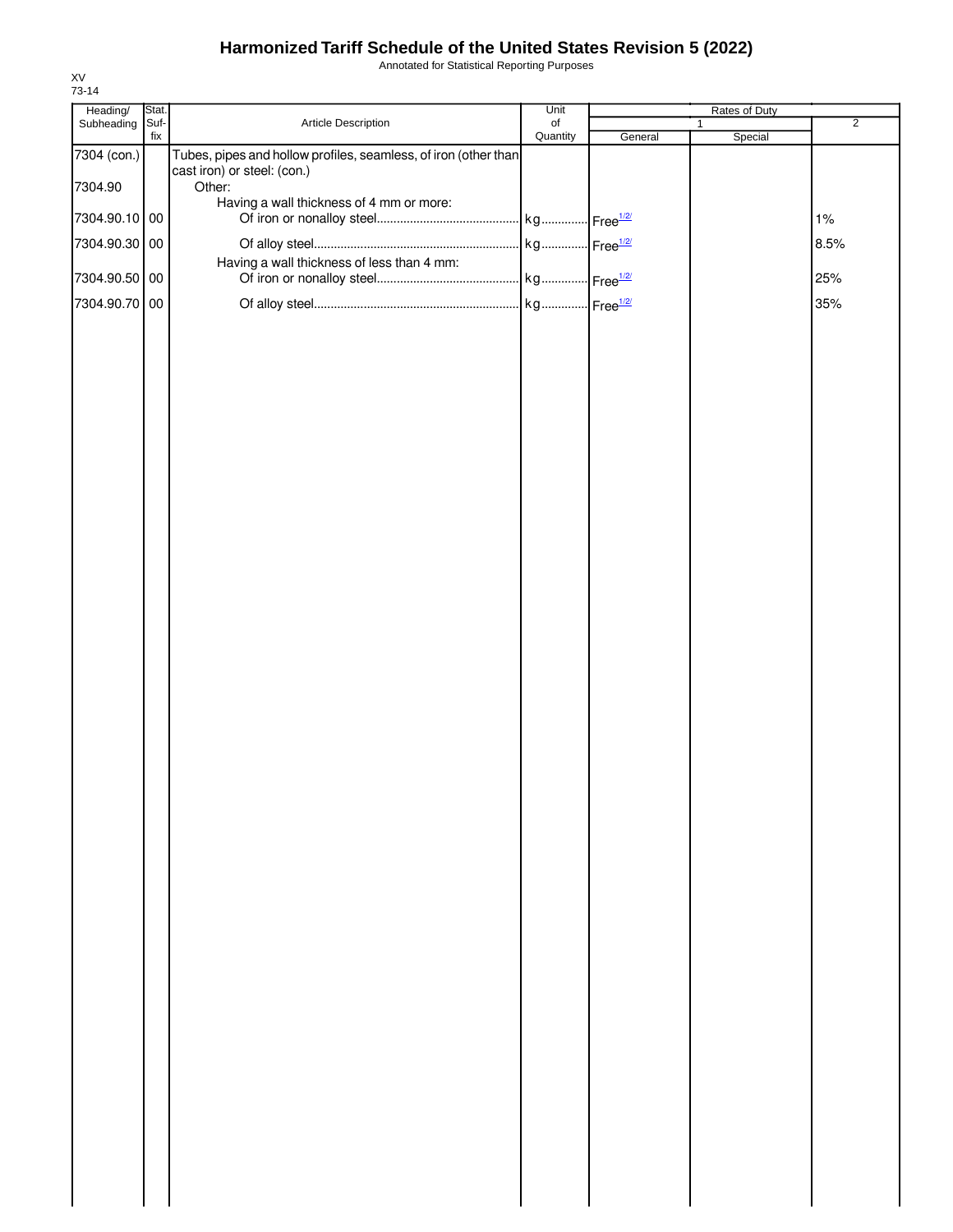Annotated for Statistical Reporting Purposes

| Heading/                               | Stat.       |                                                                                                                                                                                                                                                                                  | Unit           |         | Rates of Duty |             |
|----------------------------------------|-------------|----------------------------------------------------------------------------------------------------------------------------------------------------------------------------------------------------------------------------------------------------------------------------------|----------------|---------|---------------|-------------|
| Subheading                             | Suf-<br>fix | <b>Article Description</b>                                                                                                                                                                                                                                                       | of<br>Quantity | General | Special       | 2           |
| 7305<br>7305.11<br>7305.11.10          |             | Other tubes and pipes (for example, welded, riveted or similarly<br>closed), having circular cross sections, the external diameter<br>of which exceeds 406.4 mm, of iron or steel:<br>Line pipe of a kind used for oil or gas pipelines:<br>Longitudinally submerged arc welded: |                |         |               | 5.5%        |
|                                        | 30          | With an external diameter exceeding 406.4 mm                                                                                                                                                                                                                                     |                |         |               |             |
|                                        | 60          | With an external diameter exceeding                                                                                                                                                                                                                                              |                |         |               |             |
| 7305.11.50 00<br>7305.12               |             | Other, longitudinally welded:                                                                                                                                                                                                                                                    |                |         |               | 10%         |
| 7305.12.10                             | 30          | With an external diameter exceeding 406.4 mm                                                                                                                                                                                                                                     |                |         |               | 5.5%        |
|                                        | 60          | With an external diameter exceeding                                                                                                                                                                                                                                              |                |         |               |             |
| 7305.12.50 00<br>7305.19<br>7305.19.10 |             | Other:                                                                                                                                                                                                                                                                           |                |         |               | 10%<br>5.5% |
|                                        | 30          | With an external diameter exceeding 406.4 mm                                                                                                                                                                                                                                     |                |         |               |             |
|                                        | 60          | With an external diameter exceeding                                                                                                                                                                                                                                              |                |         |               |             |
| 7305.19.50 00<br>7305.20               |             | Casing of a kind used in drilling for oil or gas:<br>Of iron or nonalloy steel:                                                                                                                                                                                                  |                |         |               | 10%         |
| 7305.20.20                             | 00          |                                                                                                                                                                                                                                                                                  |                |         |               | 20%         |
| 7305.20.40 00                          |             | Of alloy steel:                                                                                                                                                                                                                                                                  |                |         |               | 1%          |
| 7305.20.60 00                          |             |                                                                                                                                                                                                                                                                                  |                |         |               | 28%         |
| 7305.20.80 00<br>7305.31               |             | Other, welded:<br>Longitudinally welded:                                                                                                                                                                                                                                         |                |         |               | 8.5%        |
| 7305.31.20 00                          |             | Tapered pipes and tubes of steel principally used                                                                                                                                                                                                                                |                |         |               | 45%         |
| 7305.31.40 00                          |             | Other:                                                                                                                                                                                                                                                                           |                |         |               | 5.5%        |
| 7305.31.60                             | 10<br>90    |                                                                                                                                                                                                                                                                                  |                |         |               | 10%         |
| 7305.39<br>7305.39.10                  | 00          | Other:                                                                                                                                                                                                                                                                           |                |         |               | 5.5%        |
| 7305.39.50 00<br>7305.90               |             | Other:                                                                                                                                                                                                                                                                           |                |         |               | 10%         |
| 7305.90.10 00                          |             |                                                                                                                                                                                                                                                                                  |                |         |               | 5.5%        |
| 7305.90.50                             | l 00        |                                                                                                                                                                                                                                                                                  |                |         |               | 10%         |
|                                        |             |                                                                                                                                                                                                                                                                                  |                |         |               |             |

 $\begin{array}{c} \hline \end{array}$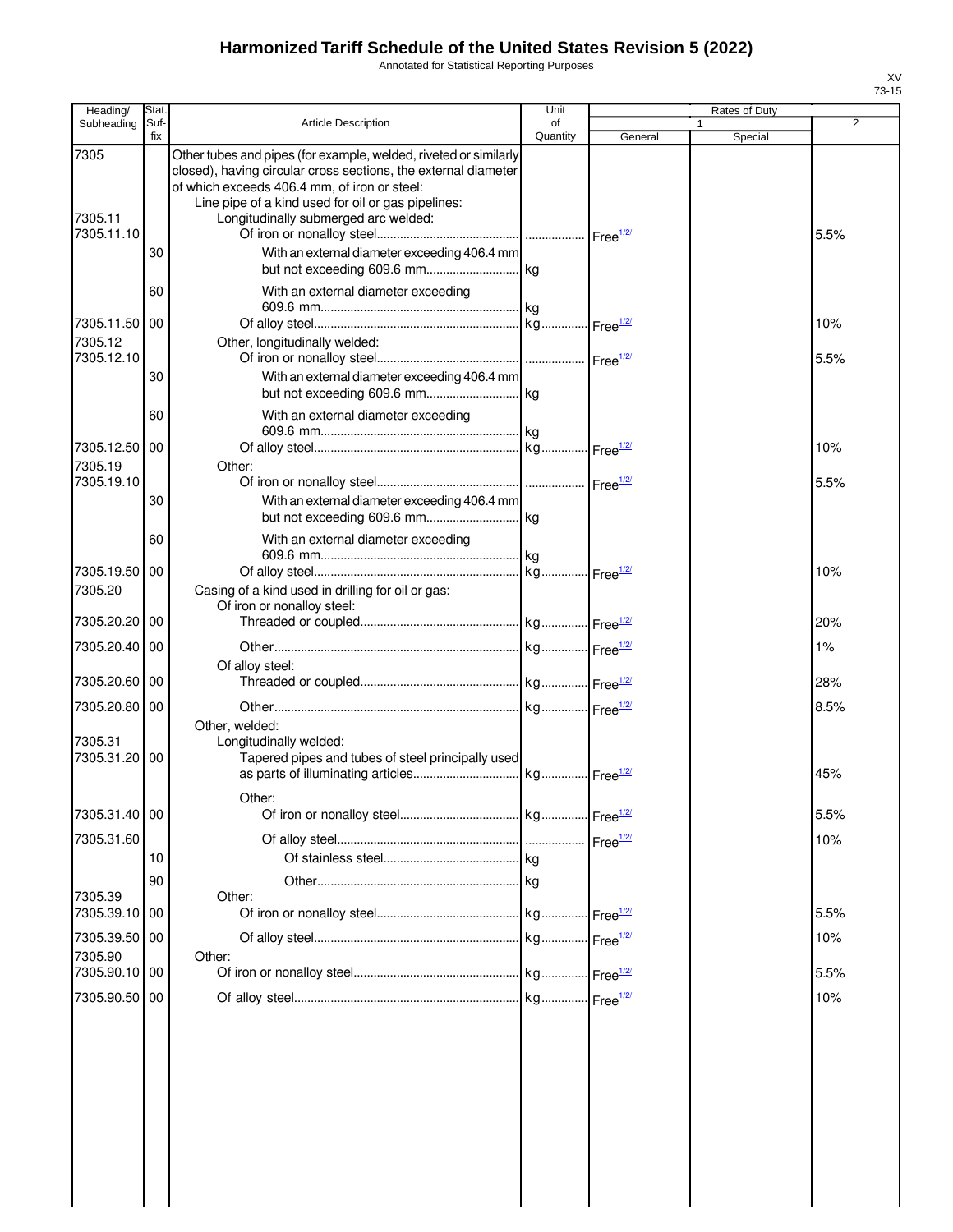Annotated for Statistical Reporting Purposes

| Heading/              | Stat.       |                                                                                                                                                                                      | Unit           |                      | Rates of Duty |                |
|-----------------------|-------------|--------------------------------------------------------------------------------------------------------------------------------------------------------------------------------------|----------------|----------------------|---------------|----------------|
| Subheading            | Suf-<br>fix | <b>Article Description</b>                                                                                                                                                           | of<br>Quantity | General              | 1<br>Special  | $\overline{2}$ |
| 7306<br>7306.11.00    |             | Other tubes, pipes and hollow profiles (for example, open<br>seamed or welded, riveted or similarly closed), of iron or steel:<br>Line pipe of a kind used for oil or gas pipelines: |                |                      |               | 10%            |
|                       | 10          | With an outside diameter not exceeding                                                                                                                                               |                |                      |               |                |
| 7306.19<br>7306.19.10 | 50          | With an outside diameter exceeding 114.3 mm kg<br>Other:                                                                                                                             |                |                      |               | 5.5%           |
|                       | 10          | With an outside diameter not exceeding                                                                                                                                               |                |                      |               |                |
| 7306.19.51            | 50          | With an outside diameter exceeding                                                                                                                                                   |                |                      |               | 10%            |
|                       | 10          | With an outside diameter not exceeding                                                                                                                                               |                |                      |               |                |
|                       | 50          | With an outside diameter exceeding<br>Casing and tubing of a kind used in drilling for oil or gas:                                                                                   |                |                      |               |                |
| 7306.21<br>7306.21.30 | 00          | Welded of stainless steel:<br>Casing:                                                                                                                                                |                |                      |               | 28%            |
| 7306.21.40 00         |             |                                                                                                                                                                                      |                |                      |               | 8.5%           |
| 7306.21.80            |             |                                                                                                                                                                                      |                |                      |               | 10%            |
|                       | 10          |                                                                                                                                                                                      |                |                      |               |                |
|                       | 50          |                                                                                                                                                                                      |                |                      |               |                |
| 7306.29               |             | Other:<br>Casing:<br>Of iron or nonalloy steel:                                                                                                                                      |                |                      |               |                |
| 7306.29.10            |             |                                                                                                                                                                                      |                |                      |               | 20%            |
|                       | 30          |                                                                                                                                                                                      |                |                      |               |                |
| 7306.29.20            | 90<br>00    |                                                                                                                                                                                      |                |                      |               | 1%             |
|                       |             | Other:                                                                                                                                                                               |                |                      |               |                |
| 7306.29.31            | 00          |                                                                                                                                                                                      |                |                      |               | 28%            |
| 7306.29.41 00         |             | Tubing:                                                                                                                                                                              |                |                      |               | 8.5%           |
| 7306.29.60            |             |                                                                                                                                                                                      |                | Free <sup>1/2/</sup> |               | 5.5%           |
|                       | 10          |                                                                                                                                                                                      |                |                      |               |                |
| 7306.29.81            | 50          |                                                                                                                                                                                      |                | Free $\frac{1}{2}$   |               | 10%            |
|                       | 10          |                                                                                                                                                                                      |                |                      |               |                |
|                       | 50          |                                                                                                                                                                                      |                |                      |               |                |
|                       |             |                                                                                                                                                                                      |                |                      |               |                |
|                       |             |                                                                                                                                                                                      |                |                      |               |                |
|                       |             |                                                                                                                                                                                      |                |                      |               |                |
|                       |             |                                                                                                                                                                                      |                |                      |               |                |
|                       |             |                                                                                                                                                                                      |                |                      |               |                |
|                       |             |                                                                                                                                                                                      |                |                      |               |                |
|                       |             |                                                                                                                                                                                      |                |                      |               |                |
|                       |             |                                                                                                                                                                                      |                |                      |               |                |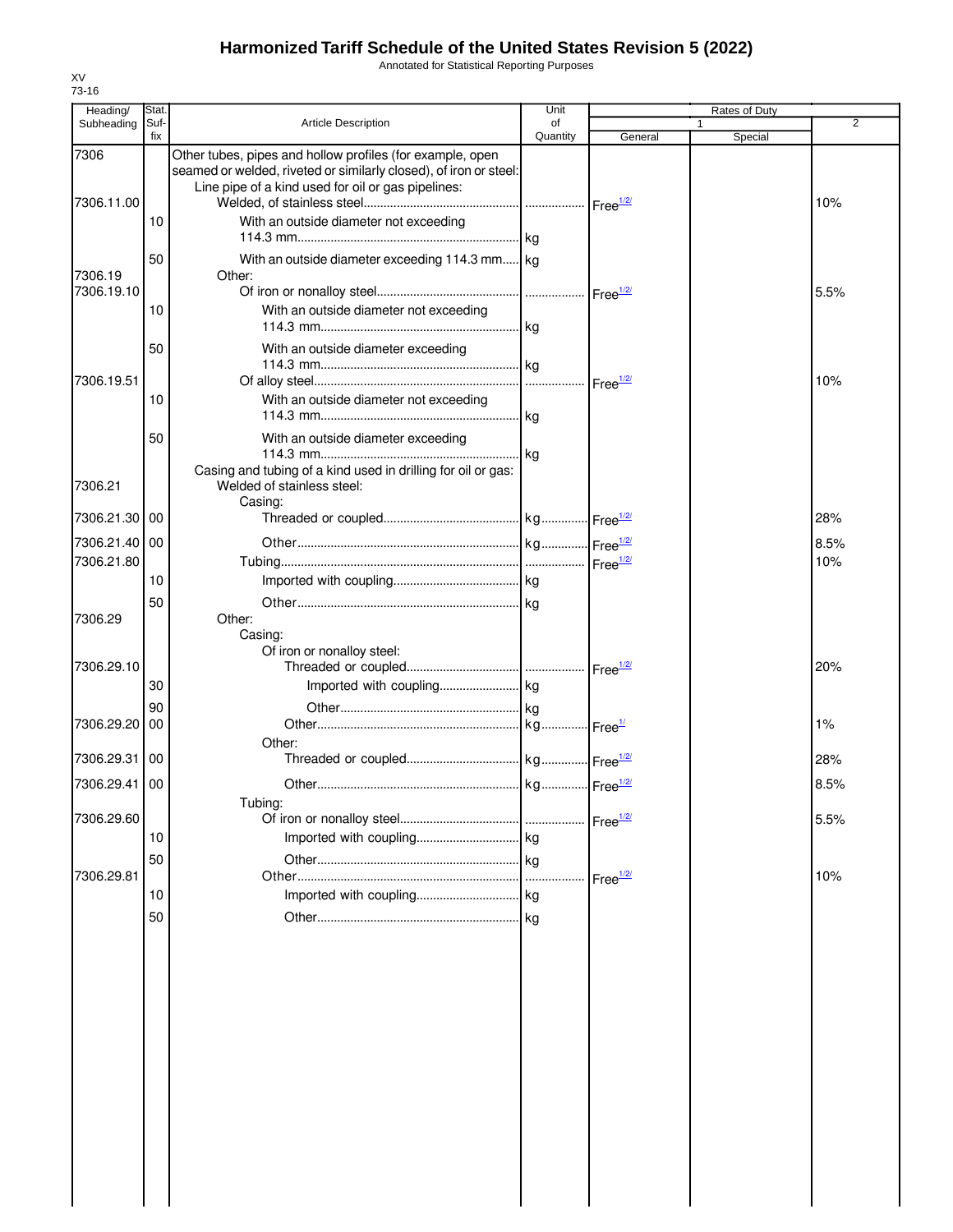Annotated for Statistical Reporting Purposes

| Heading/      | Stat.       |                                                                                                                                            | Unit           |         | Rates of Duty |         |                |
|---------------|-------------|--------------------------------------------------------------------------------------------------------------------------------------------|----------------|---------|---------------|---------|----------------|
| Subheading    | Suf-<br>fix | Article Description                                                                                                                        | of<br>Quantity | General | 1             | Special | $\overline{2}$ |
| 7306 (con.)   |             | Other tubes, pipes and hollow profiles (for example, open<br>seamed or welded, riveted or similarly closed), of iron or steel:             |                |         |               |         |                |
| 7306.30       |             | (con.)<br>Other, welded, of circular cross section, of iron or nonalloy<br>steel:                                                          |                |         |               |         |                |
| 7306.30.10    | 00          | Having a wall thickness of less than 1.65 mm kg Free <sup>1/2/</sup>                                                                       |                |         |               |         | 25%            |
| 7306.30.30 00 |             | Having a wall thickness of 1.65 mm or more:<br>Tapered steel pipes and tubes principally used as                                           |                |         |               |         | 45%            |
| 7306.30.50    |             |                                                                                                                                            |                |         |               |         | 5.5%           |
|               | 10          | Suitable for use in boilers, superheaters, heat<br>exchangers, condensers, refining furnaces<br>and feedwater heaters, whether or not cold |                |         |               |         |                |
|               | 15          |                                                                                                                                            |                |         |               |         |                |
|               | 20          | Other, cold-rolled (cold-reduced) with a wall                                                                                              |                |         |               |         |                |
|               |             | Other:<br>With an outside diameter not exceeding<br>114.3 mm:<br>Galvanized:                                                               |                |         |               |         |                |
|               | 25          |                                                                                                                                            |                |         |               |         |                |
|               | 28          | Internally coated or lined with a<br>non-electrically insulating material,<br>suitable for use as electrical                               |                |         |               |         |                |
|               | 32          |                                                                                                                                            |                |         |               |         |                |
|               |             | Other:                                                                                                                                     |                |         |               |         |                |
|               | 35          | Tube and pipe hollows for                                                                                                                  |                |         |               |         |                |
|               | 40          | Other, imported with coupling kg                                                                                                           |                |         |               |         |                |
|               | 55          | With an outside diameter exceeding<br>114.3 mm but not exceeding 406.4 mm:                                                                 |                |         |               |         |                |
|               | 85          |                                                                                                                                            |                |         |               |         |                |
|               | 90          |                                                                                                                                            |                |         |               |         |                |
|               |             |                                                                                                                                            |                |         |               |         |                |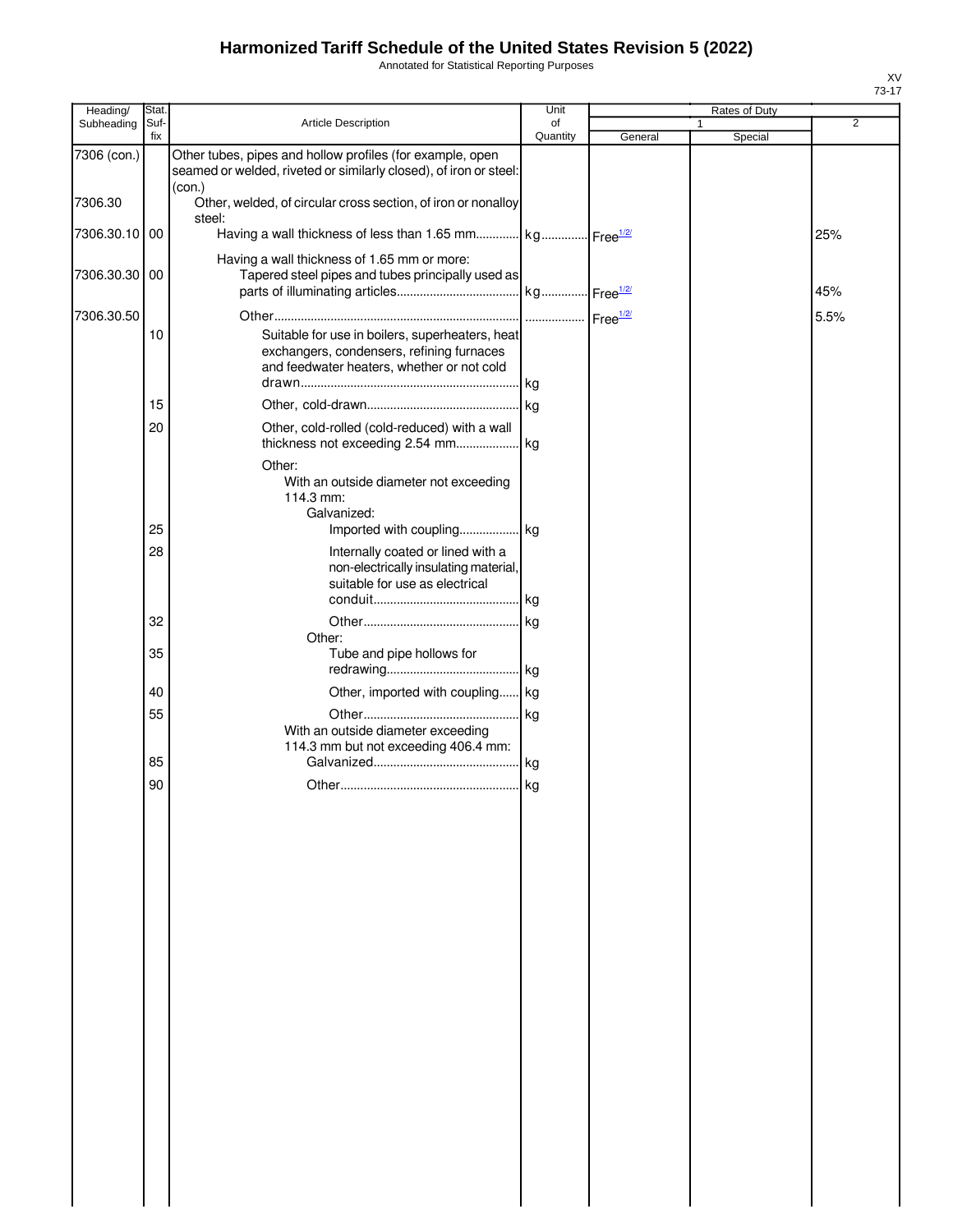Annotated for Statistical Reporting Purposes

| Heading/              | Stat.       |                                                                                                                                                       | Unit           |                    |   | Rates of Duty |                |
|-----------------------|-------------|-------------------------------------------------------------------------------------------------------------------------------------------------------|----------------|--------------------|---|---------------|----------------|
| Subheading            | Suf-<br>fix | <b>Article Description</b>                                                                                                                            | of<br>Quantity | General            | 1 | Special       | $\overline{2}$ |
| 7306 (con.)           |             | Other tubes, pipes and hollow profiles (for example, open<br>seamed or welded, riveted or similarly closed), of iron or steel:<br>(con.)              |                |                    |   |               |                |
| 7306.40<br>7306.40.10 |             | Other, welded, of circular cross section, of stainless steel:<br>Having a wall thickness of less than 1.65 mm    Free <sup>1/2/</sup>                 |                |                    |   |               | 36%            |
|                       |             | Containing more than 0.5 percent by weight of<br>nickel:                                                                                              |                |                    |   |               |                |
|                       | 10          | Containing more than 1.5 percent but less than<br>5 percent by weight of molybdenum kg                                                                |                |                    |   |               |                |
|                       | 15<br>90    |                                                                                                                                                       |                |                    |   |               |                |
| 7306.40.50            | 05          |                                                                                                                                                       |                | Free $\frac{1}{2}$ |   |               | 11%            |
|                       |             | Other:                                                                                                                                                |                |                    |   |               |                |
|                       | 15          | Suitable for use in boilers, superheaters, heat<br>exchangers, condensers, refining furnaces<br>and feedwater heaters, whether or not                 |                |                    |   |               |                |
|                       | 40          | Other, cold-drawn or cold-rolled (cold-<br>reduced):<br>Containing more than 0.5 percent but less<br>than 24 percent by weight of nickel kg           |                |                    |   |               |                |
|                       |             | Other:                                                                                                                                                |                |                    |   |               |                |
|                       | 42          | Containing less than 15 percent by                                                                                                                    |                |                    |   |               |                |
|                       | 44          |                                                                                                                                                       |                |                    |   |               |                |
|                       |             | Other:<br>With an outside diameter not exceeding<br>114.3 mm:<br>Containing more than 0.5 percent but<br>less than 24 percent by weight of<br>nickel: |                |                    |   |               |                |
|                       | 62          | Containing more than 1.5 percent<br>but less than 5 percent by weight                                                                                 |                |                    |   |               |                |
|                       |             |                                                                                                                                                       |                |                    |   |               |                |
|                       | 64          |                                                                                                                                                       |                |                    |   |               |                |
|                       | 80          | With an outside diameter exceeding<br>114.3 mm but not exceeding 406.4 mm:                                                                            |                |                    |   |               |                |
|                       | 85          | Containing more than 0.5 percent but<br>less than 24 percent by weight of                                                                             |                |                    |   |               |                |
|                       |             |                                                                                                                                                       |                |                    |   |               |                |
|                       | 90          |                                                                                                                                                       |                |                    |   |               |                |
|                       |             |                                                                                                                                                       |                |                    |   |               |                |
|                       |             |                                                                                                                                                       |                |                    |   |               |                |
|                       |             |                                                                                                                                                       |                |                    |   |               |                |
|                       |             |                                                                                                                                                       |                |                    |   |               |                |
|                       |             |                                                                                                                                                       |                |                    |   |               |                |
|                       |             |                                                                                                                                                       |                |                    |   |               |                |
|                       |             |                                                                                                                                                       |                |                    |   |               |                |
|                       |             |                                                                                                                                                       |                |                    |   |               |                |
|                       |             |                                                                                                                                                       |                |                    |   |               |                |
|                       |             |                                                                                                                                                       |                |                    |   |               |                |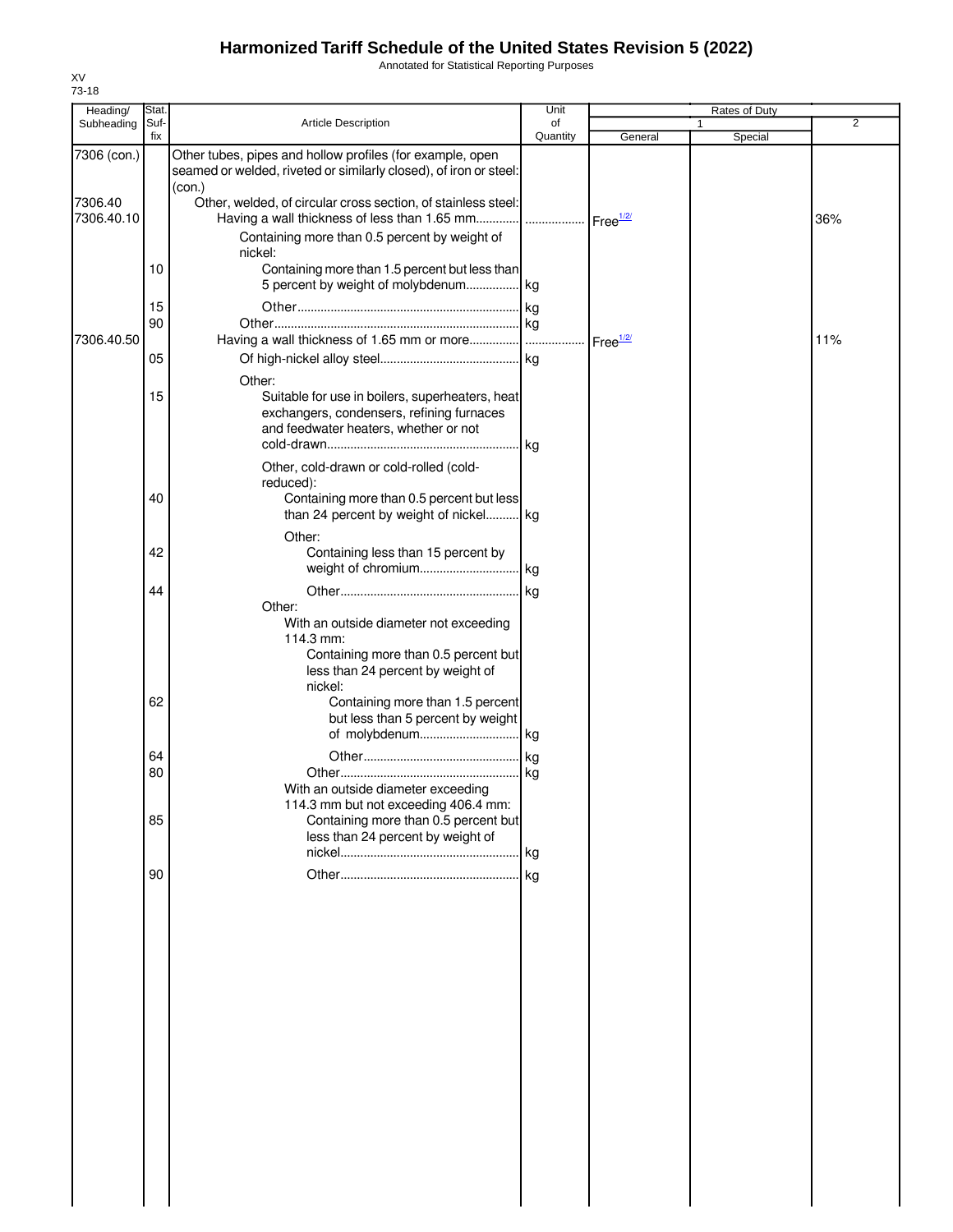Annotated for Statistical Reporting Purposes

| Heading/              | Stat.       |                                                                                                                                          | Unit           |         | Rates of Duty |      |
|-----------------------|-------------|------------------------------------------------------------------------------------------------------------------------------------------|----------------|---------|---------------|------|
| Subheading            | Suf-<br>fix | <b>Article Description</b>                                                                                                               | of<br>Quantity | General | Special       | 2    |
| 7306 (con.)           |             | Other tubes, pipes and hollow profiles (for example, open<br>seamed or welded, riveted or similarly closed), of iron or steel:<br>(con.) |                |         |               |      |
| 7306.50<br>7306.50.10 | 00          | Other, welded, of circular cross section, of other alloy steel:<br>Having a wall thickness of less than 1.65 mm kg Free <sup>1/2/</sup>  |                |         |               | 35%  |
| 7306.50.30 00         |             | Having a wall thickness of 1.65 mm or more:<br>Tapered pipes and tubes of steel principally used                                         |                |         |               | 45%  |
| 7306.50.50            |             |                                                                                                                                          |                |         |               | 10%  |
|                       | 10          | Suitable for use in boilers, superheaters, heat<br>exchangers, condensers, refining furnaces<br>and feedwater heaters, whether or not    |                |         |               |      |
|                       | 30          | Other, cold-drawn or cold-rolled (cold-                                                                                                  |                |         |               |      |
|                       | 50          | Other:<br>With an outside diameter not exceeding                                                                                         |                |         |               |      |
|                       | 70          | With an outside diameter exceeding<br>114.3 mm but not exceeding 406.4 mm kg                                                             |                |         |               |      |
| 7306.61               |             | Other, welded, of noncircular cross section:<br>Of square or rectangular cross section:<br>Having a wall thickness of 4 mm or more:      |                |         |               |      |
| 7306.61.10 00         |             |                                                                                                                                          |                |         |               | 1%   |
| 7306.61.30            | 00          |                                                                                                                                          |                |         |               | 28%  |
| 7306.61.50            | 00          | Having a wall thickness of less than 4 mm:                                                                                               |                |         |               | 25%  |
| 7306.61.70            |             |                                                                                                                                          |                |         |               | 35%  |
|                       | 30          |                                                                                                                                          |                |         |               |      |
| 7306.69               | 60          | Of other noncircular cross section:<br>Having a wall thickness of 4 mm or more:                                                          |                |         |               |      |
| 7306.69.10            | 00          |                                                                                                                                          |                |         |               | 1%   |
| 7306.69.30 00         |             | Having a wall thickness of less than 4 mm:                                                                                               |                |         |               | 28%  |
| 7306.69.50 00         |             |                                                                                                                                          |                |         |               | 25%  |
| 7306.69.70            |             |                                                                                                                                          |                |         |               | 35%  |
|                       | 30          |                                                                                                                                          |                |         |               |      |
| 7306.90               | 60          | Other:                                                                                                                                   |                |         |               |      |
| 7306.90.10            | 00          |                                                                                                                                          |                |         |               | 5.5% |
| 7306.90.50            | 00          |                                                                                                                                          |                |         |               | 10%  |
|                       |             |                                                                                                                                          |                |         |               |      |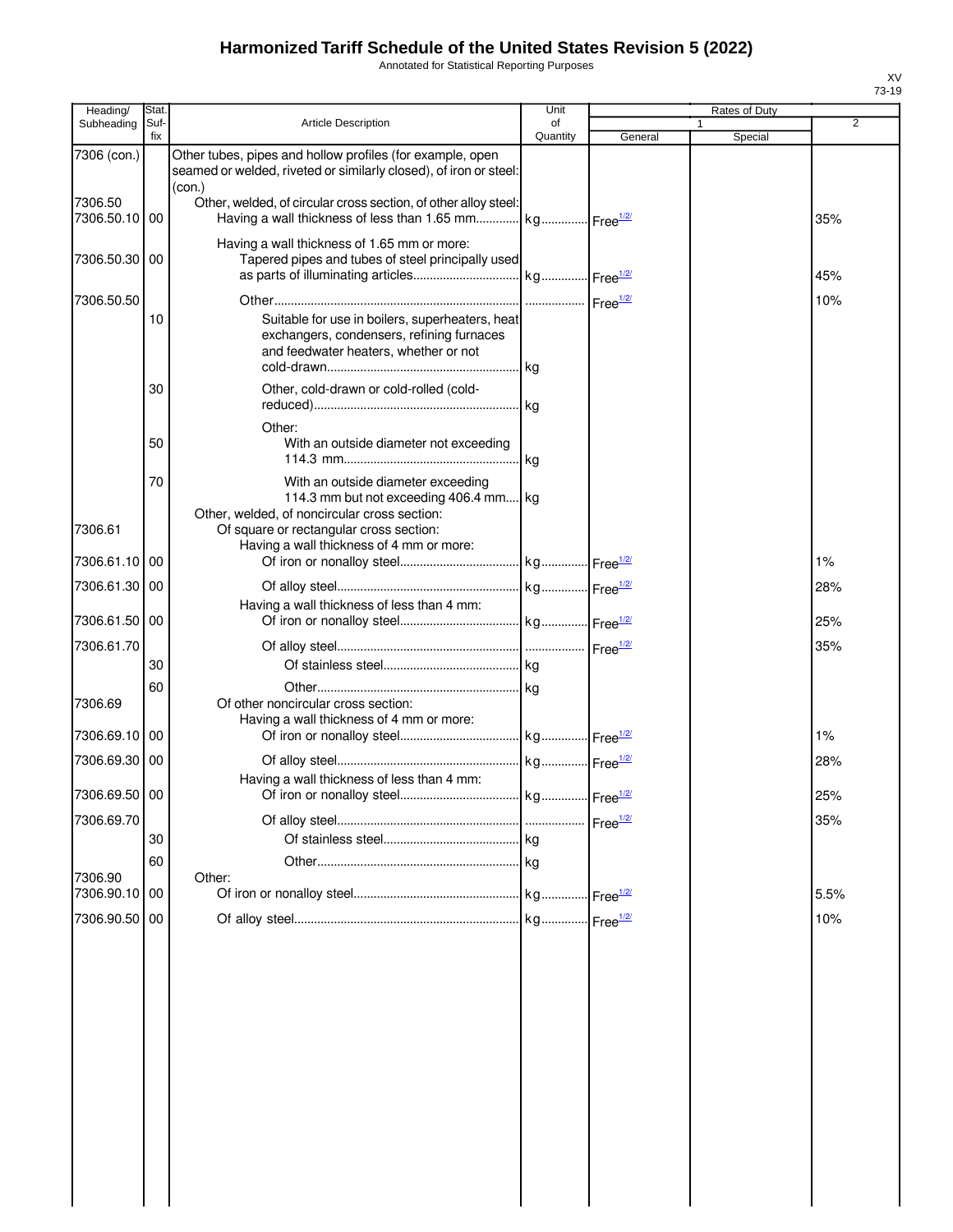Annotated for Statistical Reporting Purposes

| Heading/   | Stat. |                                                                  | Unit     |                            |                                      |                |
|------------|-------|------------------------------------------------------------------|----------|----------------------------|--------------------------------------|----------------|
| Subheading | Suf-  | Article Description                                              | of       |                            | 1                                    | $\overline{2}$ |
| 7307       | fix   | Tube or pipe fittings (for example, couplings, elbows, sleeves), | Quantity | General                    | Special                              |                |
|            |       | of iron or steel:                                                |          |                            |                                      |                |
|            |       | Cast fittings:                                                   |          |                            |                                      |                |
| 7307.11.00 |       |                                                                  |          |                            | Free (A*, AU, BH,                    | 25%            |
|            |       |                                                                  |          |                            | CL, CO, D, E, IL,                    |                |
|            |       |                                                                  |          |                            | JO, KR, MA, OM,<br>P, PA, PE, S, SG) |                |
|            | 30    |                                                                  |          |                            |                                      |                |
|            |       |                                                                  |          |                            |                                      |                |
|            | 45    | Other:                                                           |          |                            |                                      |                |
|            |       |                                                                  |          |                            |                                      |                |
| 7307.19    | 60    | Other:                                                           |          |                            |                                      |                |
| 7307.19.30 |       |                                                                  |          |                            | Free (A*, AU, BH,                    | 45%            |
|            |       |                                                                  |          |                            | CL, CO, D, E, IL,                    |                |
|            |       |                                                                  |          |                            | JO, KR, MA, OM,                      |                |
|            |       |                                                                  |          |                            | P, PA, PE, S, SG)                    |                |
|            | 40    | Grooved-end fittings (including grooved                          |          |                            |                                      |                |
|            |       |                                                                  |          |                            |                                      |                |
|            |       | Other:                                                           |          |                            |                                      |                |
|            | 60    |                                                                  |          |                            |                                      |                |
|            | 70    | With mechanical, push-on (rubber                                 |          |                            |                                      |                |
|            |       | compression) or flanged joints attached kg                       |          |                            |                                      |                |
|            | 85    |                                                                  |          |                            |                                      |                |
| 7307.19.90 |       |                                                                  |          | $\cdot$ 6.2% $\frac{3}{2}$ | Free (A+, AU, BH,                    | 45%            |
|            |       |                                                                  |          |                            | CL, CO, D, E, IL,                    |                |
|            |       |                                                                  |          |                            | JO, KR, MA, OM,                      |                |
|            |       |                                                                  |          |                            | P, PA, PE, S, SG)                    |                |
|            | 30    |                                                                  |          |                            |                                      |                |
|            |       | Other:                                                           |          |                            |                                      |                |
|            | 40    | Grooved-end fittings (including grooved                          |          |                            |                                      |                |
|            |       |                                                                  |          |                            |                                      |                |
|            |       | Other:                                                           |          |                            |                                      |                |
|            | 60    |                                                                  |          |                            |                                      |                |
|            | 80    |                                                                  |          |                            |                                      |                |
|            |       |                                                                  |          |                            |                                      |                |
|            |       |                                                                  |          |                            |                                      |                |
|            |       |                                                                  |          |                            |                                      |                |
|            |       |                                                                  |          |                            |                                      |                |
|            |       |                                                                  |          |                            |                                      |                |
|            |       |                                                                  |          |                            |                                      |                |
|            |       |                                                                  |          |                            |                                      |                |
|            |       |                                                                  |          |                            |                                      |                |
|            |       |                                                                  |          |                            |                                      |                |
|            |       |                                                                  |          |                            |                                      |                |
|            |       |                                                                  |          |                            |                                      |                |
|            |       |                                                                  |          |                            |                                      |                |
|            |       |                                                                  |          |                            |                                      |                |
|            |       |                                                                  |          |                            |                                      |                |
|            |       |                                                                  |          |                            |                                      |                |
|            |       |                                                                  |          |                            |                                      |                |
|            |       |                                                                  |          |                            |                                      |                |
|            |       |                                                                  |          |                            |                                      |                |
|            |       |                                                                  |          |                            |                                      |                |
|            |       |                                                                  |          |                            |                                      |                |
|            |       |                                                                  |          |                            |                                      |                |
|            |       |                                                                  |          |                            |                                      |                |
|            |       |                                                                  |          |                            |                                      |                |
|            |       |                                                                  |          |                            |                                      |                |
|            |       |                                                                  |          |                            |                                      |                |
|            |       |                                                                  |          |                            |                                      |                |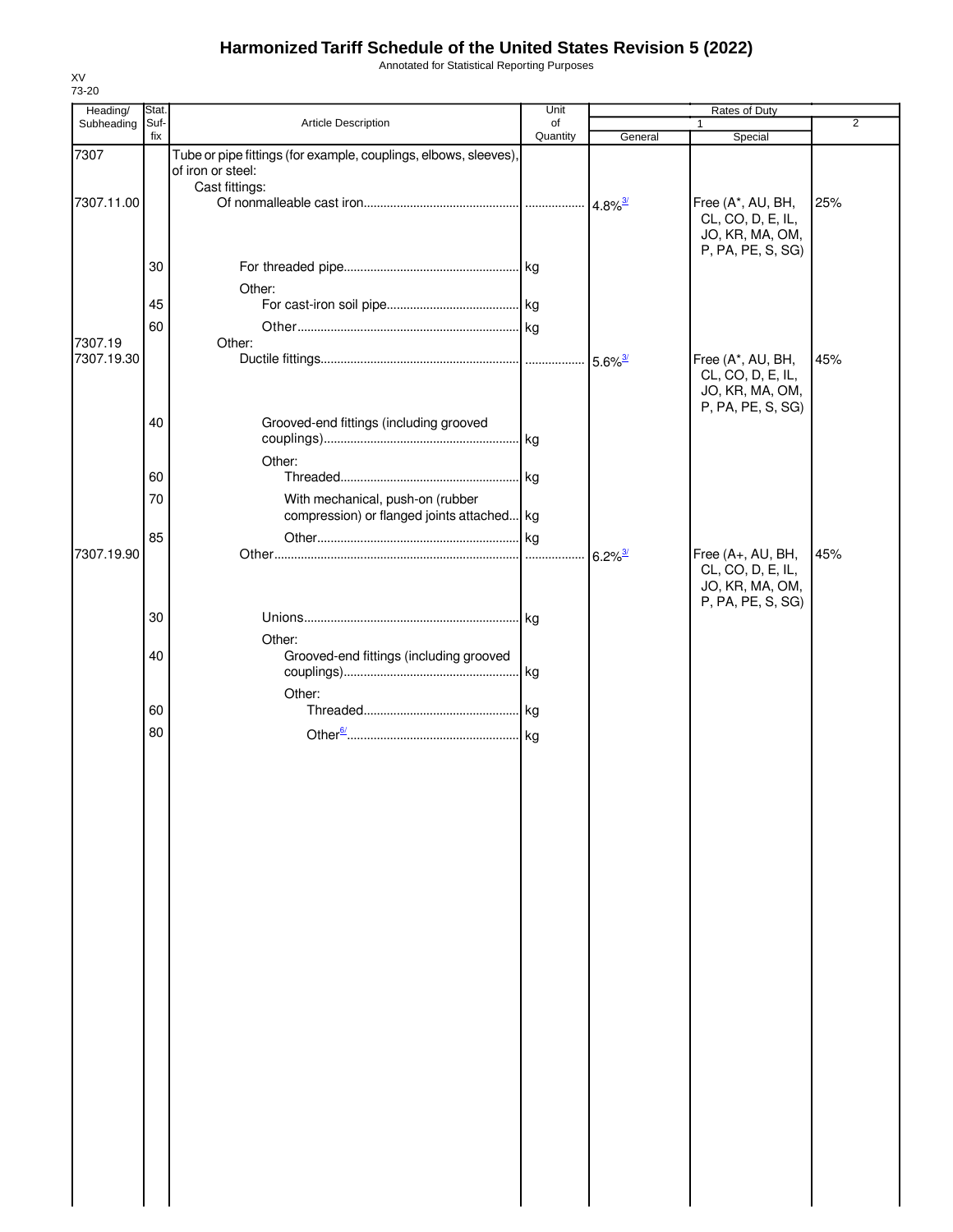Annotated for Statistical Reporting Purposes

| Heading/                 | Stat.       |                                                                                                                                        | Unit           |                     |                                                                                                            |                |
|--------------------------|-------------|----------------------------------------------------------------------------------------------------------------------------------------|----------------|---------------------|------------------------------------------------------------------------------------------------------------|----------------|
| Subheading               | Suf-<br>fix | Article Description                                                                                                                    | of<br>Quantity | General             | 1<br>Special                                                                                               | $\overline{2}$ |
| 7307 (con.)<br>7307.21   |             | Tube or pipe fittings (for example, couplings, elbows, sleeves),<br>of iron or steel: (con.)<br>Other, of stainless steel:<br>Flanges: |                |                     |                                                                                                            |                |
| 7307.21.10 00            |             | Not machined, not tooled and not otherwise                                                                                             |                |                     | Free (A*, AU, BH,<br>CL, CO, D, E, IL,<br>JO, KR, MA, OM,<br>P, PA, PE, S, SG)                             | 34%            |
| 7307.21.50 00            |             |                                                                                                                                        |                |                     | Free (A*, AU, B, BH, 45%<br>CL, CO, D, E, IL,<br>JO, KR, MA, OM,<br>P, PA, PE, S, SG)                      |                |
| 7307.22<br>7307.22.10 00 |             | Threaded elbows, bends and sleeves:                                                                                                    |                |                     |                                                                                                            | 45%            |
| 7307.22.50 00            |             |                                                                                                                                        |                |                     | Free (A, AU, B, BH,                                                                                        | 45%            |
| 7307.23.00               |             |                                                                                                                                        |                |                     | CL, CO, D, E, IL,<br>JO, KR, MA, OM,<br>P, PA, PE, S, SG)<br>Free (A*, AU, B, BH, 45%<br>CL, CO, D, E, IL, |                |
|                          | 30          | Not machined, not tooled and not otherwise                                                                                             |                |                     | JO, KR, MA, OM,<br>P, PA, PE, S, SG)                                                                       |                |
|                          | 90          |                                                                                                                                        |                |                     |                                                                                                            |                |
| 7307.29.00               |             |                                                                                                                                        |                | $5\%$ <sup>3/</sup> | Free (A*, AU, B, BH, 45%<br>CL, CO, D, E, IL,<br>JO, KR, MA, OM,<br>P, PA, PE, S, SG)                      |                |
|                          | 30          |                                                                                                                                        |                |                     |                                                                                                            |                |
|                          | 90          |                                                                                                                                        |                |                     |                                                                                                            |                |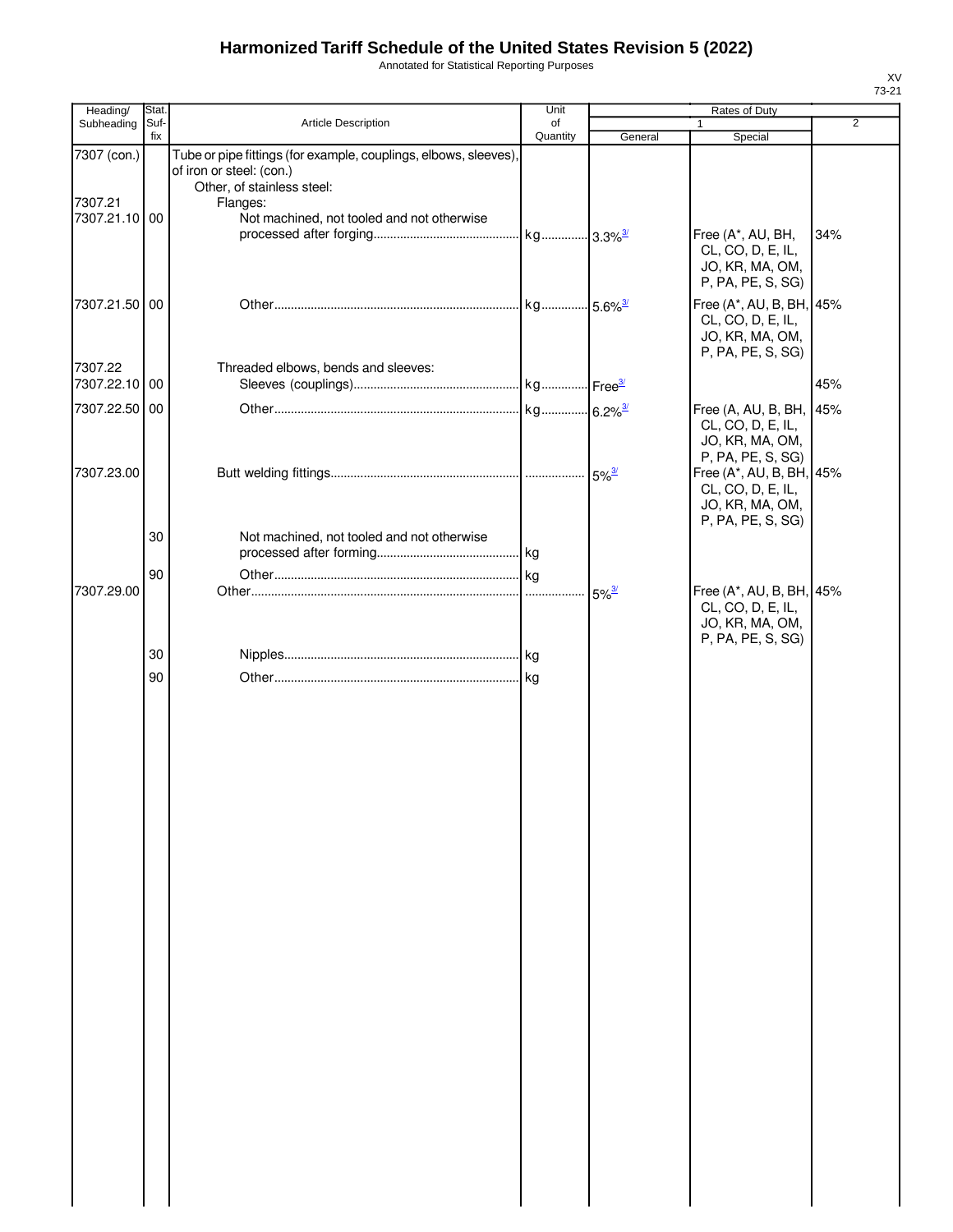Annotated for Statistical Reporting Purposes

| Heading/      | Stat. |                                                                                          | Unit     |         |                                                                                                     |     |
|---------------|-------|------------------------------------------------------------------------------------------|----------|---------|-----------------------------------------------------------------------------------------------------|-----|
| Subheading    | Suf-  | Article Description                                                                      | of       |         | Rates of Duty                                                                                       | 2   |
| 7307 (con.)   | fix   | Tube or pipe fittings (for example, couplings, elbows, sleeves),                         | Quantity | General | Special                                                                                             |     |
|               |       | of iron or steel: (con.)<br>Other:                                                       |          |         |                                                                                                     |     |
| 7307.91       |       | Flanges:<br>Not machined, not tooled and not otherwise                                   |          |         |                                                                                                     |     |
| 7307.91.10 00 |       | processed after forging:                                                                 |          |         | Free (A, AU, BH, CL, 25%                                                                            |     |
|               |       |                                                                                          |          |         | CO, D, E, IL, JO,<br>JP, KR, MA, OM,<br>P, PA, PE, S, SG)                                           |     |
| 7307.91.30 00 |       |                                                                                          |          |         | Free (A*, AU, BH,<br>CL, CO, D, E, IL,<br>JO, JP, KR, MA,<br>OM, P, PA, PE, S,<br>SG)               | 33% |
| 7307.91.50    |       |                                                                                          |          |         | Free (A*, AU, B, BH, 45%<br>CL, CO, D, E, IL,<br>JO, KR, MA, OM,<br>P, PA, PE, S, SG)<br>2.75% (JP) |     |
|               |       | With an inside diameter of less than 360 mm:                                             |          |         |                                                                                                     |     |
|               | 10    |                                                                                          |          |         |                                                                                                     |     |
|               | 30    | Of alloy steel (except stainless steel) kg<br>With an inside diameter of 360 mm or more: |          |         |                                                                                                     |     |
|               | 50    |                                                                                          |          |         |                                                                                                     |     |
|               | 70    | Of alloy steel (except stainless steel) kg                                               |          |         |                                                                                                     |     |
| 7307.92       |       | Threaded elbows, bends and sleeves:                                                      |          |         |                                                                                                     |     |
| 7307.92.30    | 10    |                                                                                          |          |         |                                                                                                     | 45% |
|               | 30    |                                                                                          |          |         |                                                                                                     |     |
| 7307.92.90    | 00    | Of alloy steel (except stainless steel) $\frac{7}{1}$ kg                                 |          |         | Free (A, AU, B, BH, 45%                                                                             |     |
|               |       |                                                                                          |          |         | CL, CO, D, E, IL,<br>JO, KR, MA, OM,<br>P, PA, PE, S, SG)<br>$3.1\%$ (JP)                           |     |
|               |       |                                                                                          |          |         |                                                                                                     |     |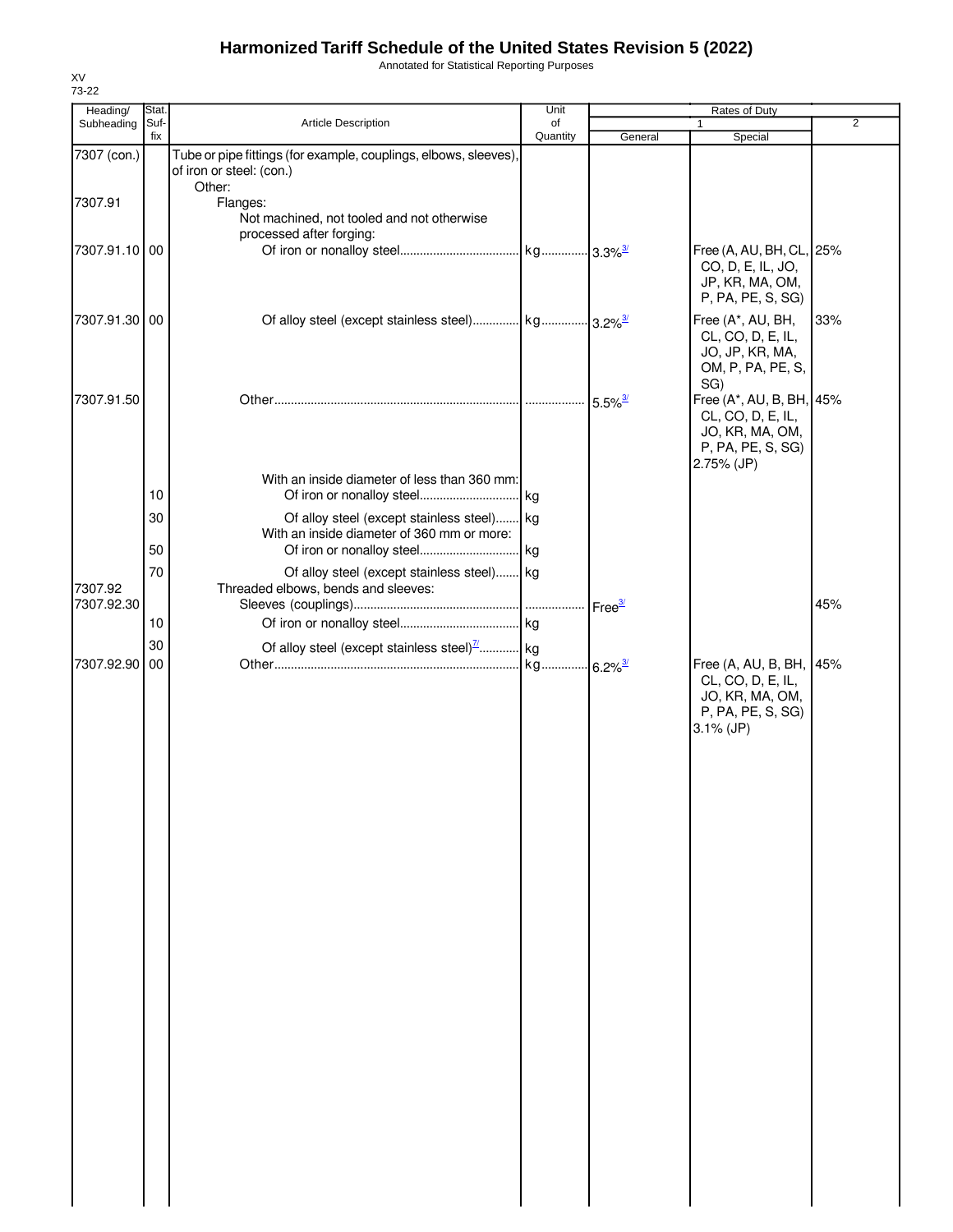Annotated for Statistical Reporting Purposes

| Heading/              | Stat.       |                                                                                                                                | Unit           |                       | Rates of Duty                                                                                              |   |
|-----------------------|-------------|--------------------------------------------------------------------------------------------------------------------------------|----------------|-----------------------|------------------------------------------------------------------------------------------------------------|---|
| Subheading            | Suf-<br>fix | Article Description                                                                                                            | οf<br>Quantity | General               | 1<br>Special                                                                                               | 2 |
| 7307 (con.)           |             | Tube or pipe fittings (for example, couplings, elbows, sleeves),<br>of iron or steel: (con.)                                   |                |                       |                                                                                                            |   |
| 7307.93<br>7307.93.30 |             | Other: (con.)<br>Butt welding fittings:<br>With an inside diameter of less than 360 mm:                                        |                |                       | Free (A+, AU, B, BH, 45%<br>CL, CO, D, E, IL,<br>JO, KR, MA, OM,                                           |   |
|                       | 10          | Not machined, not tooled and not<br>otherwise processed after forging kg                                                       |                |                       | P, PA, PE, S, SG)                                                                                          |   |
| 7307.93.60            | 40<br>00    |                                                                                                                                |                |                       | Free (A*, AU, B, BH, 45%<br>CL, CO, D, E, IL,<br>JO, KR, MA, OM,                                           |   |
| 7307.93.90            |             | With an inside diameter of 360 mm or more $\frac{1}{4.3\%^{3/2}}$                                                              |                |                       | P, PA, PE, S, SG)<br>Free (A*, AU, B, BH, 45%<br>CL, CO, D, E, IL,<br>JO, KR, MA, OM,<br>P, PA, PE, S, SG) |   |
|                       | 10<br>40    | Of iron or nonalloy steel:<br>Not machined, not tooled and not<br>otherwise processed after forging kg                         |                |                       |                                                                                                            |   |
| 7307.99               | 60          | Of alloy steel (except stainless steel) kg<br>Other:<br>Not machined, not tooled and not otherwise<br>processed after forging: |                |                       |                                                                                                            |   |
| 7307.99.10 00         |             |                                                                                                                                |                |                       | Free (A, AU, BH, CL, 25%<br>CO, D, E, IL, JO,<br>JP, KR, MA, OM,<br>P, PA, PE, S, SG)                      |   |
| 7307.99.30 00         |             |                                                                                                                                |                |                       | Free (A, AU, BH, CL, 33%<br>CO, D, E, IL, JO,<br>JP, KR, MA, OM,                                           |   |
| 7307.99.50            |             |                                                                                                                                |                | $4.3\%$ <sup>3/</sup> | P, PA, PE, S, SG)<br>Free (A, AU, B, BH, 45%<br>CL, CO, D, E, IL,<br>JO, JP, KR, MA,<br>OM, P, PA, PE, S,  |   |
|                       |             | Of iron or nonalloy steel:                                                                                                     |                |                       | SG)                                                                                                        |   |
|                       | 15<br>45    |                                                                                                                                |                |                       |                                                                                                            |   |
|                       | 60          | Of alloy steel (except stainless steel) kg                                                                                     |                |                       |                                                                                                            |   |
|                       |             |                                                                                                                                |                |                       |                                                                                                            |   |
|                       |             |                                                                                                                                |                |                       |                                                                                                            |   |
|                       |             |                                                                                                                                |                |                       |                                                                                                            |   |
|                       |             |                                                                                                                                |                |                       |                                                                                                            |   |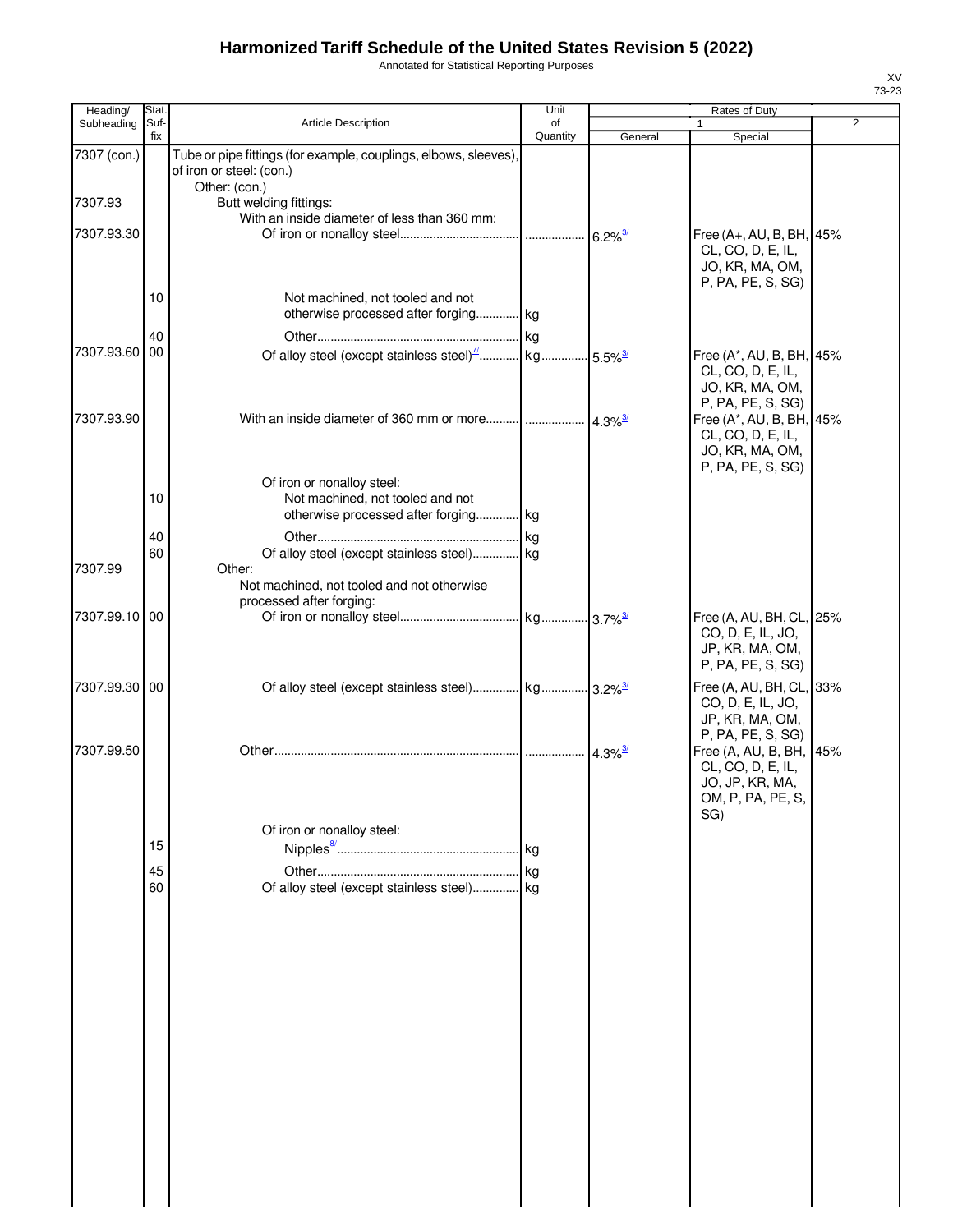Annotated for Statistical Reporting Purposes

| Heading/              | Stat.       |                                                                                                                                                                                                                                                                                                                                                                                                                                                            | Unit           |                    | Rates of Duty |                |
|-----------------------|-------------|------------------------------------------------------------------------------------------------------------------------------------------------------------------------------------------------------------------------------------------------------------------------------------------------------------------------------------------------------------------------------------------------------------------------------------------------------------|----------------|--------------------|---------------|----------------|
| Subheading            | Suf-<br>fix | <b>Article Description</b>                                                                                                                                                                                                                                                                                                                                                                                                                                 | of<br>Quantity | General            | 1<br>Special  | $\overline{2}$ |
| 7308                  |             | Structures (excluding prefabricated buildings of heading 9406)<br>and parts of structures (for example, bridges and bridge<br>sections, lock gates, towers, lattice masts, roofs, roofing<br>frameworks, doors and windows and their frames and<br>thresholds for doors, shutters, balustrades, pillars and columns)<br>of iron or steel; plates, rods, angles, shapes, sections, tubes<br>and the like, prepared for use in structures, of iron or steel: |                |                    |               |                |
| 7308.10.00 00         |             |                                                                                                                                                                                                                                                                                                                                                                                                                                                            |                |                    |               | 45%            |
| 7308.20.00            | 20          | Tubular, whether or not tapered, and sectional                                                                                                                                                                                                                                                                                                                                                                                                             |                |                    |               | 45%            |
| 7308.30<br>7308.30.10 | 90<br>00    | Doors, windows and their frames and thresholds for doors:                                                                                                                                                                                                                                                                                                                                                                                                  |                |                    |               | 35%            |
| 7308.30.50            |             |                                                                                                                                                                                                                                                                                                                                                                                                                                                            |                |                    |               | 25%            |
|                       | 15          |                                                                                                                                                                                                                                                                                                                                                                                                                                                            |                |                    |               |                |
|                       | 25          |                                                                                                                                                                                                                                                                                                                                                                                                                                                            |                |                    |               |                |
|                       | 50          |                                                                                                                                                                                                                                                                                                                                                                                                                                                            |                |                    |               |                |
| 7308.40.00            | 00          | Equipment for scaffolding, shuttering, propping or pit-                                                                                                                                                                                                                                                                                                                                                                                                    |                |                    |               | 45%            |
| 7308.90               |             | Other:<br>Columns, pillars, posts, beams, girders and similar<br>structural units:                                                                                                                                                                                                                                                                                                                                                                         |                |                    |               |                |
| 7308.90.30 00         |             |                                                                                                                                                                                                                                                                                                                                                                                                                                                            |                |                    |               | 20%            |
| 7308.90.60 00         |             |                                                                                                                                                                                                                                                                                                                                                                                                                                                            |                |                    |               | 30%            |
|                       |             | Other:                                                                                                                                                                                                                                                                                                                                                                                                                                                     |                |                    |               |                |
| 7308.90.70 00         |             |                                                                                                                                                                                                                                                                                                                                                                                                                                                            |                |                    |               | 45%            |
| 7308.90.95            | 30          | Sheet-metal roofing, siding, flooring and roof                                                                                                                                                                                                                                                                                                                                                                                                             |                |                    |               | 45%            |
|                       | 60          | Other:<br>Architectural and ornamental work kg                                                                                                                                                                                                                                                                                                                                                                                                             |                |                    |               |                |
| 7309.00.00            | 90          | Reservoirs, tanks, vats and similar containers for any material<br>(other than compressed or liquefied gas), of iron or steel, of a<br>capacity exceeding 300 liters, whether or not lined or heat<br>insulated, but not fitted with mechanical or thermal                                                                                                                                                                                                 |                | Free <sup>3/</sup> |               | 45%            |
|                       | 30          |                                                                                                                                                                                                                                                                                                                                                                                                                                                            | kg             |                    |               |                |
|                       | 90          |                                                                                                                                                                                                                                                                                                                                                                                                                                                            | No.<br>kg      |                    |               |                |
|                       |             |                                                                                                                                                                                                                                                                                                                                                                                                                                                            |                |                    |               |                |
|                       |             |                                                                                                                                                                                                                                                                                                                                                                                                                                                            |                |                    |               |                |
|                       |             |                                                                                                                                                                                                                                                                                                                                                                                                                                                            |                |                    |               |                |
|                       |             |                                                                                                                                                                                                                                                                                                                                                                                                                                                            |                |                    |               |                |
|                       |             |                                                                                                                                                                                                                                                                                                                                                                                                                                                            |                |                    |               |                |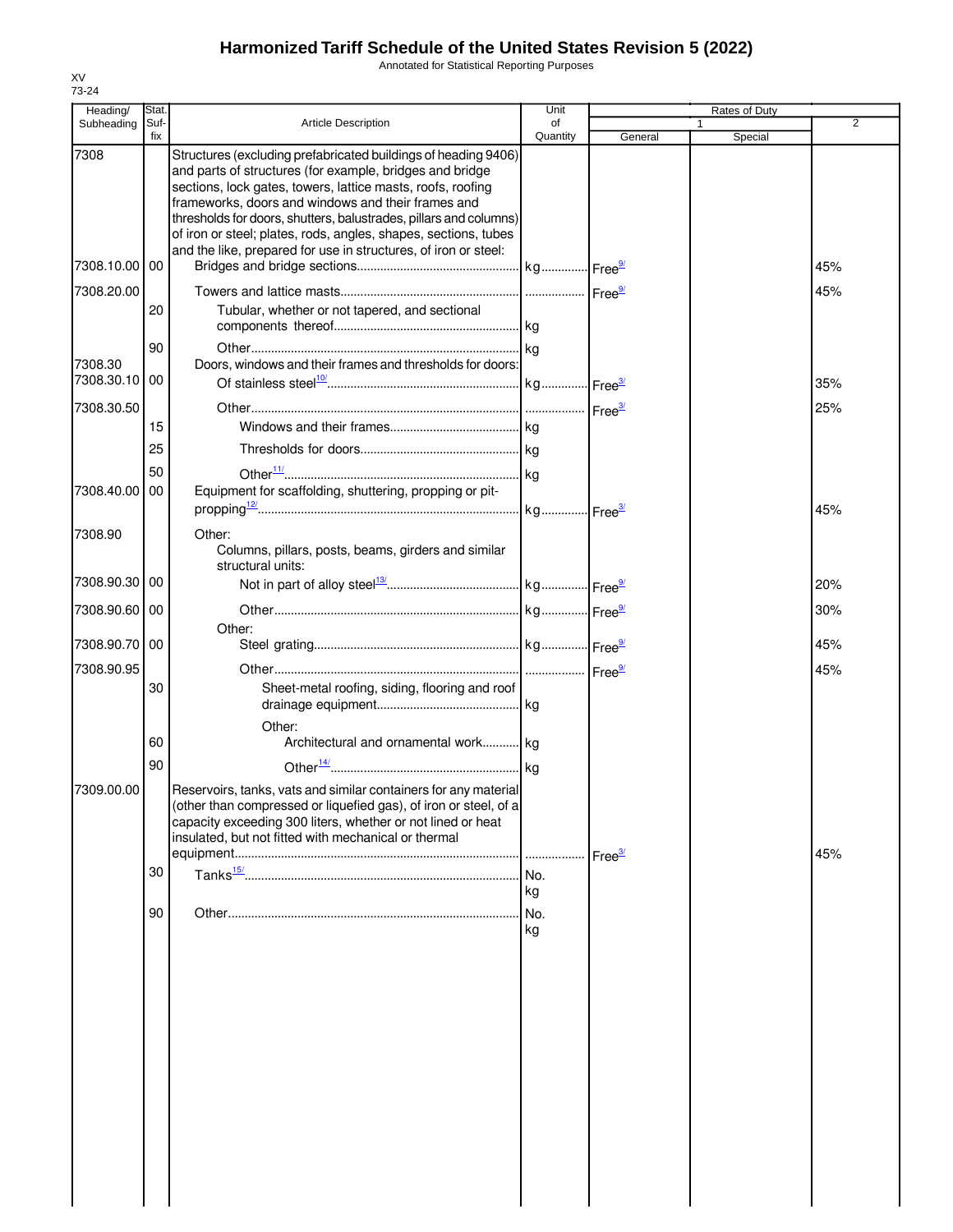Annotated for Statistical Reporting Purposes

| Heading/           | Stat.       |                                                                                                                                                                                                                                                                                                                                                                                                                                                         | Unit               |              | Rates of Duty |     |
|--------------------|-------------|---------------------------------------------------------------------------------------------------------------------------------------------------------------------------------------------------------------------------------------------------------------------------------------------------------------------------------------------------------------------------------------------------------------------------------------------------------|--------------------|--------------|---------------|-----|
| Subheading         | Suf-<br>fix | <b>Article Description</b>                                                                                                                                                                                                                                                                                                                                                                                                                              | of<br>Quantity     | General      | Special       | 2   |
| 7310<br>7310.10.00 | 05          | Tanks, casks, drums, cans, boxes and similar containers, for<br>any material (other than compressed or liquefied gas), of iron<br>or steel, of a capacity not exceeding 300 liters, whether or not<br>lined or heat insulated, but not fitted with mechanical or thermal<br>equipment:<br>Refillable stainless steel kegs, whether or not<br>pressurized, of a kind described in statistical note 1 to                                                  |                    |              |               | 25% |
|                    | 15          |                                                                                                                                                                                                                                                                                                                                                                                                                                                         |                    |              |               |     |
| 7310.21.00         | 90          | Of a capacity of less than 50 liters:<br>Cans which are to be closed by soldering or                                                                                                                                                                                                                                                                                                                                                                    | kg                 | $r = e^{3t}$ |               | 25% |
|                    | 25          | Containers, of circular cross section, of a volume<br>capacity between 11.4 liters and 26.6 liters, of a<br>kind used for the conveyance of goods $17/$ No.                                                                                                                                                                                                                                                                                             |                    |              |               |     |
| 7310.29.00         | 50          |                                                                                                                                                                                                                                                                                                                                                                                                                                                         |                    |              |               | 25% |
|                    | 20          | Containers, of circular cross section, of a volume<br>capacity between 11.4 liters and 26.6 liters, of a<br>kind used for the conveyance of goods<br>Refillable stainless steel kegs, whether or not<br>pressurized, of a kind described in statistical                                                                                                                                                                                                 |                    |              |               |     |
|                    | 30          |                                                                                                                                                                                                                                                                                                                                                                                                                                                         |                    |              |               |     |
|                    | 55          | Other<br>Refillable stainless steel kegs, whether or not<br>pressurized, of a kind described in statistical                                                                                                                                                                                                                                                                                                                                             |                    |              |               |     |
| 7311.00.00         | 65<br>30    | Containers for compressed or liquefied gas, of iron or steel      Free <sup>3/</sup><br>Certified prior to exportation to have been made in<br>accordance with the safety requirements of sections 178.36<br>through 178.68 of title 49 CFR or under a specific<br>exemption to those requirements:<br>Seamless steel containers not overwrapped, marked<br>DOT 3A, 3AX, 3AA, 3AAX, 3B, 3E, 3HT, 3T or DOT-E<br>followed by a specific exemption number | I No.<br>No.<br>kg |              |               | 25% |
|                    | 60          |                                                                                                                                                                                                                                                                                                                                                                                                                                                         | No.                |              |               |     |
|                    | 90          |                                                                                                                                                                                                                                                                                                                                                                                                                                                         | kg<br>No.<br>kg    |              |               |     |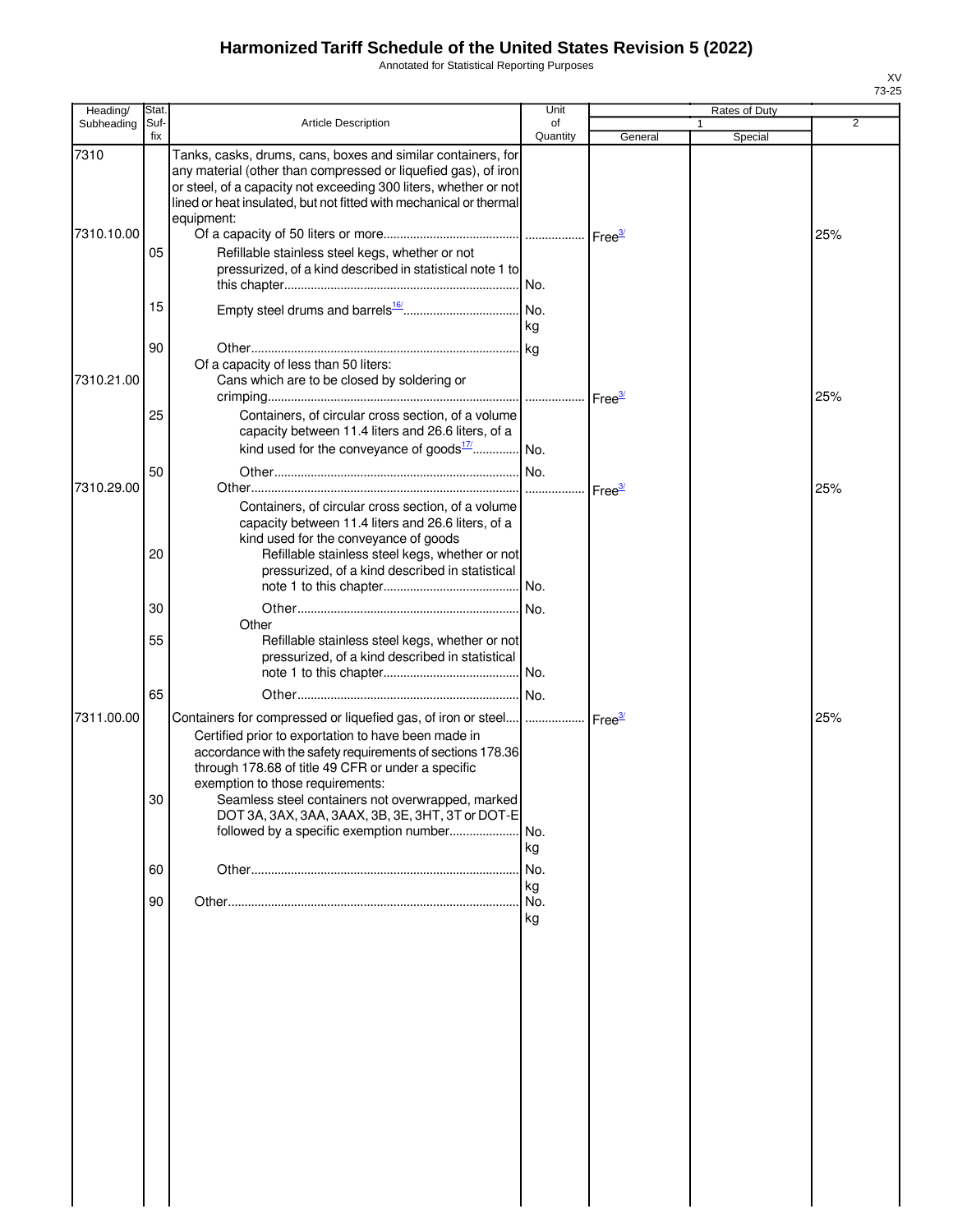Annotated for Statistical Reporting Purposes

| Heading/        | Stat.       |                                                                                                                                                                          | Unit           |         | Rates of Duty |                |
|-----------------|-------------|--------------------------------------------------------------------------------------------------------------------------------------------------------------------------|----------------|---------|---------------|----------------|
| Subheading      | Suf-<br>fix | Article Description                                                                                                                                                      | of<br>Quantity | General | 1<br>Special  | $\overline{2}$ |
| 7312<br>7312.10 |             | Stranded wire, ropes, cables, plaited bands, slings and the<br>like, of iron or steel, not electrically insulated:<br>Stranded wire, ropes and cables:<br>Stranded wire: |                |         |               |                |
| 7312.10.05      | 00          | Of stainless steel:<br>Fitted with fittings or made up into articles kg Free <sup>3/</sup>                                                                               |                |         |               | 45%            |
| 7312.10.10      | 30          |                                                                                                                                                                          |                |         |               | 45%            |
|                 | 50          | Other, stranded wire having a lay or twist<br>of not more than 1 revolution for a length<br>equal to the strand diameter multiplied by                                   |                |         |               |                |
|                 | 70          | Other:                                                                                                                                                                   |                |         |               |                |
| 7312.10.20      | 00          | Fitted with fittings or made up into articles kg Free <sup>3/</sup>                                                                                                      |                |         |               | 45%            |
| 7312.10.30      | 05          |                                                                                                                                                                          |                |         |               | 35%            |
|                 | 10          | For prestressing concrete:<br>Covered with textile or other non-                                                                                                         |                |         |               |                |
|                 | 12<br>20    | Other, stranded wire having a lay or twist<br>of not more than 1 revolution for a length<br>equal to the strand diameter multiplied by                                   | kg             |         |               |                |
|                 | 45          | Other:                                                                                                                                                                   |                |         |               |                |
|                 | 65          | Other:<br>Galvanized:                                                                                                                                                    |                |         |               |                |
|                 | 70          | Other:<br>Covered with textile or<br>other nonmetallic<br>material kg                                                                                                    |                |         |               |                |
|                 | 74<br>80    |                                                                                                                                                                          |                |         |               |                |
|                 |             |                                                                                                                                                                          |                |         |               |                |
|                 |             |                                                                                                                                                                          |                |         |               |                |
|                 |             |                                                                                                                                                                          |                |         |               |                |
|                 |             |                                                                                                                                                                          |                |         |               |                |
|                 |             |                                                                                                                                                                          |                |         |               |                |
|                 |             |                                                                                                                                                                          |                |         |               |                |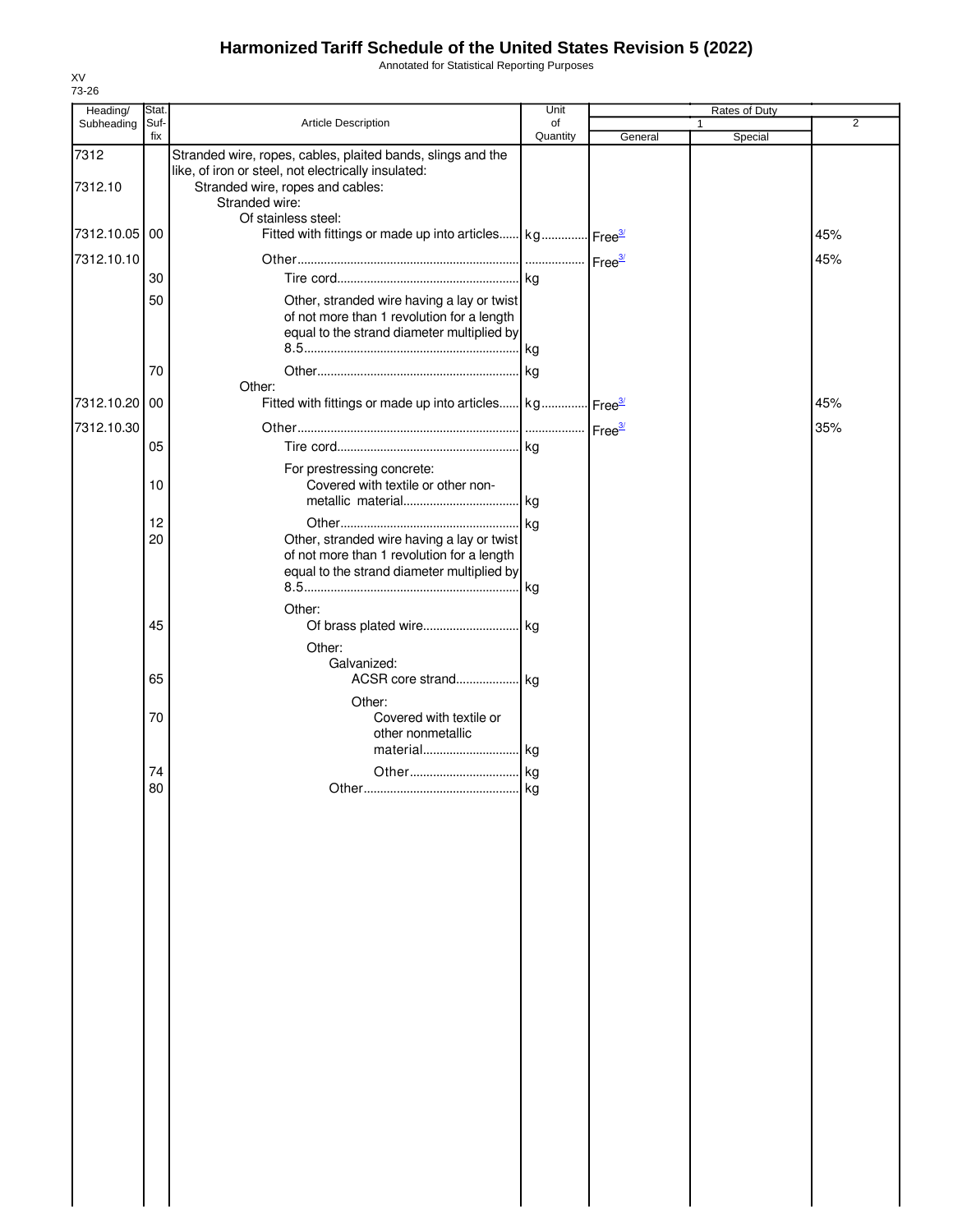Annotated for Statistical Reporting Purposes

| Heading/      | Stat.       |                                                                                                                                                     | Unit                              |                    | Rates of Duty |      |
|---------------|-------------|-----------------------------------------------------------------------------------------------------------------------------------------------------|-----------------------------------|--------------------|---------------|------|
| Subheading    | Suf-<br>fix | Article Description                                                                                                                                 | οf<br>Quantity                    | General            | Special       | 2    |
| 7312 (con.)   |             | Stranded wire, ropes, cables, plaited bands, slings and the                                                                                         |                                   |                    |               |      |
|               |             | like, of iron or steel, not electrically insulated: (con.)                                                                                          |                                   |                    |               |      |
| 7312.10       |             | Stranded wire, ropes and cables: (con.)                                                                                                             |                                   |                    |               |      |
| (con.)        |             | Ropes, cables and cordage other than stranded wire:                                                                                                 |                                   |                    |               |      |
|               |             | Of stainless steel:                                                                                                                                 |                                   |                    |               |      |
| 7312.10.50    | 00          | Fitted with fittings or made up into articles kg Free <sup>37</sup>                                                                                 |                                   |                    |               | 45%  |
| 7312.10.60    |             |                                                                                                                                                     |                                   |                    |               | 45%  |
|               | 30          | With a diameter not exceeding 9.5 mm kg                                                                                                             |                                   |                    |               |      |
|               | 60          |                                                                                                                                                     |                                   |                    |               |      |
| 7312.10.70 00 |             | Other:<br>Fitted with fittings or made up into articles kg Free <sup>3/</sup>                                                                       |                                   |                    |               | 45%  |
|               |             |                                                                                                                                                     |                                   |                    |               |      |
| 7312.10.80 00 |             | Other:                                                                                                                                              |                                   |                    |               | 35%  |
|               |             |                                                                                                                                                     |                                   |                    |               |      |
| 7312.10.90    |             | Galvanized:                                                                                                                                         |                                   |                    |               | 35%  |
|               | 30          | With a diameter not exceeding                                                                                                                       |                                   |                    |               |      |
|               |             |                                                                                                                                                     |                                   |                    |               |      |
|               | 60          | With a diameter exceeding                                                                                                                           |                                   |                    |               |      |
|               |             |                                                                                                                                                     |                                   |                    |               |      |
| 7312.90.00    | 90<br>00    |                                                                                                                                                     |                                   |                    |               | 45%  |
|               |             |                                                                                                                                                     |                                   |                    |               |      |
|               |             | 7313.00.00   00   Barbed wire of iron or steel; twisted hoop or single flat wire,<br>barbed or not, and loosely twisted double wire, of a kind used |                                   |                    |               |      |
|               |             |                                                                                                                                                     | kg Free <sup>3/</sup>             |                    |               | Free |
| 7314          |             | Cloth (including endless bands), grill, netting and fencing, of                                                                                     |                                   |                    |               |      |
|               |             | iron or steel wire; expanded metal of iron or steel:                                                                                                |                                   |                    |               |      |
| 7314.12       |             | Woven cloth:                                                                                                                                        |                                   |                    |               |      |
| 7314.12.10    | 00          | Endless bands for machinery, of stainless steel:<br>With meshes not finer than 12 wires to the lineal                                               |                                   |                    |               |      |
|               |             |                                                                                                                                                     | m <sup>2</sup> Free <sup>3/</sup> |                    |               | 35%  |
|               |             |                                                                                                                                                     | kg                                |                    |               |      |
| 7314.12.20    | 00          | With meshes finer than 12 but not finer than                                                                                                        | m <sup>2</sup> Free <sup>3/</sup> |                    |               | 50%  |
|               |             | 36 wires to the lineal centimeter in warp or filling                                                                                                | kg                                |                    |               |      |
|               |             | With meshes finer than 36 wires to the lineal                                                                                                       |                                   |                    |               |      |
|               |             | centimeter in warp or filling:                                                                                                                      |                                   |                    |               |      |
|               |             | Fourdrinier wires, seamed or not seamed,                                                                                                            |                                   |                    |               |      |
| 7314.12.30 00 |             | suitable for use in papermaking machines:<br>With 94 or more wires to the lineal                                                                    |                                   |                    |               |      |
|               |             |                                                                                                                                                     | $m2$ .                            | Free <sup>3/</sup> |               | 75%  |
|               |             |                                                                                                                                                     | kg                                |                    |               |      |
| 7314.12.60 00 |             |                                                                                                                                                     | $m^2$                             | Free <sup>3/</sup> |               | 75%  |
| 7314.12.90 00 |             |                                                                                                                                                     | kg<br>$\overline{m}^2$ .          | Free $\frac{3}{2}$ |               | 60%  |
|               |             |                                                                                                                                                     | kg                                |                    |               |      |
|               |             |                                                                                                                                                     |                                   |                    |               |      |
|               |             |                                                                                                                                                     |                                   |                    |               |      |
|               |             |                                                                                                                                                     |                                   |                    |               |      |
|               |             |                                                                                                                                                     |                                   |                    |               |      |
|               |             |                                                                                                                                                     |                                   |                    |               |      |
|               |             |                                                                                                                                                     |                                   |                    |               |      |
|               |             |                                                                                                                                                     |                                   |                    |               |      |
|               |             |                                                                                                                                                     |                                   |                    |               |      |
|               |             |                                                                                                                                                     |                                   |                    |               |      |
|               |             |                                                                                                                                                     |                                   |                    |               |      |
|               |             |                                                                                                                                                     |                                   |                    |               |      |
|               |             |                                                                                                                                                     |                                   |                    |               |      |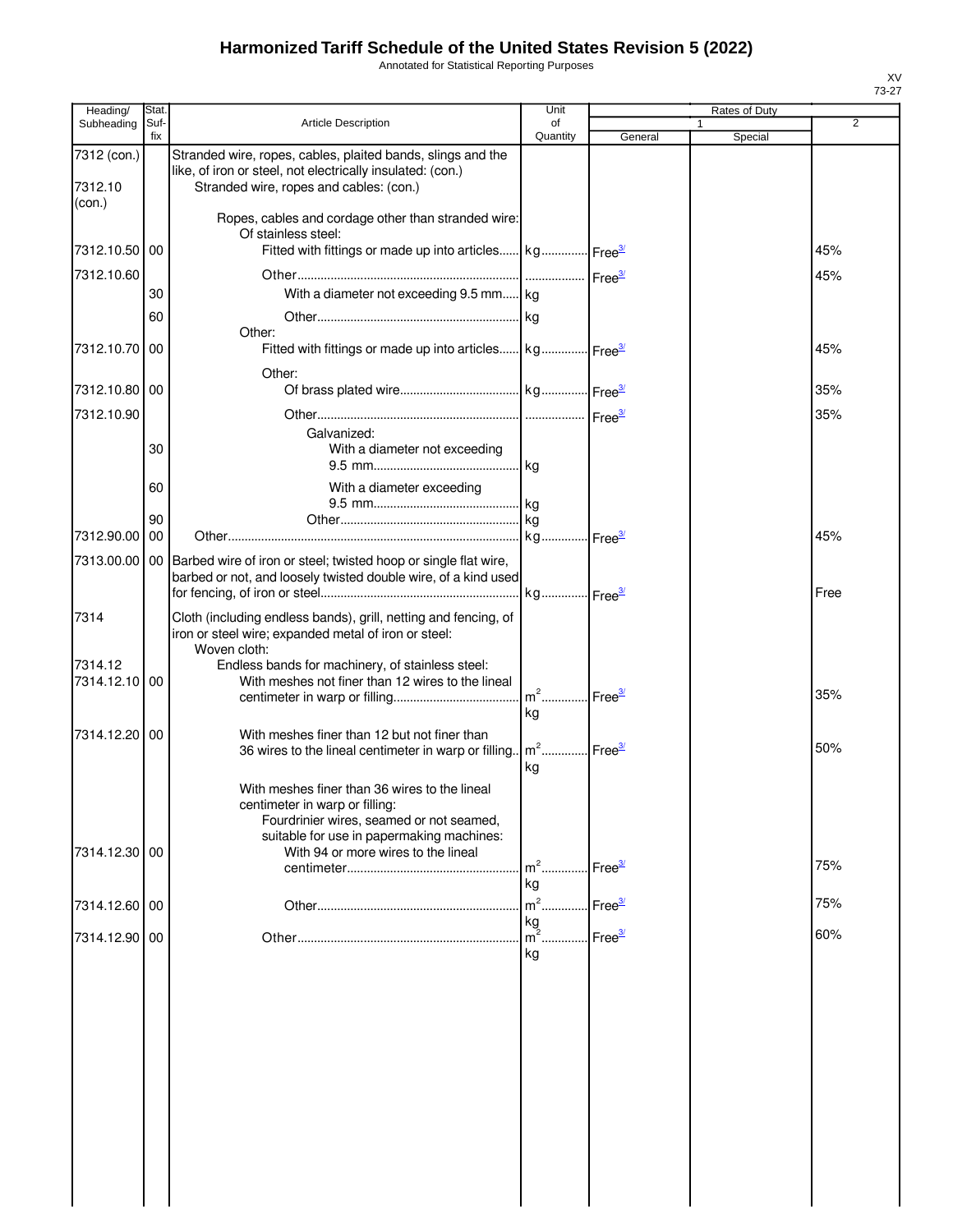Annotated for Statistical Reporting Purposes

| Heading/                 | Stat. |                                                                                                                                | Unit                              |                    | Rates of Duty |                   |
|--------------------------|-------|--------------------------------------------------------------------------------------------------------------------------------|-----------------------------------|--------------------|---------------|-------------------|
| Subheading               | Suf-  | <b>Article Description</b>                                                                                                     | of                                |                    |               | 2                 |
| 7314 (con.)              | fix   | Cloth (including endless bands), grill, netting and fencing, of<br>iron or steel wire; expanded metal of iron or steel: (con.) | Quantity                          | General            | Special       |                   |
|                          |       | Woven cloth: (con.)                                                                                                            |                                   |                    |               |                   |
| 7314.14<br>7314.14.10 00 |       | Other woven cloth, of stainless steel:<br>With meshes not finer than 12 wires to the lineal                                    |                                   |                    |               |                   |
|                          |       |                                                                                                                                | $m2$                              | Free <sup>3/</sup> |               | 35%               |
|                          |       |                                                                                                                                | kg                                |                    |               |                   |
|                          |       |                                                                                                                                |                                   |                    |               |                   |
| 7314.14.20 00            |       | With meshes finer than 12 but not finer than                                                                                   | $m2$                              | Free <sup>3/</sup> |               | 50%               |
|                          |       | 36 wires to the lineal centimeter in warp or filling.                                                                          | kg                                |                    |               |                   |
|                          |       |                                                                                                                                |                                   |                    |               |                   |
|                          |       | With meshes finer than 36 wires to the lineal                                                                                  |                                   |                    |               |                   |
|                          |       | centimeter in warp or maximum:<br>Fourdrinier wires, seamed or not seamed,                                                     |                                   |                    |               |                   |
|                          |       | suitable for use in papermaking machines:                                                                                      |                                   |                    |               |                   |
| 7314.14.30 00            |       | With 94 or more wires to the lineal                                                                                            |                                   |                    |               |                   |
|                          |       |                                                                                                                                | $m^2$                             | Free <sup>3/</sup> |               | 75%               |
|                          |       |                                                                                                                                | kg                                |                    |               |                   |
| 7314.14.60 00            |       |                                                                                                                                | m <sup>2</sup> Free <sup>3/</sup> |                    |               | 75%               |
|                          |       |                                                                                                                                | kg                                |                    |               |                   |
| 7314.14.90 00            |       |                                                                                                                                | $m^2$                             | Free $\frac{3}{2}$ |               | 60%               |
|                          |       |                                                                                                                                | kg                                |                    |               |                   |
| 7314.19.01               | 00    |                                                                                                                                | m <sup>2</sup> Free <sup>3/</sup> |                    |               | 60%               |
|                          |       |                                                                                                                                | kg                                |                    |               |                   |
| 7314.20.00 00            |       | Grill, netting and fencing, welded at the intersection, of<br>wire with a maximum cross-sectional dimension of 3 mm            |                                   |                    |               |                   |
|                          |       | or more and having a mesh size of 100 cm <sup>2</sup> or more $\left  \text{kg} \dots \text{m} \right $ Free $\frac{3}{2}$     |                                   |                    |               | 45%               |
|                          |       |                                                                                                                                |                                   |                    |               |                   |
|                          |       | Other grill, netting and fencing, welded at the intersection:                                                                  |                                   |                    |               |                   |
| 7314.31                  |       | Plated or coated with zinc:                                                                                                    |                                   |                    |               |                   |
| 7314.31.10 00            |       | Wire fencing plated or coated with zinc, whether                                                                               |                                   |                    |               |                   |
|                          |       |                                                                                                                                |                                   |                    |               | $1.1 \text{C/kg}$ |
| 7314.31.50               |       |                                                                                                                                | Free <sup>3/</sup>                |                    |               | 45%               |
|                          | 10    | Welded wire stucco netting, furred, not                                                                                        |                                   |                    |               |                   |
|                          |       | reinforced with supplemental horizontal                                                                                        |                                   |                    |               |                   |
|                          |       |                                                                                                                                |                                   |                    |               |                   |
|                          | 80    |                                                                                                                                |                                   |                    |               |                   |
| 7314.39.00 00            |       |                                                                                                                                |                                   |                    |               | 45%               |
|                          |       | Other grill, netting and fencing:                                                                                              |                                   |                    |               |                   |
| 7314.41.00               |       | Plated or coated with zinc.                                                                                                    |                                   | Free <sup>3/</sup> |               | $1.1 \text{C/kg}$ |
|                          | 30    |                                                                                                                                |                                   |                    |               |                   |
|                          |       | Woven wire stucco netting, furred, not reinforced                                                                              |                                   |                    |               |                   |
|                          |       | with supplemental horizontal wire:                                                                                             |                                   |                    |               |                   |
|                          | 40    | Of wire with maximum cross- sectional                                                                                          |                                   |                    |               |                   |
|                          |       |                                                                                                                                |                                   |                    |               |                   |
|                          | 45    |                                                                                                                                |                                   |                    |               |                   |
|                          | 80    |                                                                                                                                |                                   |                    |               |                   |
| 7314.42.00               |       |                                                                                                                                |                                   | Free <sup>3/</sup> |               | $1.1 \text{C/kg}$ |
|                          | 30    |                                                                                                                                |                                   |                    |               |                   |
|                          | 60    |                                                                                                                                |                                   |                    |               |                   |
| 7314.49                  |       | Other:                                                                                                                         |                                   |                    |               |                   |
| 7314.49.30 00            |       |                                                                                                                                |                                   |                    |               | 45%               |
| 7314.49.60 00            |       |                                                                                                                                |                                   |                    |               | 35%               |
|                          |       |                                                                                                                                |                                   |                    |               |                   |
|                          |       |                                                                                                                                |                                   |                    |               |                   |
|                          |       |                                                                                                                                |                                   |                    |               |                   |
|                          |       |                                                                                                                                |                                   |                    |               |                   |
|                          |       |                                                                                                                                |                                   |                    |               |                   |
|                          |       |                                                                                                                                |                                   |                    |               |                   |
|                          |       |                                                                                                                                |                                   |                    |               |                   |
|                          |       |                                                                                                                                |                                   |                    |               |                   |

XV 73-28

 $\overline{\phantom{a}}$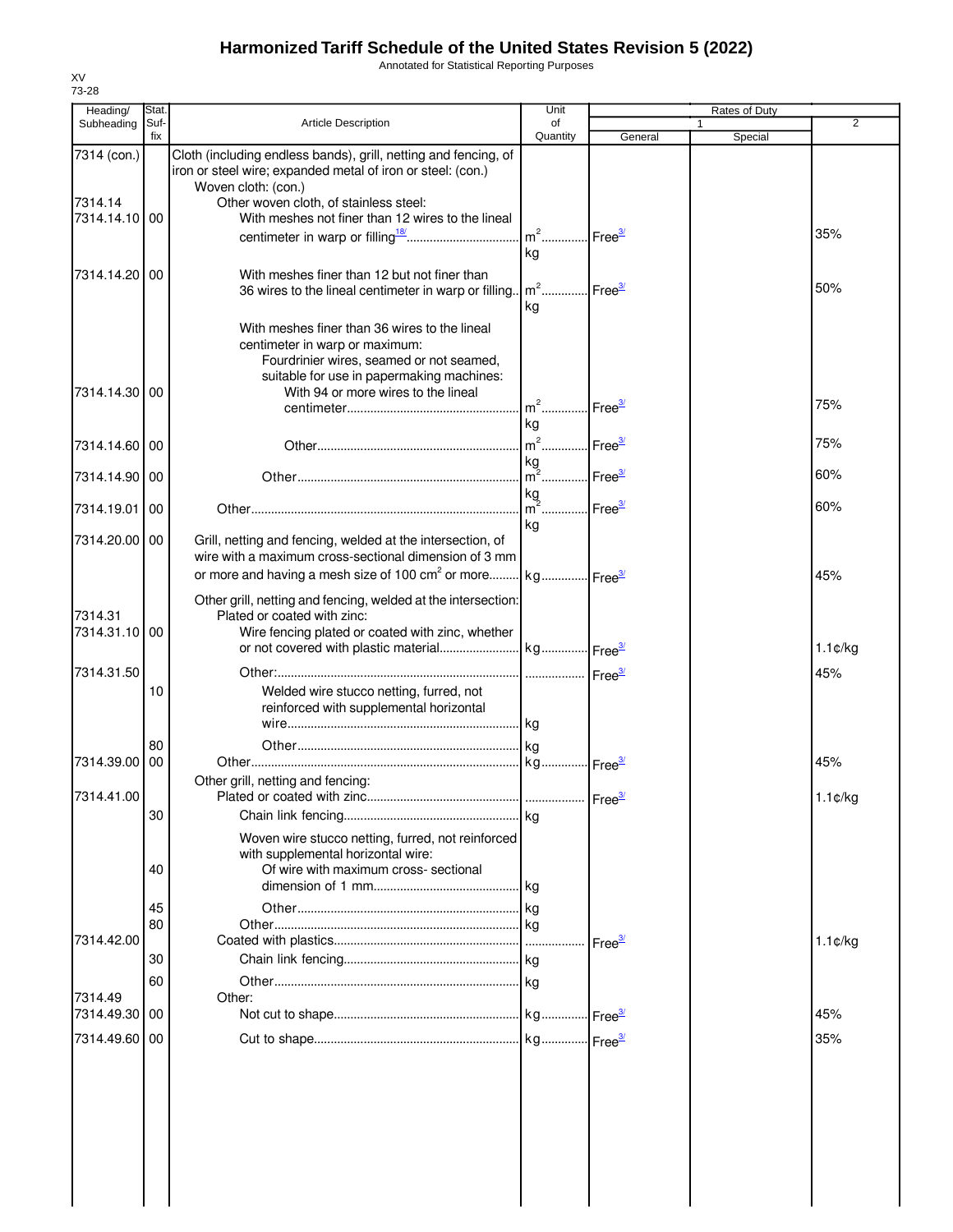Annotated for Statistical Reporting Purposes

| Heading/      | Stat.       |                                                                            | Unit           |                    | Rates of Duty                                 |                |
|---------------|-------------|----------------------------------------------------------------------------|----------------|--------------------|-----------------------------------------------|----------------|
| Subheading    | Suf-<br>fix | <b>Article Description</b>                                                 | of<br>Quantity | General            | $\mathbf{1}$<br>Special                       | 2              |
| 7314 (con.)   |             | Cloth (including endless bands), grill, netting and fencing, of            |                |                    |                                               |                |
|               |             | iron or steel wire; expanded metal of iron or steel: (con.)                |                |                    |                                               |                |
| 7314.50.00 00 |             |                                                                            |                |                    |                                               | 45%            |
|               |             |                                                                            | kg             |                    |                                               |                |
| 7315          |             | Chain and parts thereof, of iron or steel:                                 |                |                    |                                               |                |
| 7315.11.00    |             | Articulated link chain and parts thereof:                                  |                |                    |                                               | 40%            |
|               | 05          |                                                                            |                |                    |                                               |                |
|               |             | Other:                                                                     |                |                    |                                               |                |
|               |             | Of not over 50 mm pitch and containing more                                |                |                    |                                               |                |
|               |             | than 3 parts per pitch:                                                    |                |                    |                                               |                |
|               | 10          |                                                                            |                |                    |                                               |                |
|               | 45          |                                                                            |                |                    |                                               |                |
|               | 60          |                                                                            |                |                    |                                               |                |
| 7315.12.00    |             |                                                                            |                |                    |                                               | 40%            |
|               | 20          | Of not over 50 mm pitch and containing more than                           |                |                    |                                               |                |
|               |             | Other:                                                                     |                |                    |                                               |                |
|               | 40          |                                                                            |                |                    |                                               |                |
|               | 60          |                                                                            |                |                    |                                               |                |
|               |             |                                                                            |                |                    |                                               |                |
| 7315.19.00    | 80<br>00    |                                                                            |                |                    |                                               | 40%            |
| 7315.20       |             | Skid chain:                                                                |                |                    |                                               |                |
| 7315.20.10    | 00          |                                                                            |                |                    |                                               | 10%            |
|               |             |                                                                            |                |                    |                                               |                |
| 7315.20.50    | 00          |                                                                            |                |                    |                                               | 2.5¢/kg        |
| 7315.81.00 00 |             | Other chain:                                                               |                |                    |                                               | 4.4¢/kg        |
|               |             |                                                                            |                |                    |                                               |                |
| 7315.82       |             | Other, welded link:<br>Of alloy steel:                                     |                |                    |                                               |                |
| 7315.82.10 00 |             |                                                                            |                |                    |                                               | 10%            |
| 7315.82.30 00 |             |                                                                            |                |                    |                                               | 10%            |
|               |             | Of iron or nonalloy steel:                                                 |                |                    |                                               |                |
| 7315.82.50 00 |             |                                                                            |                |                    |                                               | 10%            |
| 7315.82.70 00 |             |                                                                            |                |                    |                                               | 10%            |
| 7315.89       |             | Other:                                                                     |                |                    |                                               |                |
|               |             | With links of essentially round cross sections:                            |                |                    |                                               |                |
| 7315.89.10 00 |             |                                                                            |                |                    | Free (A, AU, B, BH,                           | 10%            |
|               |             |                                                                            |                |                    | CL, CO, D, E, IL,                             |                |
|               |             |                                                                            |                |                    | JO, KR, MA, OM,<br>P, PA, PE, S, SG)          |                |
| 7315.89.30 00 |             |                                                                            |                |                    |                                               |                |
| 7315.89.50 00 |             |                                                                            |                |                    | Free (A, AU, B, BH,                           | 4.7¢/kg<br>45% |
|               |             |                                                                            |                |                    | CL, CO, D, E, IL,                             |                |
|               |             |                                                                            |                |                    | JO, KR, MA, OM,                               |                |
|               |             |                                                                            |                |                    | P, PA, PE, S, SG)                             |                |
| 7315.90.00 00 |             |                                                                            |                |                    | Free (A*, AU, B, BH, 45%<br>CL, CO, D, E, IL, |                |
|               |             |                                                                            |                |                    | JO, KR, MA, OM,                               |                |
|               |             |                                                                            |                |                    | P, PA, PE, S, SG)                             |                |
|               |             | 7316.00.00   00   Anchors, grapnels and parts thereof, of iron or steel No |                | Free <sup>3/</sup> |                                               | 25%            |
|               |             |                                                                            | ka             |                    |                                               |                |
|               |             |                                                                            |                |                    |                                               |                |
|               |             |                                                                            |                |                    |                                               |                |
|               |             |                                                                            |                |                    |                                               |                |
|               |             |                                                                            |                |                    |                                               |                |
|               |             |                                                                            |                |                    |                                               |                |
|               |             |                                                                            |                |                    |                                               |                |
|               |             |                                                                            |                |                    |                                               |                |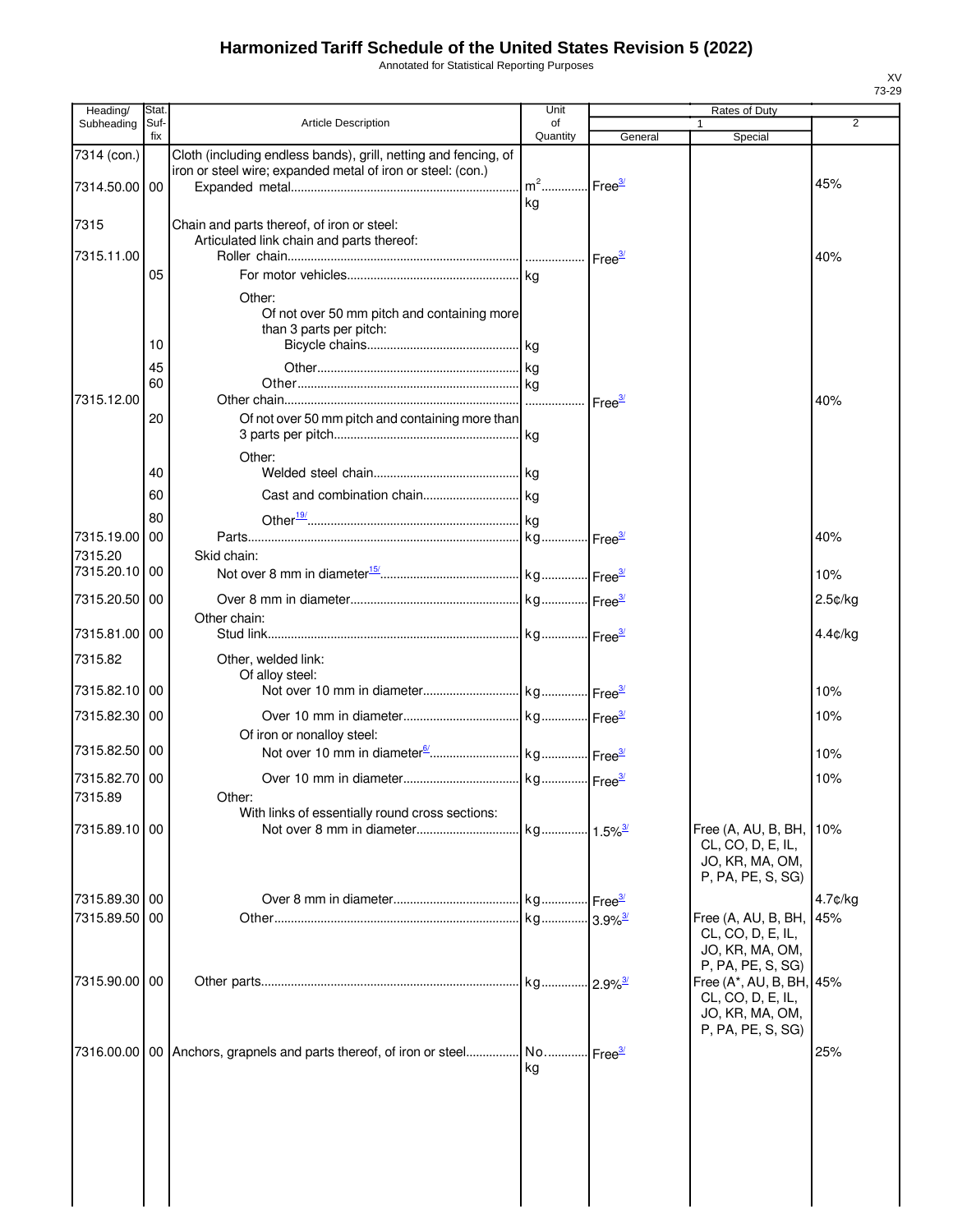Annotated for Statistical Reporting Purposes

| Heading/      | Stat.    |                                                                                                                                                                                                   | Unit     |                      | Rates of Duty |                  |
|---------------|----------|---------------------------------------------------------------------------------------------------------------------------------------------------------------------------------------------------|----------|----------------------|---------------|------------------|
| Subheading    | Suf-     | <b>Article Description</b>                                                                                                                                                                        | of       |                      |               | $\overline{2}$   |
| 7317.00       | fix      | Nails, tacks, drawing pins, corrugated nails, staples (other<br>than those of heading 8305) and similar articles, of iron or<br>steel, whether or not with heads of other material, but excluding | Quantity | General              | Special       |                  |
| 7317.00.10 00 |          | such articles with heads of copper:                                                                                                                                                               |          |                      |               | 4%               |
| 7317.00.20 00 |          | Other, suitable for use in powder-actuated handtools:                                                                                                                                             |          |                      |               | $1.5$ $¢$ / $kg$ |
| 7317.00.30    | 00       |                                                                                                                                                                                                   |          |                      |               | 45%              |
| 7317.00.55    |          | Other:<br>Of one piece construction:                                                                                                                                                              |          |                      |               | 3.5%             |
|               |          |                                                                                                                                                                                                   |          |                      |               |                  |
|               | 01       | Collated nails:<br>Collated roofing nails with a length of<br>20.6 mm to 46.1 mm, a head diameter of<br>8.3 mm to 10.6 mm, a shank diameter of<br>2.5 mm to 3.2 mm, whether or not<br>Other:      |          |                      |               |                  |
|               |          | Assembled in a wire coil:                                                                                                                                                                         |          |                      |               |                  |
|               | 02       |                                                                                                                                                                                                   |          |                      |               |                  |
|               | 03       | Assembled in a plastic strip:                                                                                                                                                                     | kg       |                      |               |                  |
|               | 05       |                                                                                                                                                                                                   |          |                      |               |                  |
|               | 07       |                                                                                                                                                                                                   |          |                      |               |                  |
|               | 08       | Assembled in a paper strip kg                                                                                                                                                                     |          |                      |               |                  |
|               |          |                                                                                                                                                                                                   |          |                      |               |                  |
|               | 11<br>18 |                                                                                                                                                                                                   |          |                      |               |                  |
|               |          | Other:                                                                                                                                                                                            |          |                      |               |                  |
|               | 19       | With a length of less than 25.4 mm and<br>with a diameter of less than 1.65 mm kg<br>Other:<br>Smooth shank:                                                                                      |          |                      |               |                  |
|               | 20       | Not coated, plated or painted kg<br>Coated, plated or painted:                                                                                                                                    |          |                      |               |                  |
|               | 30       |                                                                                                                                                                                                   |          |                      |               |                  |
|               | 40       | Vinyl, resin or cement                                                                                                                                                                            | kg       |                      |               |                  |
|               | 50       |                                                                                                                                                                                                   |          |                      |               |                  |
|               | 60       | Other:<br>Not coated, plated or painted kg                                                                                                                                                        |          |                      |               |                  |
|               | 70       | Coated, plated or painted:<br>Galvanized                                                                                                                                                          | kg       |                      |               |                  |
|               | 80       | Vinyl, resin or cement                                                                                                                                                                            |          |                      |               |                  |
| 7317.00.65    | 90       |                                                                                                                                                                                                   | kg       | Free $\frac{3/2}{2}$ |               | 5.5%             |
|               | 30       |                                                                                                                                                                                                   | kg       |                      |               |                  |
|               | 60       |                                                                                                                                                                                                   |          |                      |               |                  |
| 7317.00.75    | 00       |                                                                                                                                                                                                   | kg       | - Free <sup>3/</sup> |               | 8%               |
|               |          |                                                                                                                                                                                                   |          |                      |               |                  |

XV 73-30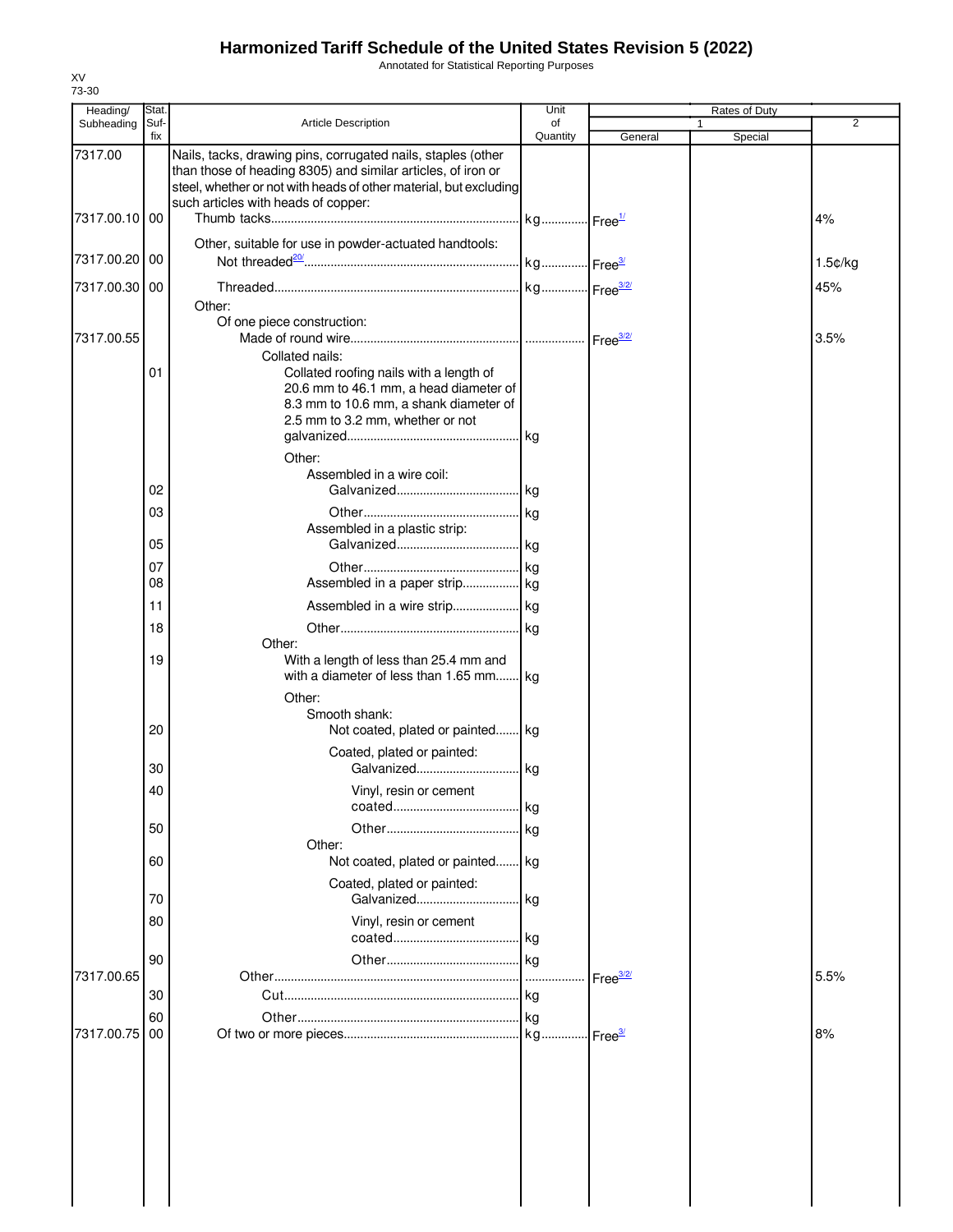Annotated for Statistical Reporting Purposes

| Heading/              | Stat. |                                                                                                                  | Unit     |         | Rates of Duty                                                                                         | ا د-د ۱        |
|-----------------------|-------|------------------------------------------------------------------------------------------------------------------|----------|---------|-------------------------------------------------------------------------------------------------------|----------------|
| Subheading            | Suf-  | Article Description                                                                                              | of       |         | 1                                                                                                     | $\overline{2}$ |
| 7318                  | fix   | Screws, bolts, nuts, coach screws, screw hooks, rivets, cotters,                                                 | Quantity | General | Special                                                                                               |                |
|                       |       | cotter pins, washers (including spring washers) and similar<br>articles, of iron or steel:<br>Threaded articles: |          |         |                                                                                                       |                |
| 7318.11.00 00         |       |                                                                                                                  |          |         | Free (A+, AU, B, BH, 25%<br>CL, CO, D, E, IL,<br>JO, KR, MA, OM,<br>P, PA, PE, S, SG)                 |                |
| 7318.12.00 00         |       |                                                                                                                  |          |         | Free (A*, AU, B, BH, 25%<br>CL, CO, D, E, IL,<br>JO, KR, MA, OM,<br>P, PA, PE, S, SG)                 |                |
| 7318.13.00            |       |                                                                                                                  |          |         | Free (A, AU, B, BH, 45%<br>CL, CO, D, E, IL,<br>JO, KR, MA, OM,<br>P, PA, PE, S, SG)                  |                |
|                       | 30    | Having shanks or threads with a diameter of less                                                                 |          |         |                                                                                                       |                |
|                       | 60    | Having shanks or threads with a diameter of 6 mm                                                                 |          |         |                                                                                                       |                |
| 7318.14<br>7318.14.10 |       | Self-tapping screws:<br>Having shanks or threads with a diameter of less                                         |          |         |                                                                                                       |                |
|                       |       |                                                                                                                  |          |         | Free (A+, AU, B, BH, 45%<br>CL, CO, D, E, IL,<br>JO, KR, MA, OM,<br>P, PA, PE, S, SG)<br>$3.1\%$ (JP) |                |
|                       | 30    |                                                                                                                  |          |         |                                                                                                       |                |
| 7318.14.50            | 60    | Having shanks or threads with a diameter of 6 mm                                                                 |          |         | Free (A+, AU, B, BH, 45%                                                                              |                |
|                       |       |                                                                                                                  |          |         | CL, CO, D, E, IL,<br>JO, KR, MA, OM,<br>P, PA, PE, S, SG)<br>4.3% (JP)                                |                |
|                       | 20    |                                                                                                                  |          |         |                                                                                                       |                |
|                       | 80    |                                                                                                                  |          |         |                                                                                                       |                |
|                       |       |                                                                                                                  |          |         |                                                                                                       |                |
|                       |       |                                                                                                                  |          |         |                                                                                                       |                |
|                       |       |                                                                                                                  |          |         |                                                                                                       |                |
|                       |       |                                                                                                                  |          |         |                                                                                                       |                |
|                       |       |                                                                                                                  |          |         |                                                                                                       |                |
|                       |       |                                                                                                                  |          |         |                                                                                                       |                |
|                       |       |                                                                                                                  |          |         |                                                                                                       |                |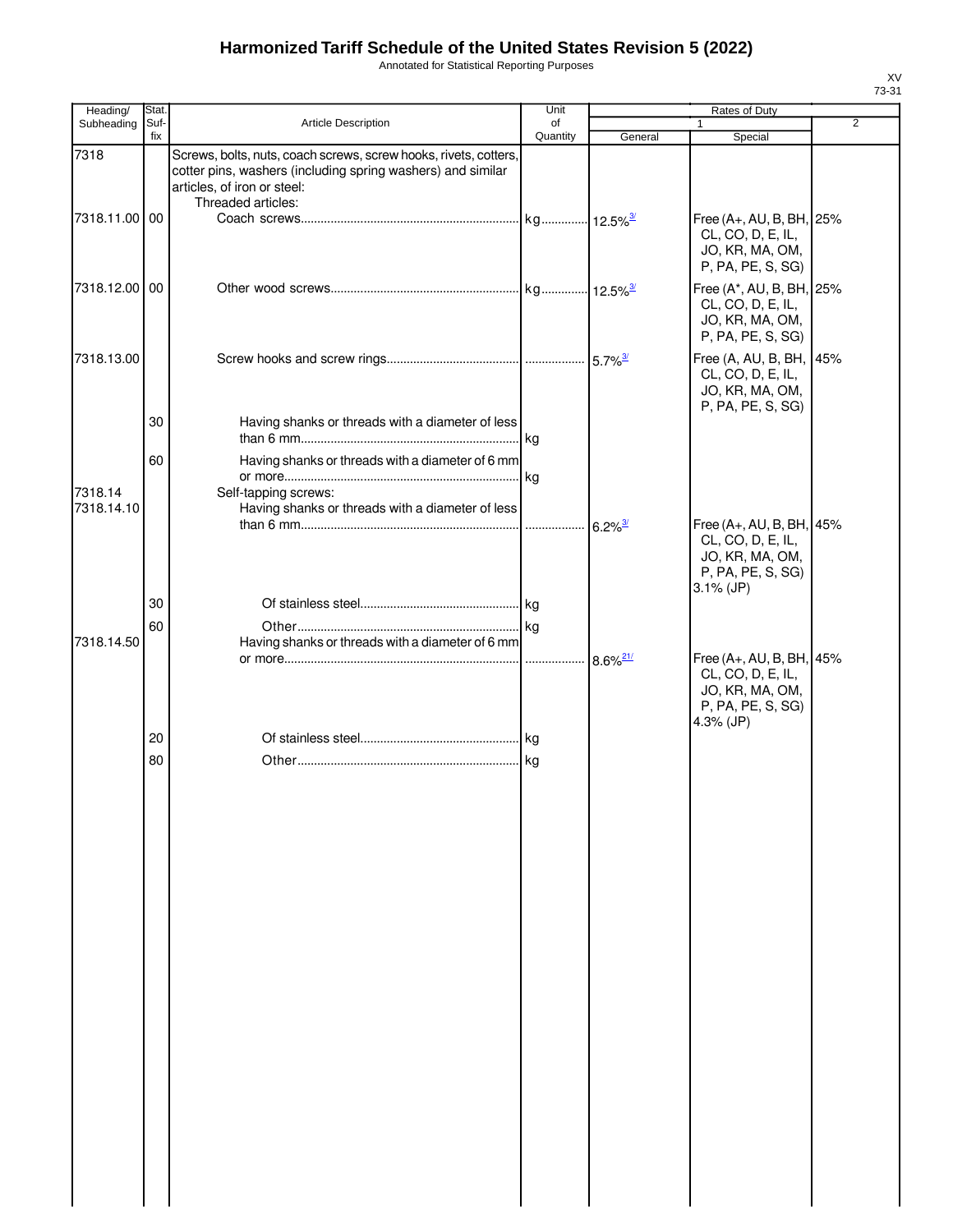Annotated for Statistical Reporting Purposes

| Heading/    | Stat. |                                                                                                                                                                                                    | Unit     |         | Rates of Duty |         |
|-------------|-------|----------------------------------------------------------------------------------------------------------------------------------------------------------------------------------------------------|----------|---------|---------------|---------|
| Subheading  | Suf-  | Article Description                                                                                                                                                                                | of       |         |               | 2       |
| 7318 (con.) | fix   | Screws, bolts, nuts, coach screws, screw hooks, rivets, cotters,<br>cotter pins, washers (including spring washers) and similar<br>articles, of iron or steel: (con.)<br>Threaded articles: (con.) | Quantity | General | Special       |         |
| 7318.15     |       | Other screws and bolts, whether or not with their nuts<br>or washers:                                                                                                                              |          |         |               |         |
| 7318.15.20  |       | Bolts and bolts and their nuts or washers entered                                                                                                                                                  |          |         |               | 3.5%    |
|             | 10    | Having shanks or threads with a diameter of                                                                                                                                                        |          |         |               |         |
|             | 20    | Having shanks or threads with a diameter of<br>6 mm or more:                                                                                                                                       |          |         |               |         |
|             | 30    |                                                                                                                                                                                                    |          |         |               |         |
|             | 41    | Bent bolts:                                                                                                                                                                                        |          |         |               |         |
|             | 46    | Other:<br>With round heads:                                                                                                                                                                        |          |         |               |         |
|             | 51    |                                                                                                                                                                                                    |          |         |               |         |
|             | 55    | With hexagonal heads:                                                                                                                                                                              |          |         |               |         |
|             | 61    |                                                                                                                                                                                                    |          |         |               |         |
|             | 65    | Other:                                                                                                                                                                                             |          |         |               |         |
|             | 91    |                                                                                                                                                                                                    |          |         |               |         |
|             | 95    |                                                                                                                                                                                                    |          |         |               |         |
| 7318.15.40  | 00    | Machine screws 9.5 mm or more in length and<br>3.2 mm or more in diameter (not including cap                                                                                                       |          |         |               | 2.2¢/kg |
|             |       |                                                                                                                                                                                                    |          |         |               |         |
| 7318.15.50  |       |                                                                                                                                                                                                    |          |         |               | 45%     |
|             | 30    | Other:                                                                                                                                                                                             |          |         |               |         |
|             | 51    | Continuously threaded rod:                                                                                                                                                                         |          |         |               |         |
|             | 56    |                                                                                                                                                                                                    |          |         |               |         |
|             | 90    |                                                                                                                                                                                                    | kg       |         |               |         |
|             |       |                                                                                                                                                                                                    |          |         |               |         |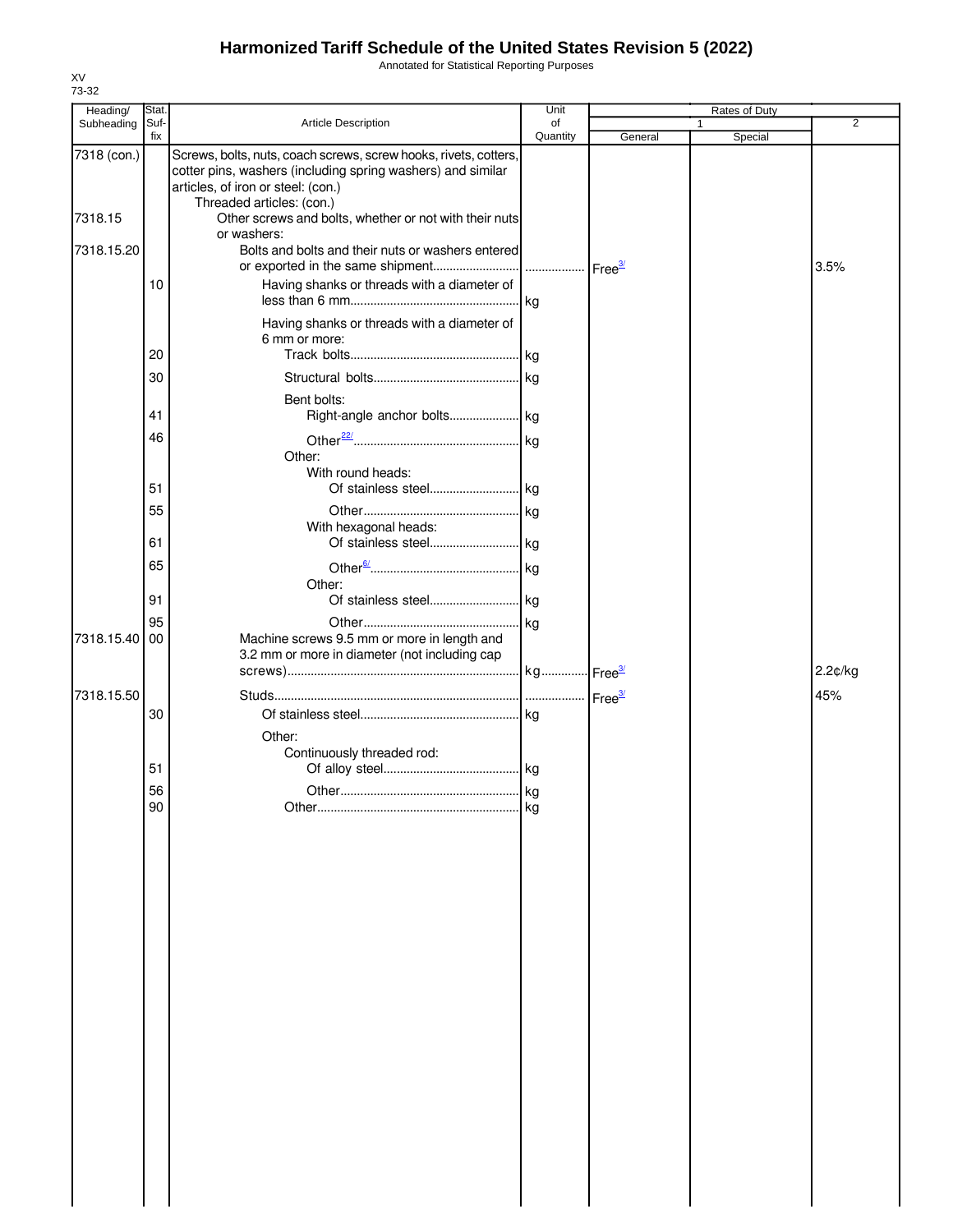Annotated for Statistical Reporting Purposes

| Suf-<br><b>Article Description</b><br>$\overline{2}$<br>Subheading<br>of<br>fix<br>Quantity<br>General<br>Special<br>7318 (con.)<br>Screws, bolts, nuts, coach screws, screw hooks, rivets, cotters,<br>cotter pins, washers (including spring washers) and similar<br>articles, of iron or steel: (con.)<br>Threaded articles: (con.)<br>7318.15<br>Other screws and bolts, whether or not with their nuts<br>or washers: (con.)<br>(con.)<br>Other:<br>7318.15.60<br>Having shanks or threads with a diameter of<br>Free (A*, AU, B, BH, 45%<br>$6.2\%$ <sup>3/</sup><br>CL, CO, D, E, IL,<br>JO, KR, MA, OM,<br>P, PA, PE, S, SG)<br>Socket screws:<br>10<br>40<br>Other:<br>70<br>80<br>7318.15.80<br>Having shanks or threads with a diameter of<br>Free (A*, AU, B, BH, 45%<br>$8.5\%$ <sup>3/</sup><br>CL, CO, D, E, IL,<br>JO, KR, MA, OM,<br>P, PA, PE, S, SG)<br>20<br>Other:<br>Socket screws: | Heading/ | Stat. | Unit | Rates of Duty |  |
|-----------------------------------------------------------------------------------------------------------------------------------------------------------------------------------------------------------------------------------------------------------------------------------------------------------------------------------------------------------------------------------------------------------------------------------------------------------------------------------------------------------------------------------------------------------------------------------------------------------------------------------------------------------------------------------------------------------------------------------------------------------------------------------------------------------------------------------------------------------------------------------------------------------|----------|-------|------|---------------|--|
|                                                                                                                                                                                                                                                                                                                                                                                                                                                                                                                                                                                                                                                                                                                                                                                                                                                                                                           |          |       |      |               |  |
|                                                                                                                                                                                                                                                                                                                                                                                                                                                                                                                                                                                                                                                                                                                                                                                                                                                                                                           |          |       |      |               |  |
|                                                                                                                                                                                                                                                                                                                                                                                                                                                                                                                                                                                                                                                                                                                                                                                                                                                                                                           |          |       |      |               |  |
|                                                                                                                                                                                                                                                                                                                                                                                                                                                                                                                                                                                                                                                                                                                                                                                                                                                                                                           |          |       |      |               |  |
|                                                                                                                                                                                                                                                                                                                                                                                                                                                                                                                                                                                                                                                                                                                                                                                                                                                                                                           |          |       |      |               |  |
|                                                                                                                                                                                                                                                                                                                                                                                                                                                                                                                                                                                                                                                                                                                                                                                                                                                                                                           |          |       |      |               |  |
|                                                                                                                                                                                                                                                                                                                                                                                                                                                                                                                                                                                                                                                                                                                                                                                                                                                                                                           |          |       |      |               |  |
|                                                                                                                                                                                                                                                                                                                                                                                                                                                                                                                                                                                                                                                                                                                                                                                                                                                                                                           |          |       |      |               |  |
|                                                                                                                                                                                                                                                                                                                                                                                                                                                                                                                                                                                                                                                                                                                                                                                                                                                                                                           |          |       |      |               |  |
|                                                                                                                                                                                                                                                                                                                                                                                                                                                                                                                                                                                                                                                                                                                                                                                                                                                                                                           |          |       |      |               |  |
|                                                                                                                                                                                                                                                                                                                                                                                                                                                                                                                                                                                                                                                                                                                                                                                                                                                                                                           |          |       |      |               |  |
|                                                                                                                                                                                                                                                                                                                                                                                                                                                                                                                                                                                                                                                                                                                                                                                                                                                                                                           |          |       |      |               |  |
|                                                                                                                                                                                                                                                                                                                                                                                                                                                                                                                                                                                                                                                                                                                                                                                                                                                                                                           |          |       |      |               |  |
| 30                                                                                                                                                                                                                                                                                                                                                                                                                                                                                                                                                                                                                                                                                                                                                                                                                                                                                                        |          |       |      |               |  |
| 45<br>.  kg                                                                                                                                                                                                                                                                                                                                                                                                                                                                                                                                                                                                                                                                                                                                                                                                                                                                                               |          |       |      |               |  |
| Other:                                                                                                                                                                                                                                                                                                                                                                                                                                                                                                                                                                                                                                                                                                                                                                                                                                                                                                    |          |       |      |               |  |
| With hexagonal heads:<br>55                                                                                                                                                                                                                                                                                                                                                                                                                                                                                                                                                                                                                                                                                                                                                                                                                                                                               |          |       |      |               |  |
| Other:<br>66                                                                                                                                                                                                                                                                                                                                                                                                                                                                                                                                                                                                                                                                                                                                                                                                                                                                                              |          |       |      |               |  |
| 69                                                                                                                                                                                                                                                                                                                                                                                                                                                                                                                                                                                                                                                                                                                                                                                                                                                                                                        |          |       |      |               |  |
| Other:                                                                                                                                                                                                                                                                                                                                                                                                                                                                                                                                                                                                                                                                                                                                                                                                                                                                                                    |          |       |      |               |  |
| 82<br>85                                                                                                                                                                                                                                                                                                                                                                                                                                                                                                                                                                                                                                                                                                                                                                                                                                                                                                  |          |       |      |               |  |
| 7318.16.00<br>0.5%<br>Nuts                                                                                                                                                                                                                                                                                                                                                                                                                                                                                                                                                                                                                                                                                                                                                                                                                                                                                |          |       |      |               |  |
| Lugnuts:                                                                                                                                                                                                                                                                                                                                                                                                                                                                                                                                                                                                                                                                                                                                                                                                                                                                                                  |          |       |      |               |  |
| 15                                                                                                                                                                                                                                                                                                                                                                                                                                                                                                                                                                                                                                                                                                                                                                                                                                                                                                        |          |       |      |               |  |
| 30                                                                                                                                                                                                                                                                                                                                                                                                                                                                                                                                                                                                                                                                                                                                                                                                                                                                                                        |          |       |      |               |  |
| 45<br>Other:                                                                                                                                                                                                                                                                                                                                                                                                                                                                                                                                                                                                                                                                                                                                                                                                                                                                                              |          |       |      |               |  |
| 60                                                                                                                                                                                                                                                                                                                                                                                                                                                                                                                                                                                                                                                                                                                                                                                                                                                                                                        |          |       |      |               |  |
| 85                                                                                                                                                                                                                                                                                                                                                                                                                                                                                                                                                                                                                                                                                                                                                                                                                                                                                                        |          |       |      |               |  |
| Free (A*, AU, B, BH, 45%<br>7318.19.00 00<br>$5.7\%$ <sup>3/</sup>                                                                                                                                                                                                                                                                                                                                                                                                                                                                                                                                                                                                                                                                                                                                                                                                                                        |          |       |      |               |  |
| CL, CO, D, E, IL,<br>JO, KR, MA, OM,<br>P, PA, PE, S, SG)<br>2.85% (JP)                                                                                                                                                                                                                                                                                                                                                                                                                                                                                                                                                                                                                                                                                                                                                                                                                                   |          |       |      |               |  |
|                                                                                                                                                                                                                                                                                                                                                                                                                                                                                                                                                                                                                                                                                                                                                                                                                                                                                                           |          |       |      |               |  |
|                                                                                                                                                                                                                                                                                                                                                                                                                                                                                                                                                                                                                                                                                                                                                                                                                                                                                                           |          |       |      |               |  |
|                                                                                                                                                                                                                                                                                                                                                                                                                                                                                                                                                                                                                                                                                                                                                                                                                                                                                                           |          |       |      |               |  |
|                                                                                                                                                                                                                                                                                                                                                                                                                                                                                                                                                                                                                                                                                                                                                                                                                                                                                                           |          |       |      |               |  |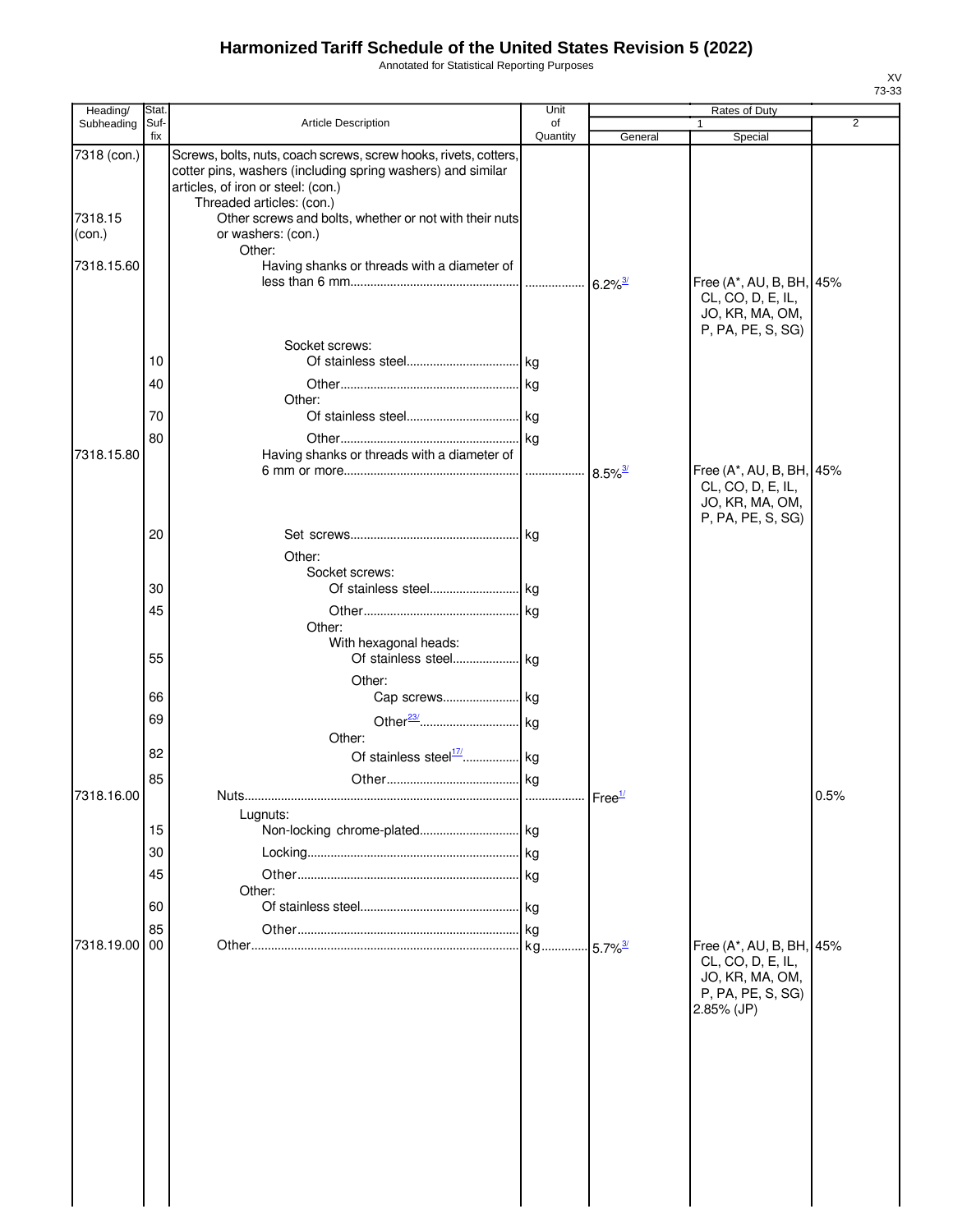Annotated for Statistical Reporting Purposes

| Heading/                 | Stat        |                                                                                                                                                                                                                                       | Unit                  |                               | Rates of Duty                                                                                        |                |
|--------------------------|-------------|---------------------------------------------------------------------------------------------------------------------------------------------------------------------------------------------------------------------------------------|-----------------------|-------------------------------|------------------------------------------------------------------------------------------------------|----------------|
| Subheading               | Suf-<br>fix | <b>Article Description</b>                                                                                                                                                                                                            | οf<br>Quantity        | General                       | $\mathbf{1}$<br>Special                                                                              | $\overline{2}$ |
| 7318 (con.)              |             | Screws, bolts, nuts, coach screws, screw hooks, rivets, cotters,<br>cotter pins, washers (including spring washers) and similar<br>articles, of iron or steel: (con.)<br>Non-threaded articles:                                       |                       |                               |                                                                                                      |                |
| 7318.21.00               |             |                                                                                                                                                                                                                                       |                       |                               | Free (A, AU, B, BH, 35%<br>CL, CO, D, E, IL,<br>JO, KR, MA, OM,<br>P, PA, PE, S, SG)<br>$2.9\%$ (JP) |                |
|                          | 30          |                                                                                                                                                                                                                                       |                       |                               |                                                                                                      |                |
| 7318.22.00               | 90<br>00    |                                                                                                                                                                                                                                       |                       |                               |                                                                                                      |                |
|                          |             |                                                                                                                                                                                                                                       |                       |                               |                                                                                                      | 1.3¢/kg        |
| 7318.23.00 00            |             |                                                                                                                                                                                                                                       |                       |                               |                                                                                                      | 2.2¢/kg        |
| 7318.24.00 00            |             |                                                                                                                                                                                                                                       |                       |                               | Free (A, AU, B, BH, 45%<br>CL, CO, D, E, IL,<br>JO, JP, KR, MA,<br>OM, P, PA, PE, S,<br>SG)          |                |
| 7318.29.00 00            |             |                                                                                                                                                                                                                                       |                       |                               | Free (A, AU, B, BH, 45%<br>CL, CO, D, E, IL,<br>JO, JP, KR, MA,<br>OM, P, PA, PE, S,<br>SG)          |                |
| 7319                     |             | Sewing needles, knitting needles, bodkins, crochet hooks,<br>embroidery stilettos and similar articles for use in the hand, of<br>iron or steel; safety pins and other pins of iron or steel, not<br>elsewhere specified or included: |                       |                               |                                                                                                      |                |
| 7319.40<br>7319.40.20    |             | Safety pins and other pins:                                                                                                                                                                                                           |                       | $\cdot$ 4.5% $^{\frac{1}{2}}$ | Free (A, AU, BH, CL, 35%<br>CO, D, E, IL, JO,<br>KR, MA, OM, P,<br>PA, PE, S, SG)                    |                |
|                          | 10          |                                                                                                                                                                                                                                       |                       |                               |                                                                                                      |                |
|                          | 50          |                                                                                                                                                                                                                                       |                       |                               |                                                                                                      |                |
| 7319.40.30               | 00          |                                                                                                                                                                                                                                       |                       |                               | Free (A, AU, BH, CL, 35%<br>CO, D, E, IL, JO,<br>KR, MA, OM, P,<br>PA, PE, S, SG)                    |                |
| 7319.40.50               |             |                                                                                                                                                                                                                                       |                       | Free <sup>1/</sup>            |                                                                                                      | 35%            |
|                          | 10          |                                                                                                                                                                                                                                       |                       |                               |                                                                                                      |                |
|                          | 50          |                                                                                                                                                                                                                                       |                       |                               |                                                                                                      |                |
| 7319.90<br>7319.90.10 00 |             | Other:<br>Sewing, darning or embroidery needles Thousand Free <sup>1/</sup>                                                                                                                                                           |                       |                               |                                                                                                      | Free           |
| 7319.90.90               | 00          |                                                                                                                                                                                                                                       | No 2.9% <sup>1/</sup> |                               | Free (A, AU, BH, CL, 45%<br>CO, D, E, IL, JO,<br>KR, MA, OM, P,                                      |                |
|                          |             |                                                                                                                                                                                                                                       |                       |                               | PA, PE, S, SG)                                                                                       |                |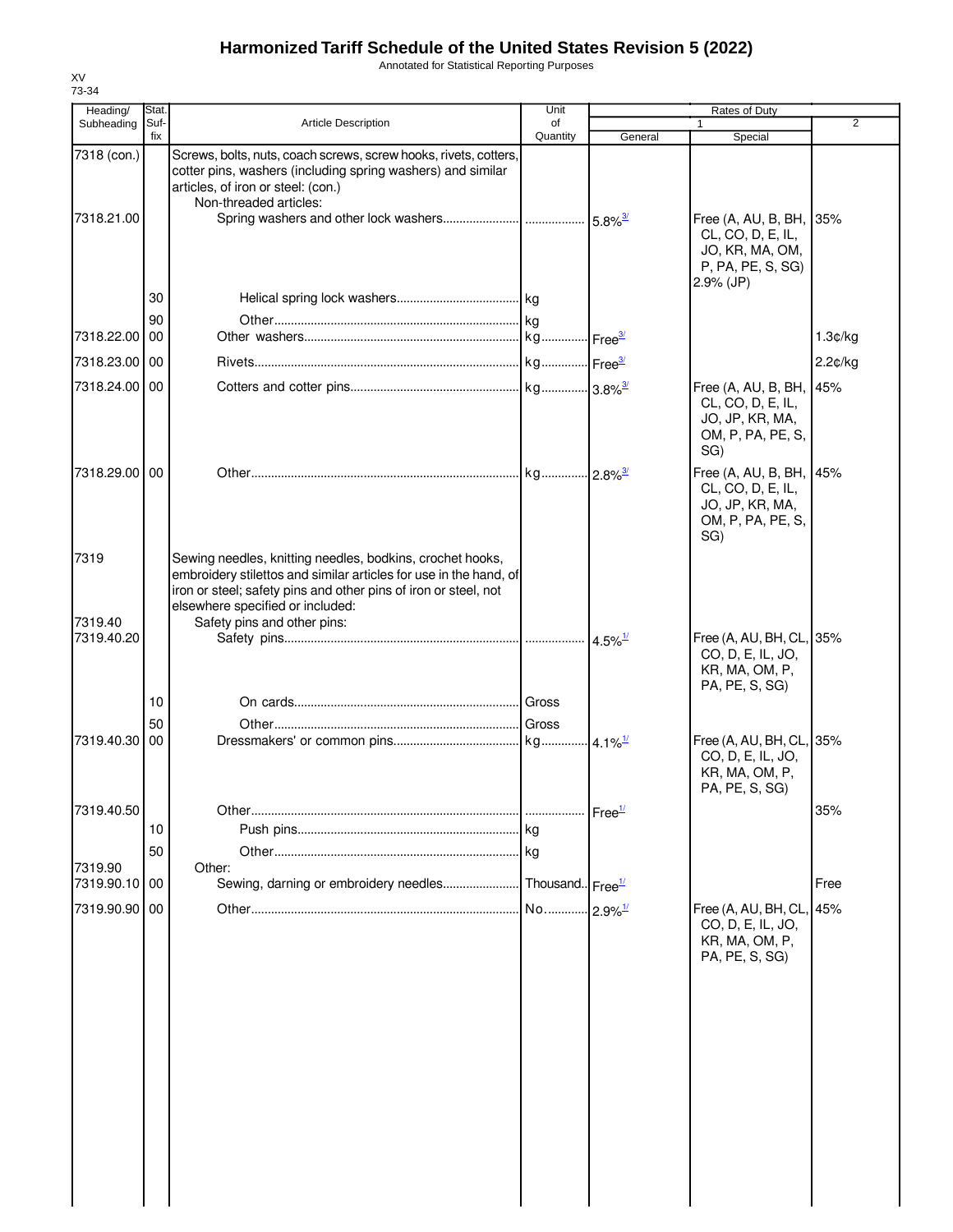Annotated for Statistical Reporting Purposes

| Heading/              | Stat.       |                                                                                                                                  | Unit           |                       | Rates of Duty                                                                                |                |
|-----------------------|-------------|----------------------------------------------------------------------------------------------------------------------------------|----------------|-----------------------|----------------------------------------------------------------------------------------------|----------------|
| Subheading            | Suf-<br>fix | <b>Article Description</b>                                                                                                       | of<br>Quantity | General               | Special                                                                                      | $\overline{2}$ |
| 7320<br>7320.10       |             | Springs and leaves for springs, of iron or steel:<br>Leaf springs and leaves therefor:<br>Suitable for motor vehicle suspension: |                |                       |                                                                                              |                |
| 7320.10.30 00         |             | To be used in motor vehicles having a G.V.W. not                                                                                 |                |                       | Free (A*, AU, B, BH, 25%<br>CL, CO, D, E, IL,                                                |                |
|                       |             |                                                                                                                                  |                |                       | JO, KR, MA, OM,<br>P, PA, PE, S, SG)                                                         |                |
| 7320.10.60            |             |                                                                                                                                  |                |                       | Free (A+, AU, B, BH, 25%<br>CL, CO, D, E, IL,<br>JO, KR, MA, OM,<br>P, PA, PE, S, SG)        |                |
|                       | 15          | Leaf springs having individual leaves with a<br>thickness of 1.6 mm or more and leaves                                           |                |                       |                                                                                              |                |
|                       | 60          |                                                                                                                                  |                |                       |                                                                                              |                |
| 7320.10.90            |             |                                                                                                                                  |                | $3.2\%$ <sup>3/</sup> | Free (A*, AU, B, BH, 25%<br>CL, CO, D, E, IL,<br>JO, JP, KR, MA,<br>OM, P, PA, PE, S,<br>SG) |                |
|                       | 15          | Leaf springs having individual leaves with a<br>thickness of 1.6 mm or more and leaves                                           |                |                       |                                                                                              |                |
| 7320.20               | 60          |                                                                                                                                  | kg             |                       |                                                                                              |                |
| 7320.20.10            | 00          | Helical springs:                                                                                                                 |                |                       | Free (A, AU, B, BH,  <br>CL, CO, D, E, IL,<br>JO, KR, MA, OM,                                | 25%            |
|                       |             |                                                                                                                                  |                |                       | P, PA, PE, S, SG)                                                                            |                |
| 7320.20.50            |             |                                                                                                                                  |                | $3.9\%$ <sup>1/</sup> | Free (A, AU, B, BH,<br>CL, CO, D, E, IL,<br>JO, KR, MA, OM,<br>P, PA, PE, S, SG)             | 45%            |
|                       | 10          | Helical springs, of wire having a cross-sectional<br>dimension of less than 5.1 mm:<br>Suitable for use in mattress supports and | . kg           |                       |                                                                                              |                |
|                       | 20          | Other                                                                                                                            | <b>kg</b>      |                       |                                                                                              |                |
|                       | 45          | Helical springs, of wire having a cross-sectional<br>dimension of 5.1 mm or more but less than                                   | kg             |                       |                                                                                              |                |
|                       | 60          |                                                                                                                                  |                |                       |                                                                                              |                |
| 7320.90<br>7320.90.10 | 00          | Other:                                                                                                                           |                |                       |                                                                                              | 65%            |
| 7320.90.50            |             |                                                                                                                                  |                |                       |                                                                                              |                |
|                       |             |                                                                                                                                  |                | $2.9\%$ <sup>3/</sup> | Free (A*, AU, B, BH,<br>CL, CO, D, E, IL,<br>JO, JP, KR, MA,<br>OM, P, PA, PE, S,<br>SG)     | 45%            |
|                       | 10          | Of wire:<br>Suitable for use in mattress supports and                                                                            | . kg           |                       |                                                                                              |                |
|                       | 20          |                                                                                                                                  |                |                       |                                                                                              |                |
|                       | 60          |                                                                                                                                  | kg             |                       |                                                                                              |                |
|                       |             |                                                                                                                                  |                |                       |                                                                                              |                |

XV 73-35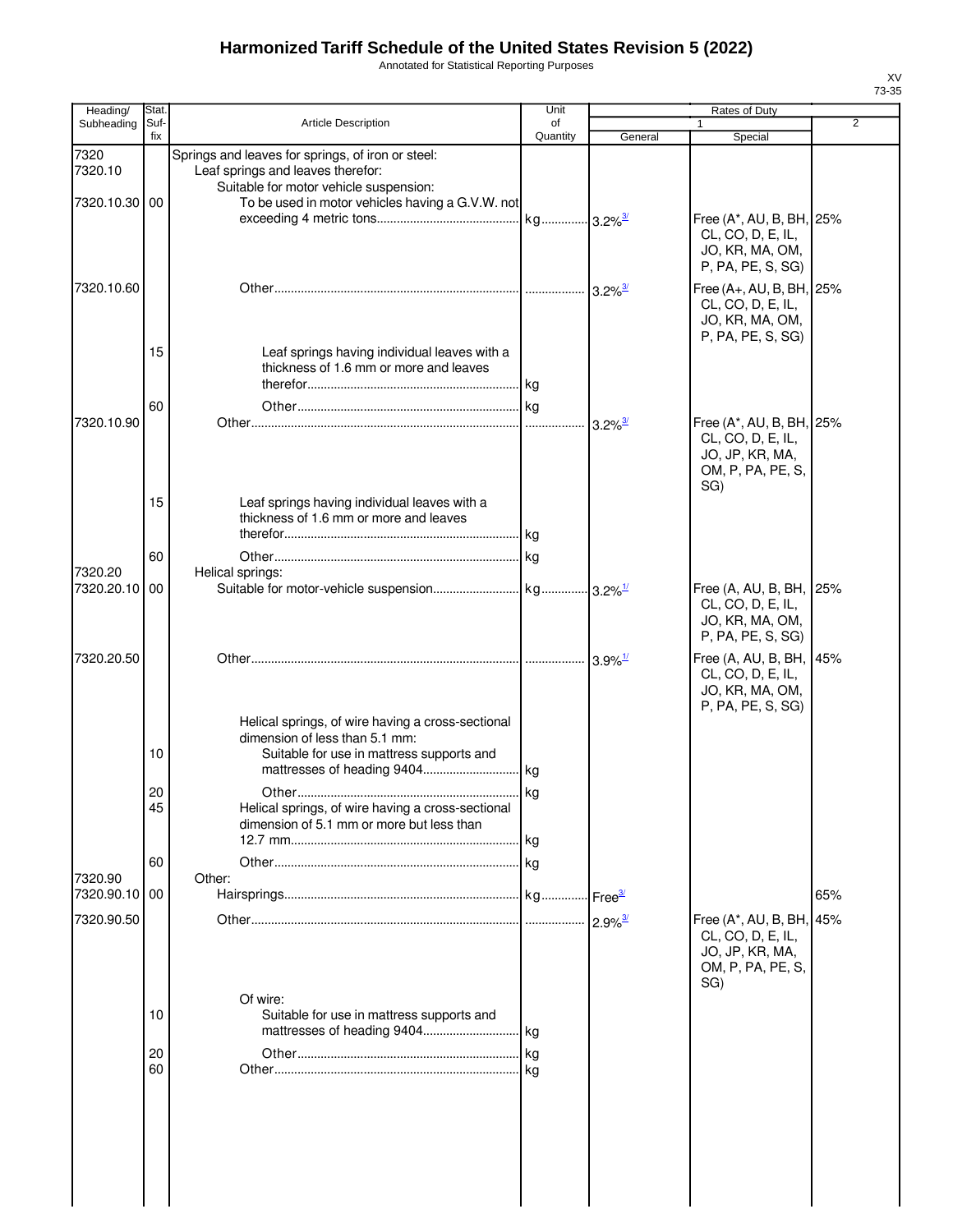Annotated for Statistical Reporting Purposes

| Heading/                      | Stat.       |                                                                                                                                                                                                                                                                                                                                   | Unit           |                        | Rates of Duty                                                                     |                |
|-------------------------------|-------------|-----------------------------------------------------------------------------------------------------------------------------------------------------------------------------------------------------------------------------------------------------------------------------------------------------------------------------------|----------------|------------------------|-----------------------------------------------------------------------------------|----------------|
| Subheading                    | Suf-<br>fix | Article Description                                                                                                                                                                                                                                                                                                               | of<br>Quantity | General                | 1<br>Special                                                                      | $\overline{2}$ |
| 7321<br>7321.11<br>7321.11.10 |             | Stoves, ranges, grates, cookers (including those with<br>subsidiary boilers for central heating), barbecues, braziers,<br>gas rings, plate warmers and similar nonelectric domestic<br>appliances, and parts thereof, of iron or steel:<br>Cooking appliances and plate warmers:<br>For gas fuel or for both gas and other fuels: |                | $5.7\%$ <sup>24/</sup> | Free (A, AU, BH, CL,<br>CO, D, E, IL, JO,<br>KR, MA, OM, P,                       | 45%            |
|                               | 30<br>60    |                                                                                                                                                                                                                                                                                                                                   |                |                        | PA, PE, S, SG)                                                                    |                |
| 7321.11.30                    |             | Other:                                                                                                                                                                                                                                                                                                                            |                |                        |                                                                                   | 45%            |
|                               | 10          | Of a maximum width not exceeding                                                                                                                                                                                                                                                                                                  |                |                        |                                                                                   |                |
|                               | 20          | Of a maximum width exceeding 70 but not                                                                                                                                                                                                                                                                                           |                |                        |                                                                                   |                |
|                               | 50          | Of a maximum width exceeding                                                                                                                                                                                                                                                                                                      |                |                        |                                                                                   |                |
| 7321.11.60                    | 00          |                                                                                                                                                                                                                                                                                                                                   |                |                        |                                                                                   | 45%            |
| 7321.12.00 00                 |             |                                                                                                                                                                                                                                                                                                                                   |                |                        |                                                                                   | 45%            |
| 7321.19.00                    |             | Portable:                                                                                                                                                                                                                                                                                                                         |                |                        |                                                                                   | 45%            |
|                               | 20          |                                                                                                                                                                                                                                                                                                                                   |                |                        |                                                                                   |                |
|                               | 40          | Other:                                                                                                                                                                                                                                                                                                                            |                |                        |                                                                                   |                |
|                               | 60          |                                                                                                                                                                                                                                                                                                                                   |                |                        |                                                                                   |                |
|                               | 80          |                                                                                                                                                                                                                                                                                                                                   |                |                        |                                                                                   |                |
| 7321.81<br>7321.81.10 00      |             | Other appliances:<br>For gas fuel or for both gas and other fuels:                                                                                                                                                                                                                                                                |                |                        | Free (A*, AU, BH,<br>CL, CO, D, E, IL,<br>JO, KR, MA, OM,                         | 45%            |
| 7321.81.50 00                 |             |                                                                                                                                                                                                                                                                                                                                   |                |                        | P, PA, PE, S, SG)                                                                 | 45%            |
| 7321.82                       |             | For liquid fuel:                                                                                                                                                                                                                                                                                                                  |                |                        |                                                                                   |                |
| 7321.82.10 00                 |             |                                                                                                                                                                                                                                                                                                                                   |                |                        | Free (A, AU, BH, CL, 45%<br>CO, D, E, IL, JO,<br>KR, MA, OM, P,<br>PA, PE, S, SG) |                |
| 7321.82.50 00                 |             |                                                                                                                                                                                                                                                                                                                                   |                | Free $\frac{1}{2}$     |                                                                                   | 45%            |
| 7321.89.00                    |             |                                                                                                                                                                                                                                                                                                                                   |                | Free $\frac{1}{2}$     |                                                                                   | 45%            |
|                               | 10          |                                                                                                                                                                                                                                                                                                                                   |                |                        |                                                                                   |                |
|                               | 50          |                                                                                                                                                                                                                                                                                                                                   |                |                        |                                                                                   |                |
|                               |             |                                                                                                                                                                                                                                                                                                                                   |                |                        |                                                                                   |                |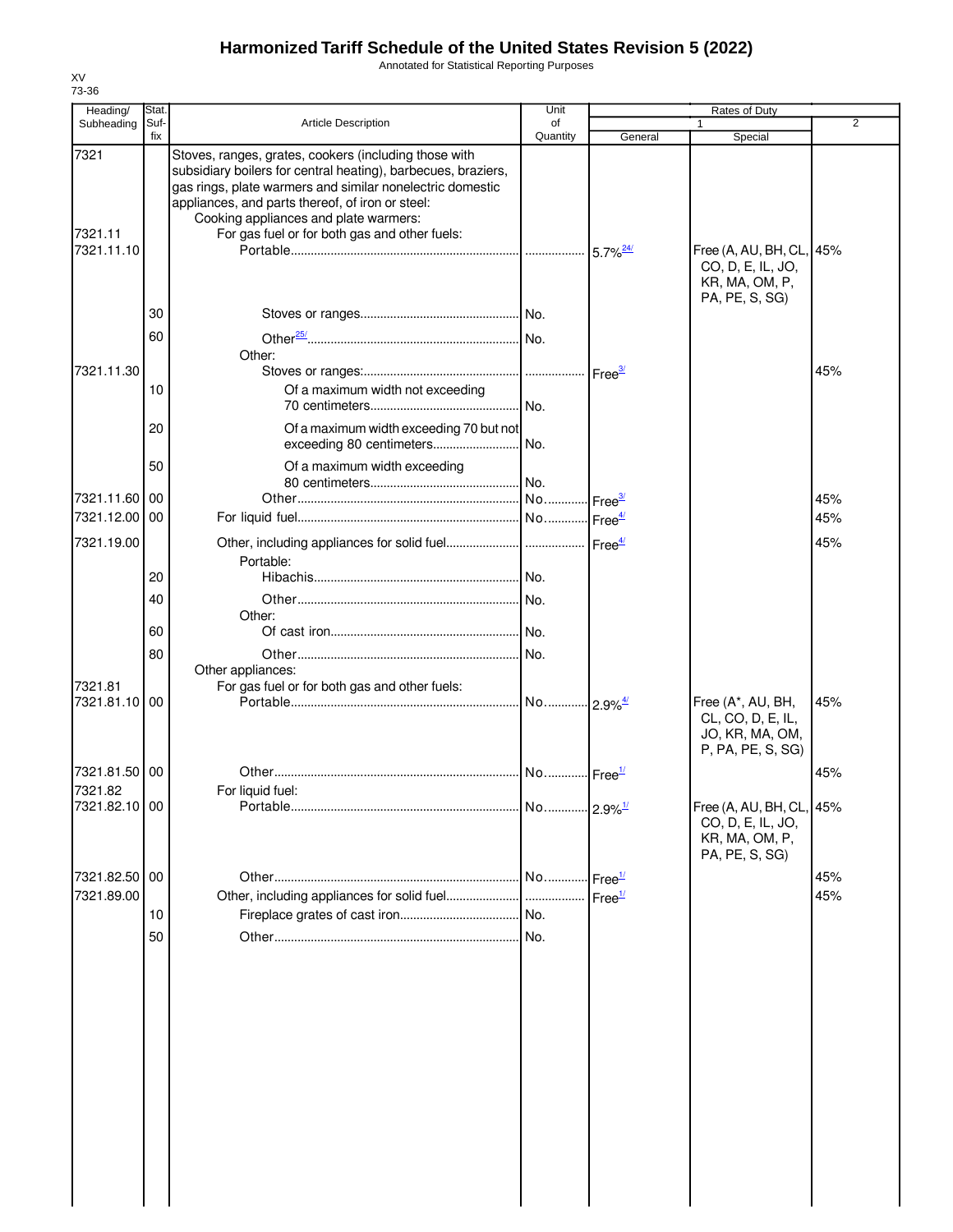Annotated for Statistical Reporting Purposes

| Heading/      | Stat.       |                                                                                                                                                                                                                                                                                                                                      | Unit                        |         | Rates of Duty |     |
|---------------|-------------|--------------------------------------------------------------------------------------------------------------------------------------------------------------------------------------------------------------------------------------------------------------------------------------------------------------------------------------|-----------------------------|---------|---------------|-----|
| Subheading    | Suf-<br>fix | Article Description                                                                                                                                                                                                                                                                                                                  | of<br>Quantity              | General | 1<br>Special  | 2   |
| 7321 (con.)   |             | Stoves, ranges, grates, cookers (including those with<br>subsidiary boilers for central heating), barbecues, braziers,<br>gas rings, plate warmers and similar nonelectric domestic<br>appliances, and parts thereof, of iron or steel: (con.)                                                                                       |                             |         |               |     |
| 7321.90       |             | Parts:<br>Of articles in subheading 7321.11.30:                                                                                                                                                                                                                                                                                      |                             |         |               |     |
| 7321.90.10 00 |             | Cooking chambers, whether or not                                                                                                                                                                                                                                                                                                     | No Free <sup>3/</sup><br>kg |         |               | 45% |
| 7321.90.20 00 |             | Top surface panels with or without burners or                                                                                                                                                                                                                                                                                        | No Free <sup>3/</sup><br>kg |         |               | 45% |
| 7321.90.40    | 00          | Door assemblies, incorporating more than one of<br>the following: inner panel, outer panel, window,                                                                                                                                                                                                                                  | No Free <sup>3/</sup>       |         |               | 45% |
|               |             |                                                                                                                                                                                                                                                                                                                                      | kg                          |         |               |     |
| 7321.90.50 00 |             |                                                                                                                                                                                                                                                                                                                                      | No Free <sup>3/</sup><br>kg |         |               | 45% |
| 7321.90.60    |             |                                                                                                                                                                                                                                                                                                                                      | Free <sup>3/</sup>          |         |               | 45% |
|               | 40          | Of cooking appliances and plate warmers:<br>Shelving and racks for cooking ovens                                                                                                                                                                                                                                                     | . No.<br>kg                 |         |               |     |
|               | 60          |                                                                                                                                                                                                                                                                                                                                      | No.<br>kg                   |         |               |     |
|               | 90          |                                                                                                                                                                                                                                                                                                                                      | No.<br>kg                   |         |               |     |
| 7322          |             | Radiators for central heating, not electrically heated, and parts<br>thereof, of iron or steel; air heaters and hot air distributors<br>(including distributors which can also distribute fresh or<br>conditioned air), not electrically heated, incorporating a<br>motor-driven fan or blower, and parts thereof, of iron or steel: |                             |         |               |     |
| 7322.11.00 00 |             | Radiators and parts thereof:                                                                                                                                                                                                                                                                                                         |                             |         |               | 45% |
| 7322.19.00 00 |             |                                                                                                                                                                                                                                                                                                                                      |                             |         |               | 45% |
| 7322.90.00    |             |                                                                                                                                                                                                                                                                                                                                      |                             |         |               | 45% |
|               | 15          | Air heaters, not electrically heated, incorporating a                                                                                                                                                                                                                                                                                | kg                          |         |               |     |
|               | 30          | Hot air distributors, not electrically heated,                                                                                                                                                                                                                                                                                       |                             |         |               |     |
|               |             | incorporating a motor-driven fan or blower                                                                                                                                                                                                                                                                                           | No.<br>kg                   |         |               |     |
|               | 45          | Parts of air heaters and hot air distributors                                                                                                                                                                                                                                                                                        | No.                         |         |               |     |
|               |             |                                                                                                                                                                                                                                                                                                                                      |                             |         |               |     |
|               |             |                                                                                                                                                                                                                                                                                                                                      |                             |         |               |     |
|               |             |                                                                                                                                                                                                                                                                                                                                      |                             |         |               |     |
|               |             |                                                                                                                                                                                                                                                                                                                                      |                             |         |               |     |
|               |             |                                                                                                                                                                                                                                                                                                                                      |                             |         |               |     |
|               |             |                                                                                                                                                                                                                                                                                                                                      |                             |         |               |     |
|               |             |                                                                                                                                                                                                                                                                                                                                      |                             |         |               |     |
|               |             |                                                                                                                                                                                                                                                                                                                                      |                             |         |               |     |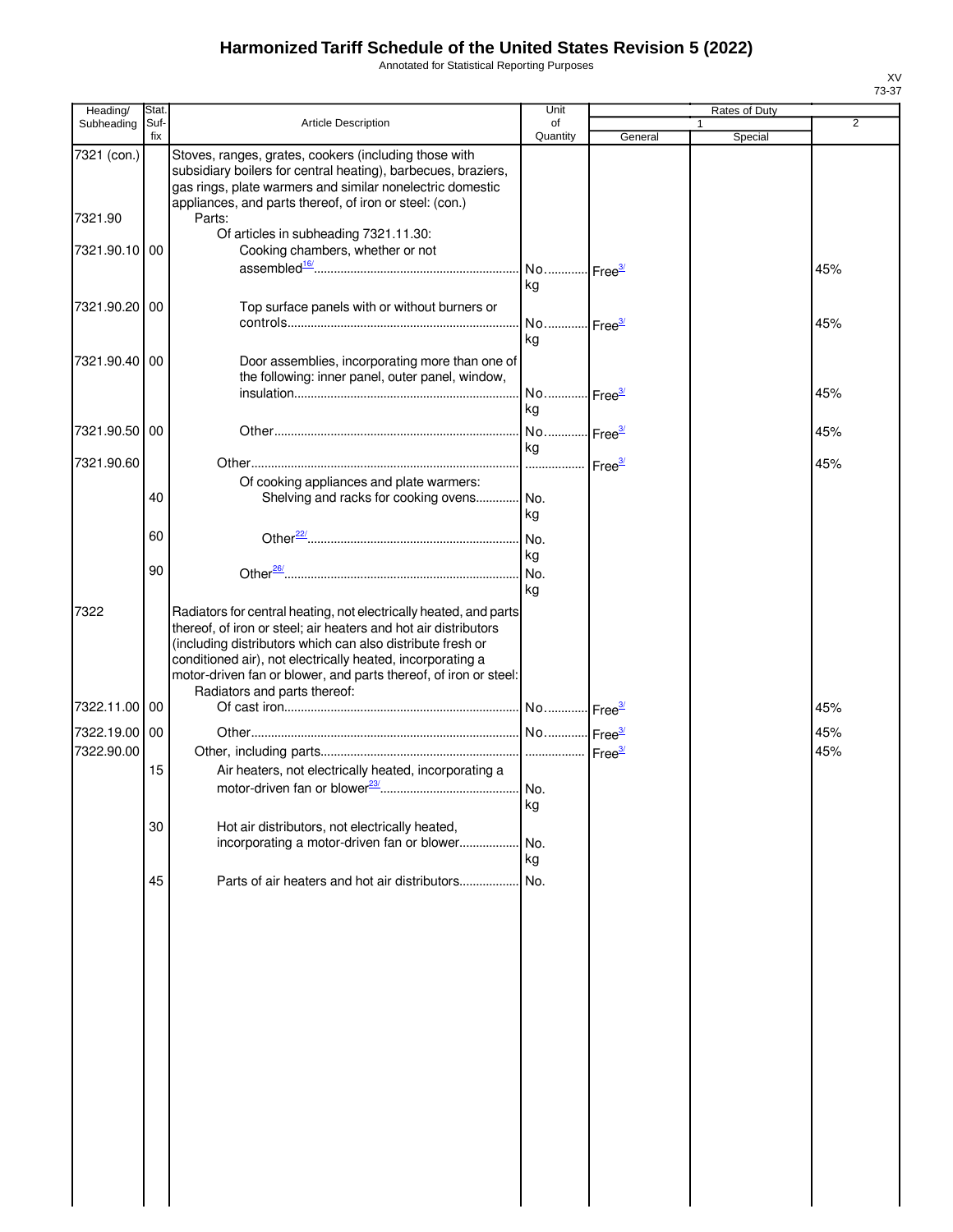Annotated for Statistical Reporting Purposes

| Heading/      | Stat. |                                                                                                                         | Unit                   |                    | Rates of Duty     |                |
|---------------|-------|-------------------------------------------------------------------------------------------------------------------------|------------------------|--------------------|-------------------|----------------|
| Subheading    | Suf-  | Article Description                                                                                                     | of                     |                    | 1                 | $\overline{2}$ |
| 7323          | fix   | Table, kitchen or other household articles and parts thereof,                                                           | Quantity               | General            | Special           |                |
|               |       | of iron or steel; iron or steel wool; pot scourers and scouring                                                         |                        |                    |                   |                |
| 7323.10.00 00 |       | or polishing pads, gloves and the like, of iron or steel:<br>Iron or steel wool; pot scourers and scouring or polishing |                        |                    |                   |                |
|               |       |                                                                                                                         | kg Free <sup>3/</sup>  |                    |                   | 22¢/kg + 30%   |
|               |       |                                                                                                                         |                        |                    |                   |                |
|               |       | Other:                                                                                                                  |                        |                    |                   |                |
| 7323.91       |       | Of cast iron, not enameled:                                                                                             |                        |                    |                   |                |
| 7323.91.10    | 00    | Coated or plated with precious metal                                                                                    | No  Free <sup>1/</sup> |                    |                   | 20%            |
|               |       |                                                                                                                         | kg                     |                    |                   |                |
| 7323.91.50    |       |                                                                                                                         |                        |                    | Free (A*, AU, BH, | 40%            |
|               |       |                                                                                                                         |                        |                    | CL, CO, D, E, IL, |                |
|               |       |                                                                                                                         |                        |                    | JO, KR, MA, OM,   |                |
|               |       |                                                                                                                         |                        |                    | P, PA, PE, S, SG) |                |
|               | 20    | Bakeware (cookware not suitable for stove top                                                                           |                        |                    |                   |                |
|               |       |                                                                                                                         |                        |                    |                   |                |
|               |       |                                                                                                                         | kg                     |                    |                   |                |
|               | 40    |                                                                                                                         | No.                    |                    |                   |                |
|               |       |                                                                                                                         | kg                     |                    |                   |                |
| 7323.92.00    |       |                                                                                                                         | .                      | Free <sup>1/</sup> |                   | 35.5%          |
|               | 20    | Bakeware (cookware not suitable for stove top                                                                           |                        |                    |                   |                |
|               |       |                                                                                                                         | No.                    |                    |                   |                |
|               |       |                                                                                                                         | kg                     |                    |                   |                |
|               | 40    |                                                                                                                         | No.                    |                    |                   |                |
|               |       |                                                                                                                         | kg                     |                    |                   |                |
| 7323.93.00    |       |                                                                                                                         | .                      | $2\%^{27/2}$       | Free (A*, AU, BH, | 40%            |
|               |       |                                                                                                                         |                        |                    | CL, CO, D, E, IL, |                |
|               |       |                                                                                                                         |                        |                    | JO, KR, MA, OM,   |                |
|               |       |                                                                                                                         |                        |                    | P, PA, PE, S, SG) |                |
|               |       | Cooking and kitchen ware:                                                                                               |                        |                    |                   |                |
|               | 15    |                                                                                                                         | I No.                  |                    |                   |                |
|               |       |                                                                                                                         | kg                     |                    |                   |                |
|               |       | Other:                                                                                                                  |                        |                    |                   |                |
|               |       | Cooking ware:                                                                                                           |                        |                    |                   |                |
|               | 35    | Bakeware (cookware not suitable for                                                                                     |                        |                    |                   |                |
|               |       |                                                                                                                         |                        |                    |                   |                |
|               |       |                                                                                                                         | kg                     |                    |                   |                |
|               | 45    |                                                                                                                         | No.                    |                    |                   |                |
|               |       |                                                                                                                         | kg                     |                    |                   |                |
|               | 60    |                                                                                                                         | No.                    |                    |                   |                |
|               |       |                                                                                                                         | kg                     |                    |                   |                |
|               | 80    |                                                                                                                         | No.                    |                    |                   |                |
|               |       |                                                                                                                         | kg                     |                    |                   |                |
|               |       |                                                                                                                         |                        |                    |                   |                |
|               |       |                                                                                                                         |                        |                    |                   |                |
|               |       |                                                                                                                         |                        |                    |                   |                |
|               |       |                                                                                                                         |                        |                    |                   |                |
|               |       |                                                                                                                         |                        |                    |                   |                |
|               |       |                                                                                                                         |                        |                    |                   |                |
|               |       |                                                                                                                         |                        |                    |                   |                |
|               |       |                                                                                                                         |                        |                    |                   |                |
|               |       |                                                                                                                         |                        |                    |                   |                |
|               |       |                                                                                                                         |                        |                    |                   |                |
|               |       |                                                                                                                         |                        |                    |                   |                |
|               |       |                                                                                                                         |                        |                    |                   |                |
|               |       |                                                                                                                         |                        |                    |                   |                |
|               |       |                                                                                                                         |                        |                    |                   |                |
|               |       |                                                                                                                         |                        |                    |                   |                |
|               |       |                                                                                                                         |                        |                    |                   |                |
|               |       |                                                                                                                         |                        |                    |                   |                |
|               |       |                                                                                                                         |                        |                    |                   |                |
|               |       |                                                                                                                         |                        |                    |                   |                |
|               |       |                                                                                                                         |                        |                    |                   |                |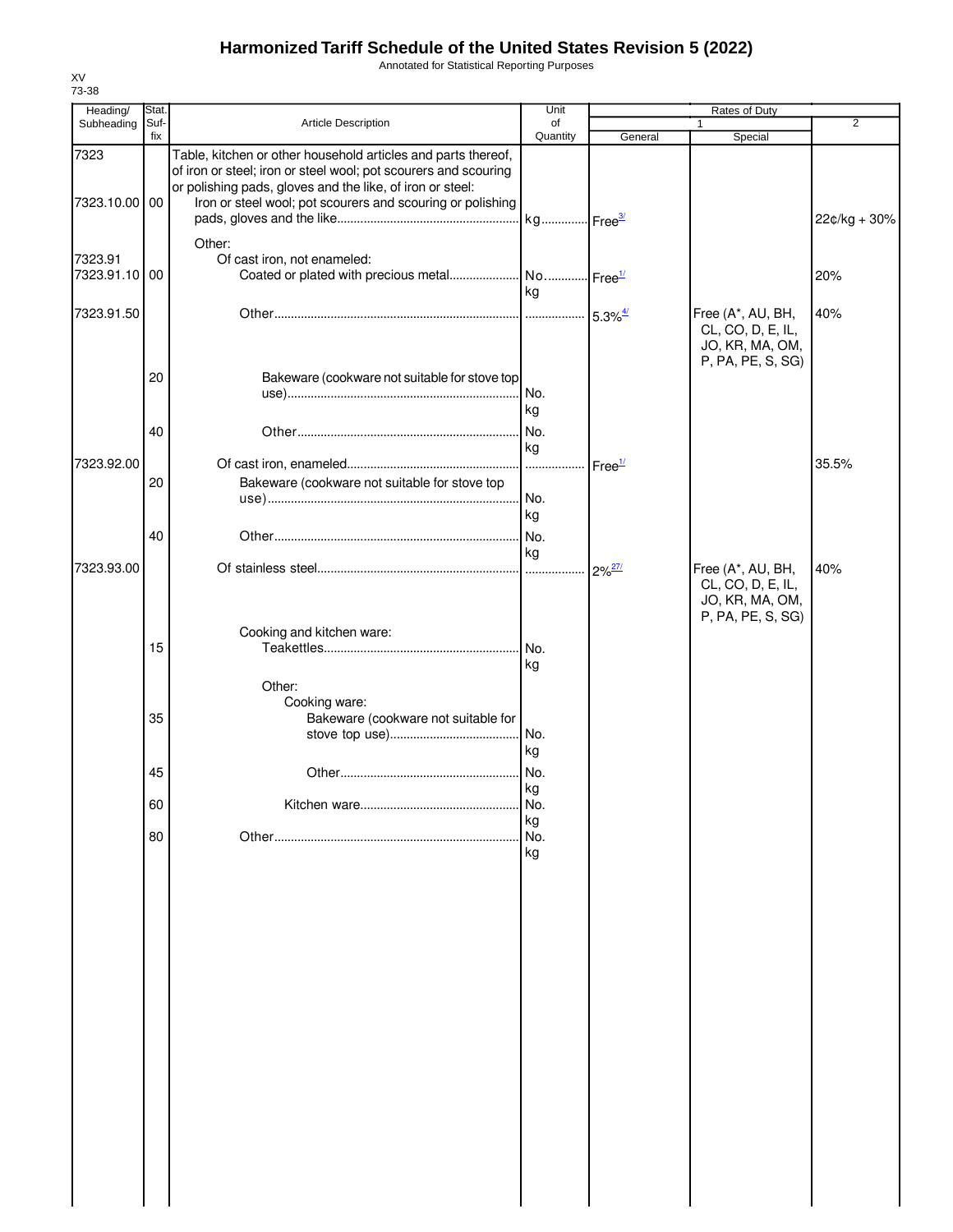Annotated for Statistical Reporting Purposes

| Heading/    | Stat. |                                                                                                                                                                                                                       | Unit     |         | Rates of Duty                                                                       |                |
|-------------|-------|-----------------------------------------------------------------------------------------------------------------------------------------------------------------------------------------------------------------------|----------|---------|-------------------------------------------------------------------------------------|----------------|
| Subheading  | Suf-  | Article Description                                                                                                                                                                                                   | of       |         | $\mathbf{1}$                                                                        | $\overline{2}$ |
|             | fix   |                                                                                                                                                                                                                       | Quantity | General | Special                                                                             |                |
| 7323 (con.) |       | Table, kitchen or other household articles and parts thereof,<br>of iron or steel; iron or steel wool; pot scourers and scouring<br>or polishing pads, gloves and the like, of iron or steel: (con.)<br>Other: (con.) |          |         |                                                                                     |                |
| 7323.94.00  |       |                                                                                                                                                                                                                       |          |         | Free (A, AU, BH, CL, 35.5%<br>CO, D, E, IL, JO,<br>KR, MA, OM, P,<br>PA, PE, S, SG) |                |
|             |       | Cooking and kitchen ware:<br>Of steel:                                                                                                                                                                                |          |         |                                                                                     |                |
|             | 10    |                                                                                                                                                                                                                       | kg       |         |                                                                                     |                |
|             | 21    | Other:<br>Cooking ware:<br>Bakeware (cookware not suitable                                                                                                                                                            | kg       |         |                                                                                     |                |
|             |       |                                                                                                                                                                                                                       |          |         |                                                                                     |                |
|             | 26    |                                                                                                                                                                                                                       | No.      |         |                                                                                     |                |
|             |       |                                                                                                                                                                                                                       | kg       |         |                                                                                     |                |
|             | 30    |                                                                                                                                                                                                                       | No.      |         |                                                                                     |                |
|             |       |                                                                                                                                                                                                                       | kg       |         |                                                                                     |                |
|             | 40    |                                                                                                                                                                                                                       | No.      |         |                                                                                     |                |
|             |       |                                                                                                                                                                                                                       | kg       |         |                                                                                     |                |
|             | 80    |                                                                                                                                                                                                                       | No.      |         |                                                                                     |                |
|             |       |                                                                                                                                                                                                                       | kg       |         |                                                                                     |                |
|             |       |                                                                                                                                                                                                                       |          |         |                                                                                     |                |
|             |       |                                                                                                                                                                                                                       |          |         |                                                                                     |                |
|             |       |                                                                                                                                                                                                                       |          |         |                                                                                     |                |
|             |       |                                                                                                                                                                                                                       |          |         |                                                                                     |                |
|             |       |                                                                                                                                                                                                                       |          |         |                                                                                     |                |
|             |       |                                                                                                                                                                                                                       |          |         |                                                                                     |                |
|             |       |                                                                                                                                                                                                                       |          |         |                                                                                     |                |
|             |       |                                                                                                                                                                                                                       |          |         |                                                                                     |                |
|             |       |                                                                                                                                                                                                                       |          |         |                                                                                     |                |
|             |       |                                                                                                                                                                                                                       |          |         |                                                                                     |                |
|             |       |                                                                                                                                                                                                                       |          |         |                                                                                     |                |
|             |       |                                                                                                                                                                                                                       |          |         |                                                                                     |                |
|             |       |                                                                                                                                                                                                                       |          |         |                                                                                     |                |
|             |       |                                                                                                                                                                                                                       |          |         |                                                                                     |                |
|             |       |                                                                                                                                                                                                                       |          |         |                                                                                     |                |
|             |       |                                                                                                                                                                                                                       |          |         |                                                                                     |                |
|             |       |                                                                                                                                                                                                                       |          |         |                                                                                     |                |
|             |       |                                                                                                                                                                                                                       |          |         |                                                                                     |                |
|             |       |                                                                                                                                                                                                                       |          |         |                                                                                     |                |
|             |       |                                                                                                                                                                                                                       |          |         |                                                                                     |                |
|             |       |                                                                                                                                                                                                                       |          |         |                                                                                     |                |
|             |       |                                                                                                                                                                                                                       |          |         |                                                                                     |                |
|             |       |                                                                                                                                                                                                                       |          |         |                                                                                     |                |
|             |       |                                                                                                                                                                                                                       |          |         |                                                                                     |                |
|             |       |                                                                                                                                                                                                                       |          |         |                                                                                     |                |
|             |       |                                                                                                                                                                                                                       |          |         |                                                                                     |                |
|             |       |                                                                                                                                                                                                                       |          |         |                                                                                     |                |
|             |       |                                                                                                                                                                                                                       |          |         |                                                                                     |                |
|             |       |                                                                                                                                                                                                                       |          |         |                                                                                     |                |
|             |       |                                                                                                                                                                                                                       |          |         |                                                                                     |                |
|             |       |                                                                                                                                                                                                                       |          |         |                                                                                     |                |
|             |       |                                                                                                                                                                                                                       |          |         |                                                                                     |                |
|             |       |                                                                                                                                                                                                                       |          |         |                                                                                     |                |
|             |       |                                                                                                                                                                                                                       |          |         |                                                                                     |                |
|             |       |                                                                                                                                                                                                                       |          |         |                                                                                     |                |
|             |       |                                                                                                                                                                                                                       |          |         |                                                                                     |                |
|             |       |                                                                                                                                                                                                                       |          |         |                                                                                     |                |
|             |       |                                                                                                                                                                                                                       |          |         |                                                                                     |                |
|             |       |                                                                                                                                                                                                                       |          |         |                                                                                     |                |
|             |       |                                                                                                                                                                                                                       |          |         |                                                                                     |                |
|             |       |                                                                                                                                                                                                                       |          |         |                                                                                     |                |
|             |       |                                                                                                                                                                                                                       |          |         |                                                                                     |                |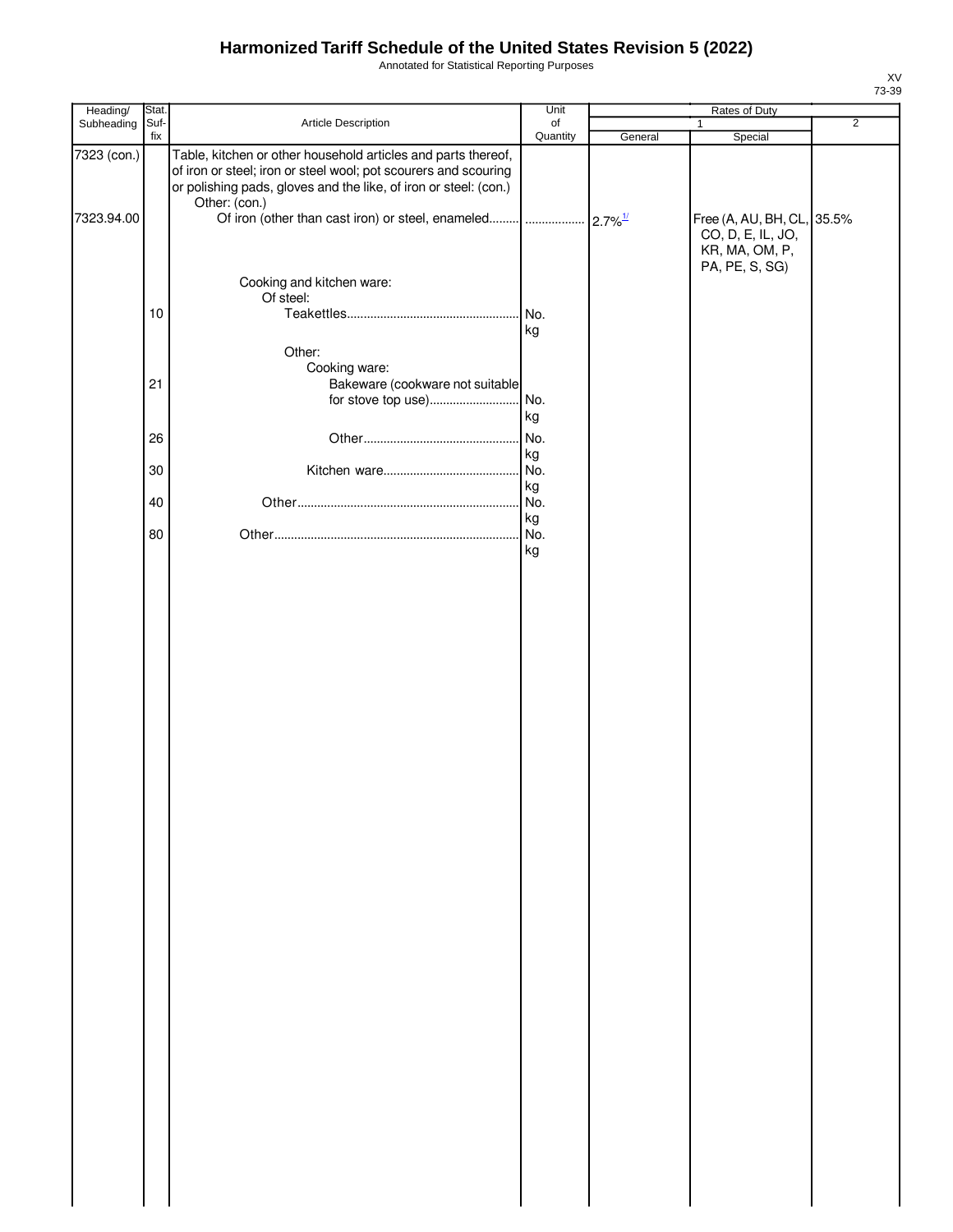Annotated for Statistical Reporting Purposes

| Heading/<br>Subheading   | Stat.<br>Suf- | <b>Article Description</b>                                                                                                                                                                                            | Unit<br>of                  |                       | Rates of Duty                                                                  | 2   |
|--------------------------|---------------|-----------------------------------------------------------------------------------------------------------------------------------------------------------------------------------------------------------------------|-----------------------------|-----------------------|--------------------------------------------------------------------------------|-----|
|                          | fix           |                                                                                                                                                                                                                       | Quantity                    | General               | Special                                                                        |     |
| 7323 (con.)              |               | Table, kitchen or other household articles and parts thereof,<br>of iron or steel; iron or steel wool; pot scourers and scouring<br>or polishing pads, gloves and the like, of iron or steel: (con.)<br>Other: (con.) |                             |                       |                                                                                |     |
| 7323.99                  |               | Other:<br>Coated or plated with precious metal:                                                                                                                                                                       |                             |                       |                                                                                |     |
| 7323.99.10 00            |               | Coated or plated with silver                                                                                                                                                                                          | No Free <sup>1/</sup><br>kg |                       |                                                                                | 50% |
| 7323.99.30 00            |               |                                                                                                                                                                                                                       | No 8.2% <sup>4/</sup><br>kg |                       | Free (A*, AU, BH,<br>CL, CO, D, E, IL,<br>JO, KR, MA, OM,<br>P, PA, PE, S, SG) | 65% |
| 7323.99.50               |               | Not coated or plated with precious metal:                                                                                                                                                                             |                             |                       |                                                                                | 40% |
|                          | 30            | Kitchen or tableware suitable for food or                                                                                                                                                                             | No.<br>kg                   |                       |                                                                                |     |
|                          | 60            |                                                                                                                                                                                                                       | No.<br>kg                   |                       |                                                                                |     |
|                          |               | Other:                                                                                                                                                                                                                |                             |                       |                                                                                |     |
| 7323.99.70 00            |               |                                                                                                                                                                                                                       | No 5.3% <sup>4/</sup><br>kg |                       | Free (A*, AU, BH,<br>CL, CO, D, E, IL,<br>JO, KR, MA, OM,<br>P, PA, PE, S, SG) | 40% |
| 7323.99.90               |               |                                                                                                                                                                                                                       |                             |                       | Free (A*, AU, BH,<br>CL, CO, D, E, IL,<br>JO, KR, MA, OM,<br>P, PA, PE, S, SG) | 40% |
|                          | 30            | Kitchen or tableware suitable for food                                                                                                                                                                                | No.<br>kg                   |                       |                                                                                |     |
|                          | 40            | Gates for confining children or                                                                                                                                                                                       |                             |                       |                                                                                |     |
|                          | 80            |                                                                                                                                                                                                                       |                             |                       |                                                                                |     |
| 7324<br>7324.10.00       |               | Sanitary ware and parts thereof, of iron or steel:                                                                                                                                                                    |                             | $3.4\%$ <sup>3/</sup> | Free (A*, AU, BH, C, 40%<br>CL, CO, D, E, IL,                                  |     |
|                          | 10            | Stainless steel sinks with one or more drawn bowls                                                                                                                                                                    |                             |                       | JO, KR, MA, OM,<br>P, PA, PE, S, SG)                                           |     |
|                          |               |                                                                                                                                                                                                                       | No.                         |                       |                                                                                |     |
|                          | 50            | Baths:                                                                                                                                                                                                                | No.                         |                       |                                                                                |     |
| 7324.21<br>7324.21.10 00 |               | Of cast iron, whether or not enamelled:<br>Coated or plated with precious metal                                                                                                                                       | No Free <sup>3/</sup>       |                       |                                                                                | 20% |
| 7324.21.50 00            |               |                                                                                                                                                                                                                       | No Free <sup>3/</sup>       |                       |                                                                                | 40% |
| 7324.29.00 00            |               |                                                                                                                                                                                                                       | No Free <sup>1/</sup>       |                       |                                                                                | 40% |
| 7324.90.00 00            |               |                                                                                                                                                                                                                       |                             |                       |                                                                                | 40% |
|                          |               |                                                                                                                                                                                                                       |                             |                       |                                                                                |     |
|                          |               |                                                                                                                                                                                                                       |                             |                       |                                                                                |     |
|                          |               |                                                                                                                                                                                                                       |                             |                       |                                                                                |     |
|                          |               |                                                                                                                                                                                                                       |                             |                       |                                                                                |     |
|                          |               |                                                                                                                                                                                                                       |                             |                       |                                                                                |     |

XV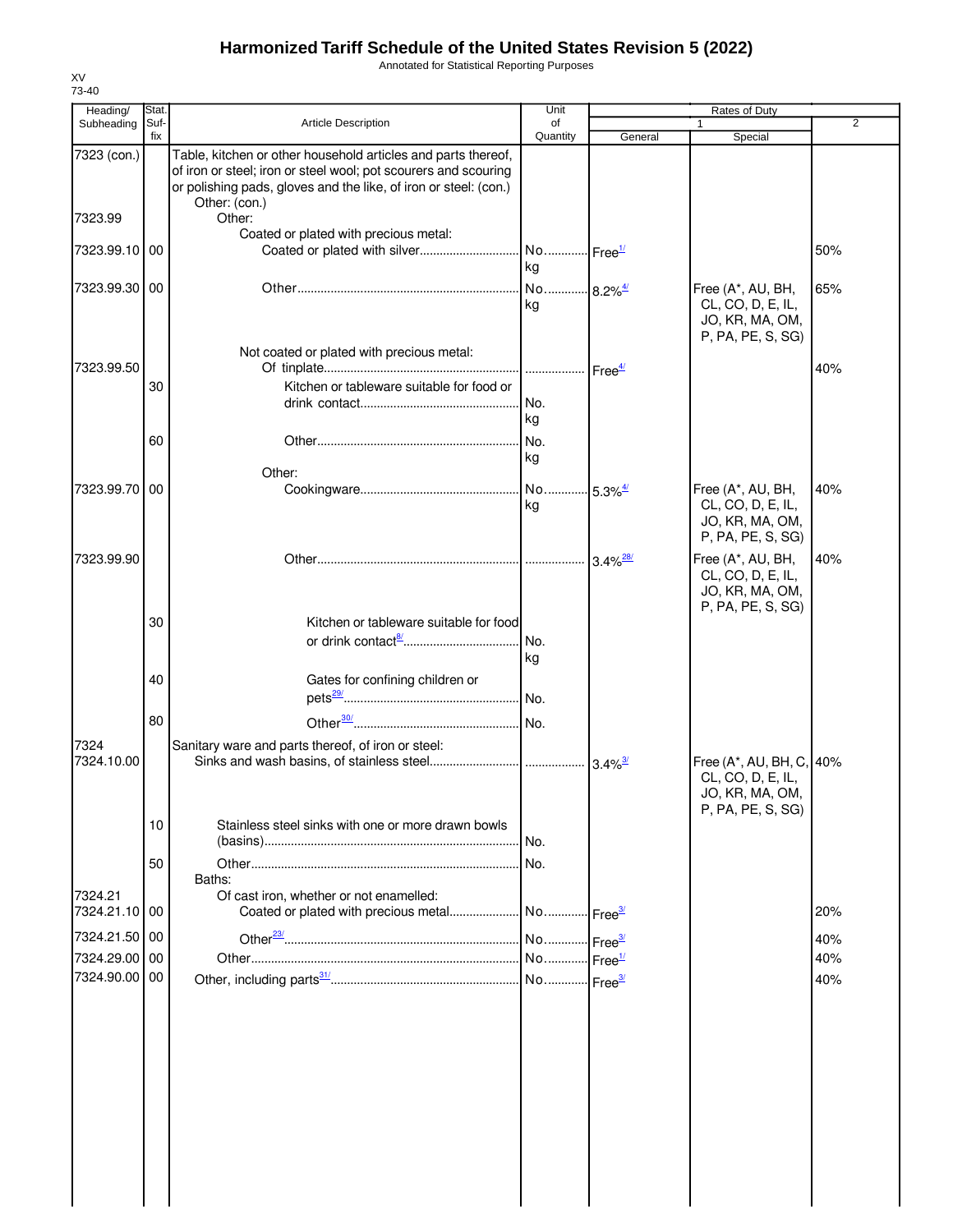Annotated for Statistical Reporting Purposes

| Heading/      | Stat.       |                                                                                | Unit           |                        | Rates of Duty                                                                           |                |
|---------------|-------------|--------------------------------------------------------------------------------|----------------|------------------------|-----------------------------------------------------------------------------------------|----------------|
| Subheading    | Suf-<br>fix | <b>Article Description</b>                                                     | of<br>Quantity | General                | Special                                                                                 | $\overline{2}$ |
| 7325          |             | Other cast articles of iron or steel:                                          |                |                        |                                                                                         |                |
| 7325.10.00    | 10          |                                                                                |                | Free <sup>3/</sup>     |                                                                                         | 10%            |
|               | 20          |                                                                                |                |                        |                                                                                         |                |
|               | 25          |                                                                                |                |                        |                                                                                         |                |
|               |             |                                                                                |                |                        |                                                                                         |                |
|               | 30          |                                                                                |                |                        |                                                                                         |                |
|               | 35          |                                                                                |                |                        |                                                                                         |                |
|               | 80          | Other:                                                                         |                |                        |                                                                                         |                |
| 7325.91.00 00 |             |                                                                                |                | $12.9\%$ <sup>3/</sup> | Free (A, AU, BH, CL, 45%<br>CO, D, E, IL, JO,<br>KR, MA, OM, P,<br>PA, PE, S, SG)       |                |
| 7325.99       |             | Other:                                                                         |                |                        |                                                                                         |                |
| 7325.99.10 00 |             |                                                                                |                |                        |                                                                                         | 20%            |
| 7325.99.50 00 |             |                                                                                |                |                        | Free (A, AU, B, BH, 45%                                                                 |                |
|               |             |                                                                                |                |                        | CL, CO, D, E, IL,<br>JO, KR, MA, OM,<br>P, PA, PE, S, SG)                               |                |
| 7326          |             | Other articles of iron or steel:<br>Forged or stamped, but not further worked: |                |                        |                                                                                         |                |
| 7326.11.00 00 |             |                                                                                |                |                        |                                                                                         | 27.5%          |
| 7326.19.00    |             |                                                                                |                |                        | Free (A, AU, B, BH, 145%                                                                |                |
|               |             |                                                                                |                |                        | CL, CO, D, E, IL,<br>JO, KR, MA, OM,<br>P, PA, PE, S, SG)                               |                |
|               | 10          |                                                                                |                |                        |                                                                                         |                |
|               | 80          |                                                                                |                |                        |                                                                                         |                |
| 7326.20.00    |             |                                                                                |                | $3.9\%$ <sup>3/</sup>  | Free (A, AU, B, BH, 45%<br>C, CL, CO, D, E, IL,<br>JO, KR, MA, OM,<br>P, PA, PE, S, SG) |                |
|               | 10          |                                                                                |                |                        |                                                                                         |                |
|               | 20          |                                                                                | No.            |                        |                                                                                         |                |
|               | 30          | Sod staples, U staples, irrigation staples, ground                             | No.            |                        |                                                                                         |                |
|               | 40          | Double loop bar ties and double loop wire ties                                 | . No.          |                        |                                                                                         |                |
|               | 55          |                                                                                | No.            |                        |                                                                                         |                |
|               | 90          |                                                                                |                |                        |                                                                                         |                |
|               |             |                                                                                |                |                        |                                                                                         |                |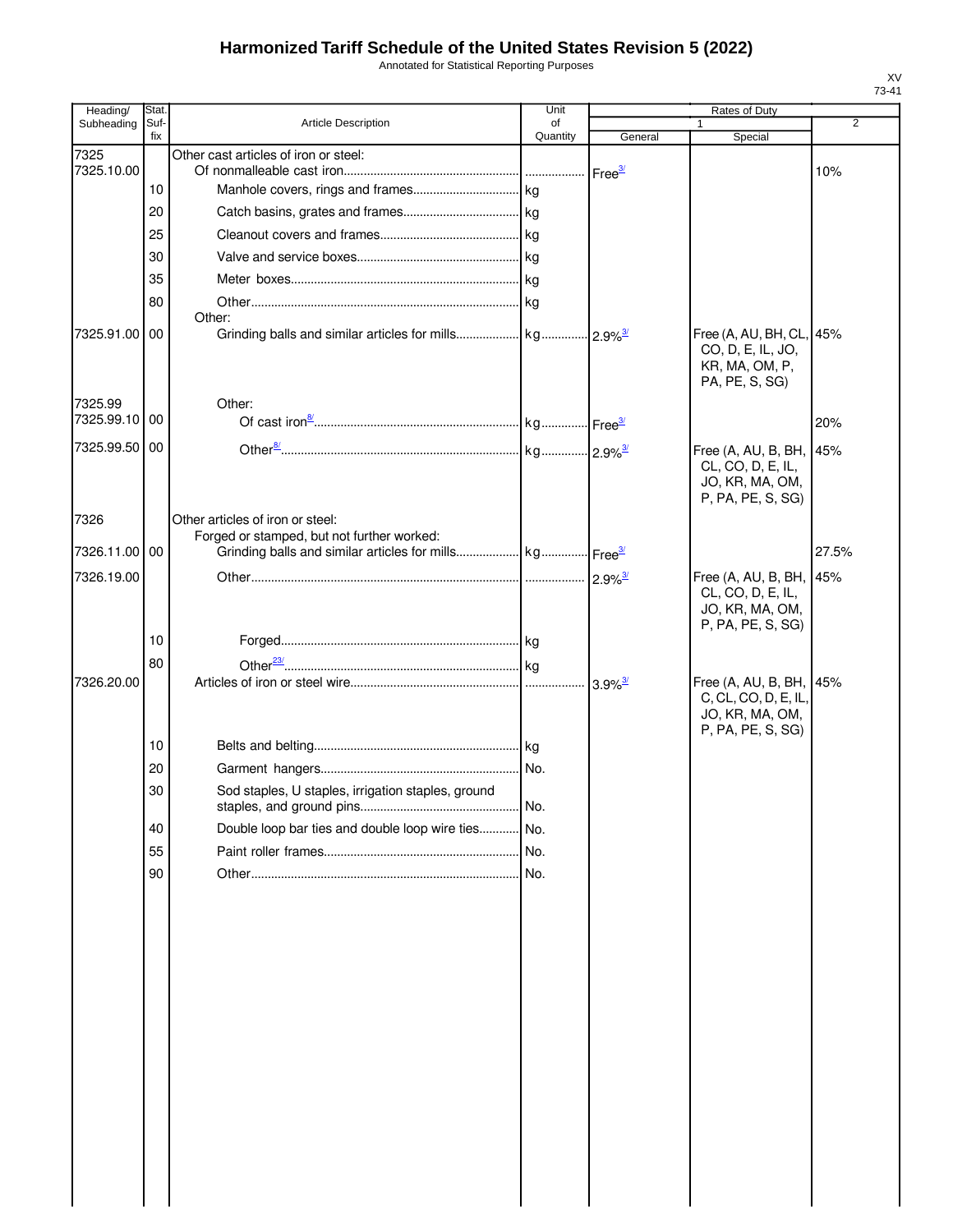Annotated for Statistical Reporting Purposes

| Heading/                 | Stat.       |                                                                                        | Unit           | Rates of Duty |                                               |      |  |
|--------------------------|-------------|----------------------------------------------------------------------------------------|----------------|---------------|-----------------------------------------------|------|--|
| Subheading               | Suf-<br>fix | <b>Article Description</b>                                                             | of<br>Quantity | General       | $\mathbf{1}$<br>Special                       | 2    |  |
| 7326 (con.)              |             | Other articles of iron or steel: (con.)                                                |                |               |                                               |      |  |
| 7326.90<br>7326.90.10 00 |             | Other:                                                                                 |                |               |                                               | 45%  |  |
|                          |             |                                                                                        | kg             |               |                                               |      |  |
|                          |             | Other:                                                                                 |                |               |                                               |      |  |
| 7326.90.25 00            |             | Cable or inner wire for caliper and cantilever                                         |                |               |                                               |      |  |
|                          |             | brakes and casing therefor, whether or not cut to                                      |                |               |                                               |      |  |
|                          |             |                                                                                        |                |               |                                               | 45%  |  |
| 7326.90.35 00            |             | Containers of a kind normally carried on the                                           |                |               | Free (AU, BH, CL,                             | 110% |  |
|                          |             |                                                                                        |                |               | CO, D, E, IL, JO,                             |      |  |
|                          |             |                                                                                        |                |               | KR, MA, OM, P,                                |      |  |
|                          |             |                                                                                        |                |               | PA, PE, S, SG)                                |      |  |
| 7326.90.45               | 00          |                                                                                        |                |               |                                               | 10%  |  |
|                          |             | Other:                                                                                 |                |               |                                               |      |  |
| 7326.90.60 00            |             | Coated or plated with precious metal No 8.6% <sup>3/</sup>                             |                |               | Free (A, AU, BH, CL, 65%<br>CO, D, E, IL, JO, |      |  |
|                          |             |                                                                                        | kg             |               | KR, MA, OM, P,                                |      |  |
|                          |             |                                                                                        |                |               | PA, PE, S, SG)                                |      |  |
| 7326.90.86               |             |                                                                                        |                |               | Free (A, AU, B, BH, 45%                       |      |  |
|                          |             |                                                                                        |                |               | CL, CO, D, E, IL,                             |      |  |
|                          |             |                                                                                        |                |               | JO, JP, KR, MA,<br>OM, P, PA, PE, S,          |      |  |
|                          |             |                                                                                        |                |               | SG)                                           |      |  |
|                          | 05          |                                                                                        |                |               |                                               |      |  |
|                          | 10          | Laminated goods consisting of two or more                                              |                |               |                                               |      |  |
|                          |             | flat-rolled sheets of iron or steel held<br>together with an adhesive or having a core |                |               |                                               |      |  |
|                          |             |                                                                                        |                |               |                                               |      |  |
|                          | 30          | Hangers and similar supports for tubes                                                 |                |               |                                               |      |  |
|                          |             |                                                                                        | kg             |               |                                               |      |  |
|                          | 35          | Fence posts, studded with corrugations,                                                |                |               |                                               |      |  |
|                          |             | knobs, studs, notches or similar<br>protrusions, with or without anchor                |                |               |                                               |      |  |
|                          |             |                                                                                        |                |               |                                               |      |  |
|                          | 45          |                                                                                        |                |               |                                               |      |  |
|                          | 60          |                                                                                        | No.            |               |                                               |      |  |
|                          | 75          | Paint roller frames (other than of iron or                                             |                |               |                                               |      |  |
|                          |             |                                                                                        | No.            |               |                                               |      |  |
|                          | 76          | Metal handles for brooms, mops, paint                                                  |                |               |                                               |      |  |
|                          |             | applicators and similar products No.                                                   |                |               |                                               |      |  |
|                          | 77          |                                                                                        |                |               |                                               |      |  |
|                          | 88          |                                                                                        |                |               |                                               |      |  |
|                          |             |                                                                                        |                |               |                                               |      |  |
|                          |             |                                                                                        |                |               |                                               |      |  |
|                          |             |                                                                                        |                |               |                                               |      |  |
|                          |             |                                                                                        |                |               |                                               |      |  |
|                          |             |                                                                                        |                |               |                                               |      |  |
|                          |             |                                                                                        |                |               |                                               |      |  |
|                          |             |                                                                                        |                |               |                                               |      |  |
|                          |             |                                                                                        |                |               |                                               |      |  |
|                          |             |                                                                                        |                |               |                                               |      |  |
|                          |             |                                                                                        |                |               |                                               |      |  |
|                          |             |                                                                                        |                |               |                                               |      |  |
|                          |             |                                                                                        |                |               |                                               |      |  |
|                          |             |                                                                                        |                |               |                                               |      |  |